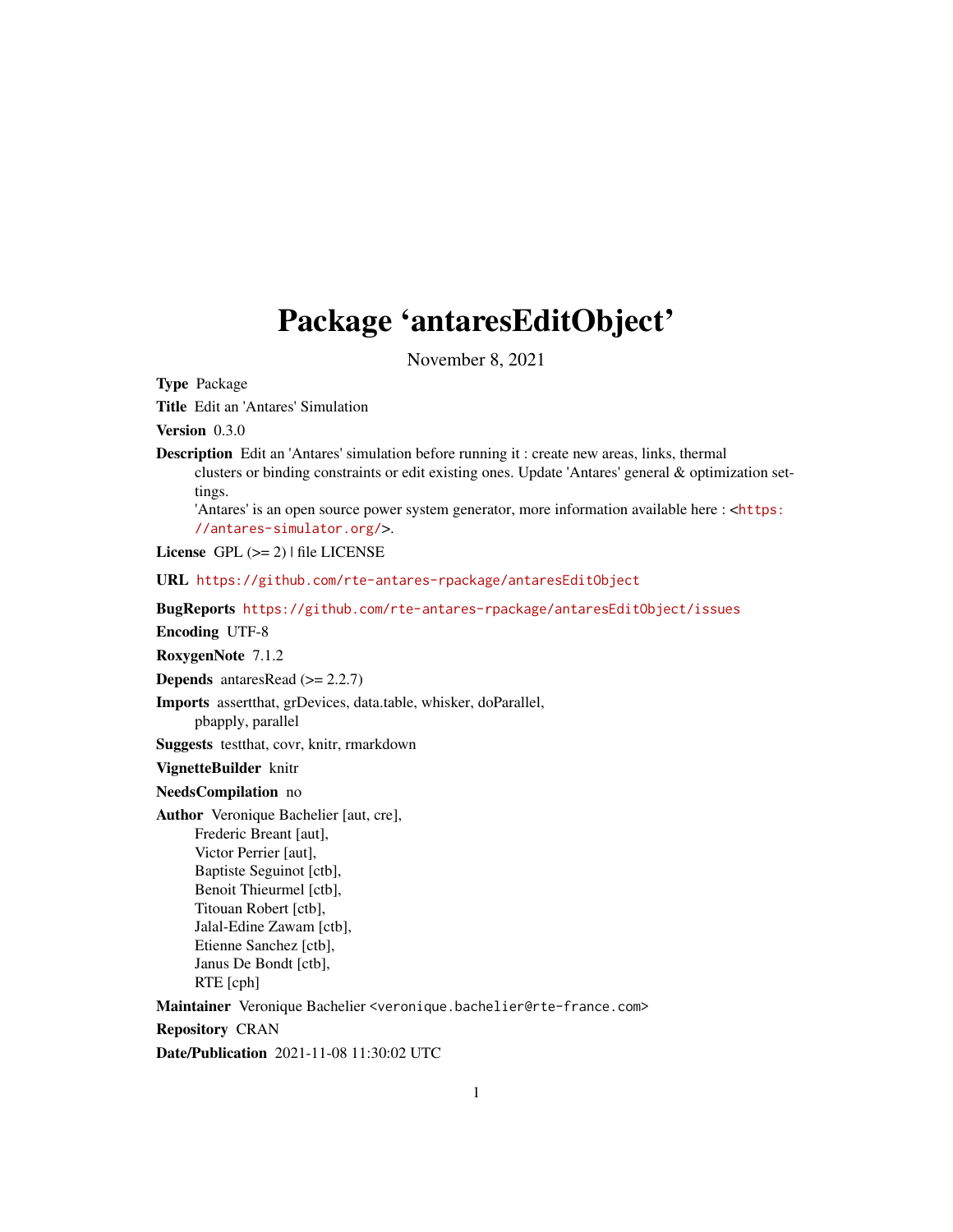# R topics documented:

|          | 3              |
|----------|----------------|
|          | $\overline{3}$ |
|          | $\overline{4}$ |
|          | 5              |
|          | 6              |
|          | 6              |
|          | 10             |
|          | 11             |
|          | 12             |
|          | 13             |
|          | 15             |
|          | 17             |
|          | 19             |
|          | 19             |
|          | 20             |
|          | -20            |
|          |                |
|          |                |
|          |                |
|          |                |
|          |                |
|          |                |
|          | 28             |
|          | 29             |
|          | 30             |
|          | 30             |
|          |                |
|          |                |
|          |                |
|          |                |
|          |                |
|          |                |
|          | 37             |
|          |                |
|          |                |
|          | 41             |
|          |                |
|          | 43             |
|          | 44             |
| writeIni | 45             |
|          | 46             |
|          | 46             |
|          | 47             |
|          | 48             |
|          |                |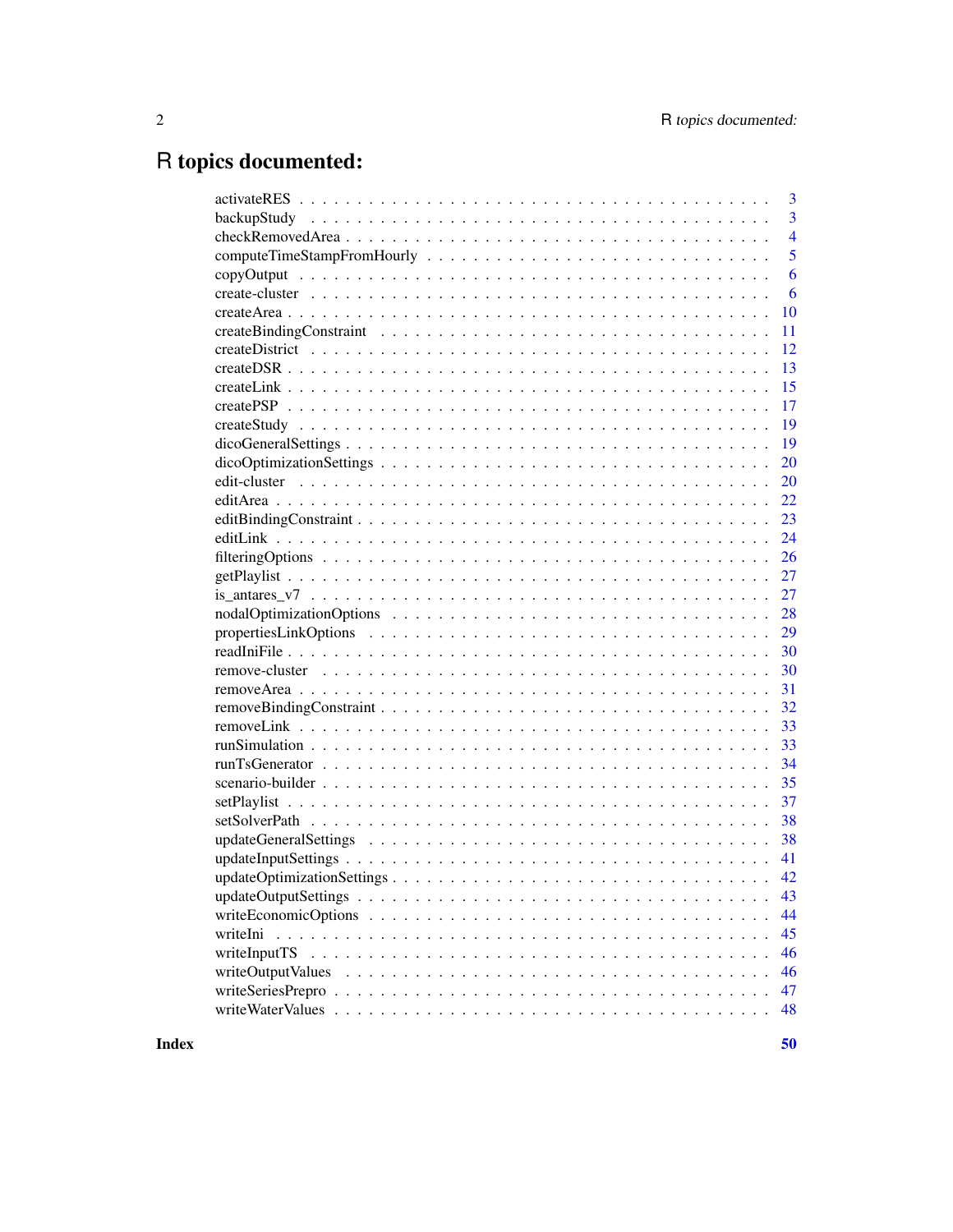<span id="page-2-0"></span>

# Description

Helper to activate Renewables Energy Sources. This will update renewable.generation.modelling parameter and create appropriate structure for RES clusters.

#### Usage

```
activateRES(opts = antaresRead::simOptions(), quietly = !interactive())
```
## Arguments

| opts    | List of simulation parameters returned by the function antares Read: : set Simulation Path |
|---------|--------------------------------------------------------------------------------------------|
| quietly | Display or not a message to the user if success.                                           |

#### Value

An updated list containing various information about the simulation.

#### Examples

## Not run:

```
library(antaresEditObject)
tmp <- tempfile()
createStudy(path = tmp)
opts <- antaresRead::setSimulationPath(tmp)
activateRES()
```
# then you can use createClusterRES()...

## End(Not run)

backupStudy *Create a backup with an Antares Study*

#### Description

Save an Antares Study or only inputs in a .tar.gz file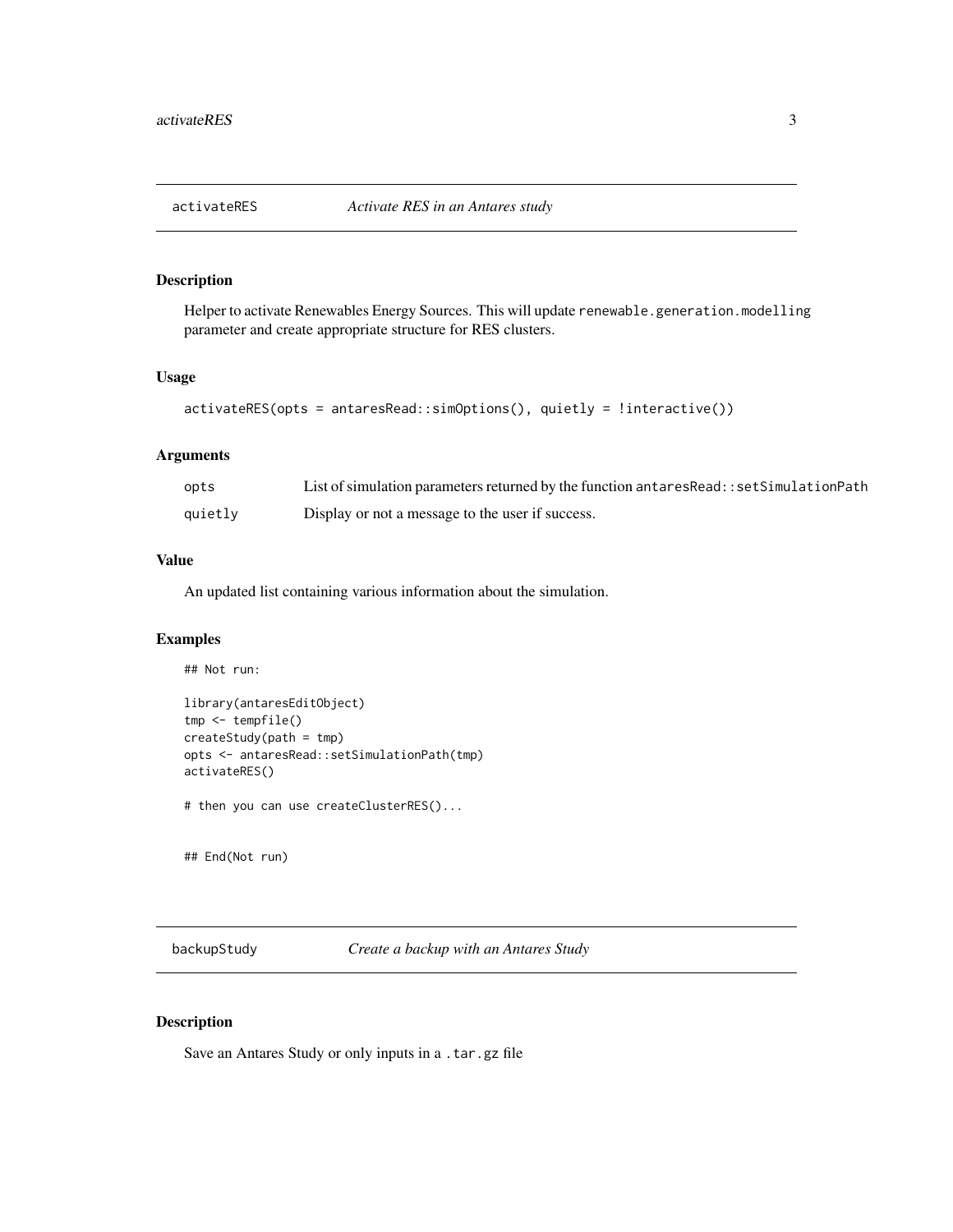#### Usage

```
backupStudy(
 backupfile,
 what = c("input", "study"),opts = antaresRead::simOptions()
)
```
# Arguments

| backupfile | Name of the backup, without extension. If missing, either the name of the study<br>or 'input' according argument what. |
|------------|------------------------------------------------------------------------------------------------------------------------|
| what       | Which folder to save, input for the input folder or study for the whole study.                                         |
| opts       | List of simulation parameters returned by the function antares Read:: set Simulation Path                              |

# Value

The path of the backup

## Examples

## Not run: backupStudy()

## End(Not run)

checkRemovedArea *Seek for a removed area*

# Description

Check if it remains trace of a deleted area in the input folder

## Usage

```
checkRemovedArea(area, all_files = TRUE, opts = antaresRead::simOptions())
```
## Arguments

| area      | An area                                                                                    |
|-----------|--------------------------------------------------------------------------------------------|
| all files | Check files in study directory.                                                            |
| opts      | List of simulation parameters returned by the function antares Read: : set Simulation Path |

## Value

a named list with two elements

<span id="page-3-0"></span>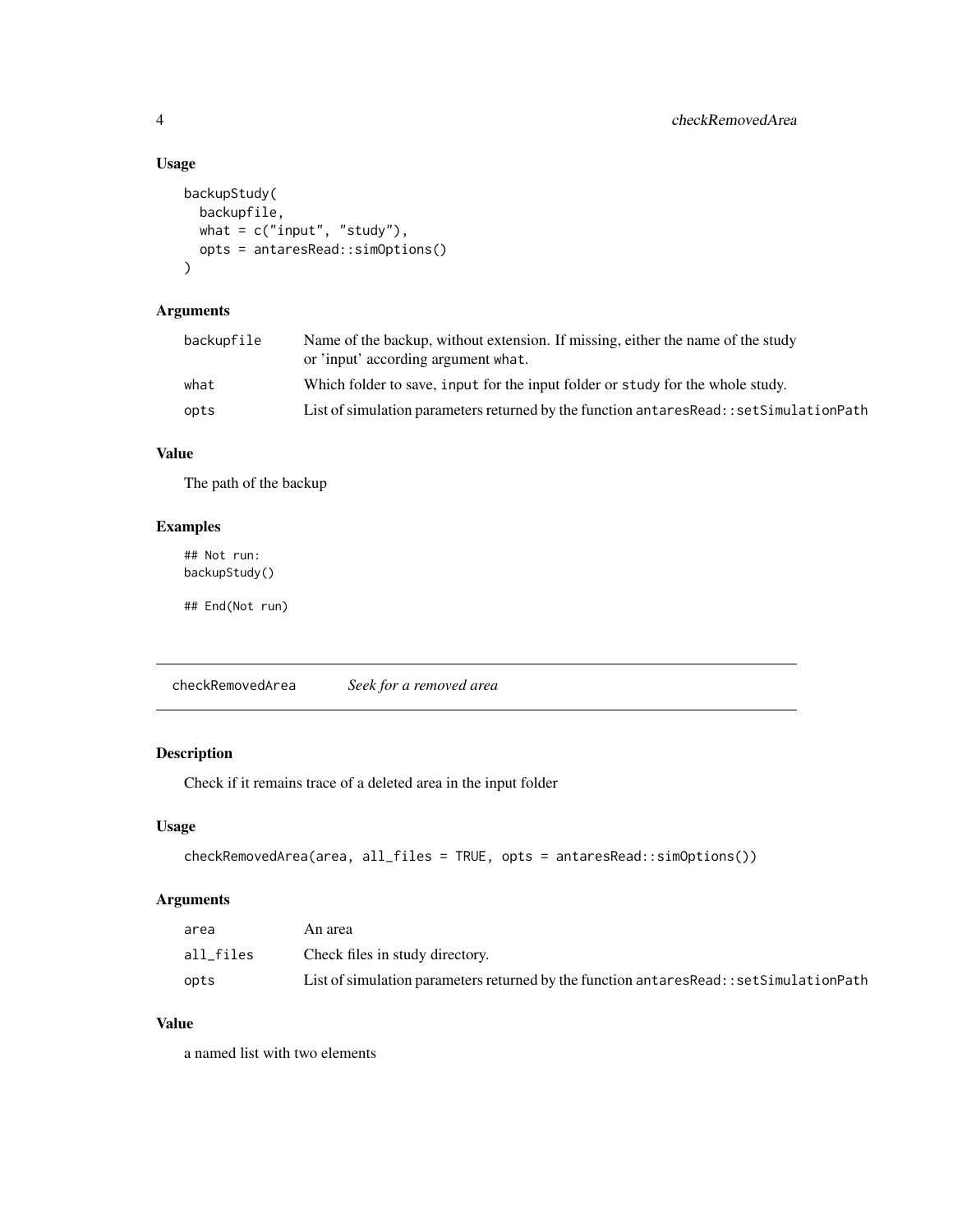# <span id="page-4-0"></span>Examples

## Not run: checkRemovedArea("myarea")

## End(Not run)

computeTimeStampFromHourly

*Compute daily, weekly, monthly and annual mc-ind from hourly data.*

## Description

Compute daily, weekly, monthly and annual mc-ind from hourly data.

#### Usage

```
computeTimeStampFromHourly(
  opts,
 mcYears = "all",
 nbc1 = 8,
 verbose = 1,
  type = c("areas", "links", "clusters")
)
```
### Arguments

| opts    | opts simulation path.                    |
|---------|------------------------------------------|
| mcYears | mc Years to compute.                     |
| nbcl    | number of thread for parallel computing. |
| verbose | verbose for execution.                   |
| type    | type of file to compute.                 |

## Examples

## Not run:

```
library(antaresEditObject)
opts <- setSimulationPath("my_study")
computeTimeStampFromHourly(opts)
```
## End(Not run)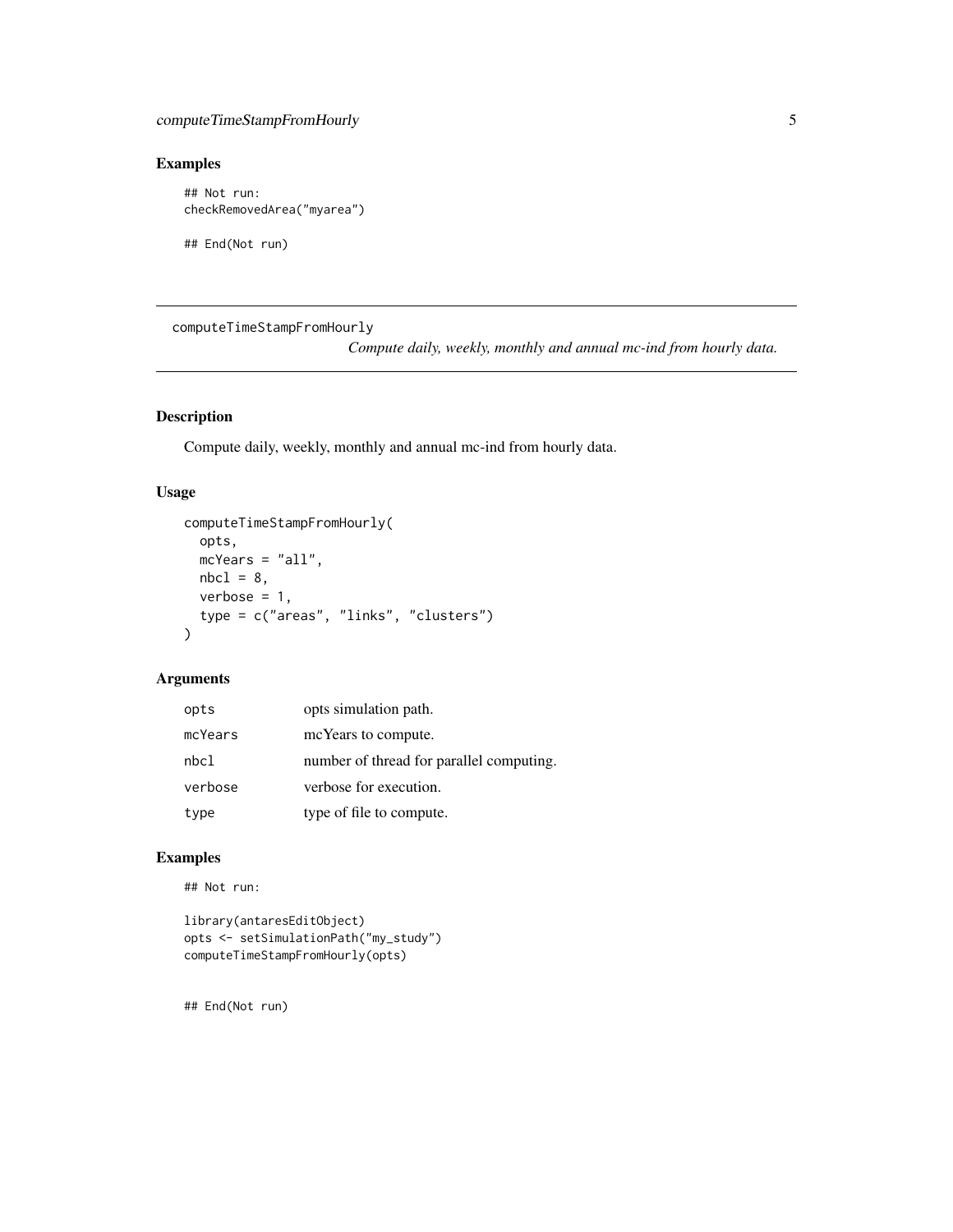<span id="page-5-0"></span>

# Description

Copy of the output files of an Antares study

#### Usage

```
copyOutput(opts, extname, mcYears = "all")
```
## Arguments

| opts    | List of simulation parameters returned by the function antares Read: : set Simulation Path            |
|---------|-------------------------------------------------------------------------------------------------------|
| extname | Extension to be added to the name of the study, to be used as a name for the<br>newly created folder. |
| mcYears | mcYears to copy. Can be "all".                                                                        |

# Examples

```
## Not run:
library(antaresRead)
# Set simulation path
opts = setSimulationPath(path = "PATH/TO/SIMULATION", simulation = "input")
# Create a new area
copyOutput(opts, "_adq")
```
## End(Not run)

create-cluster *Create a cluster*

## <span id="page-5-1"></span>Description

Create a new thermal or RES (renewable energy source) cluster.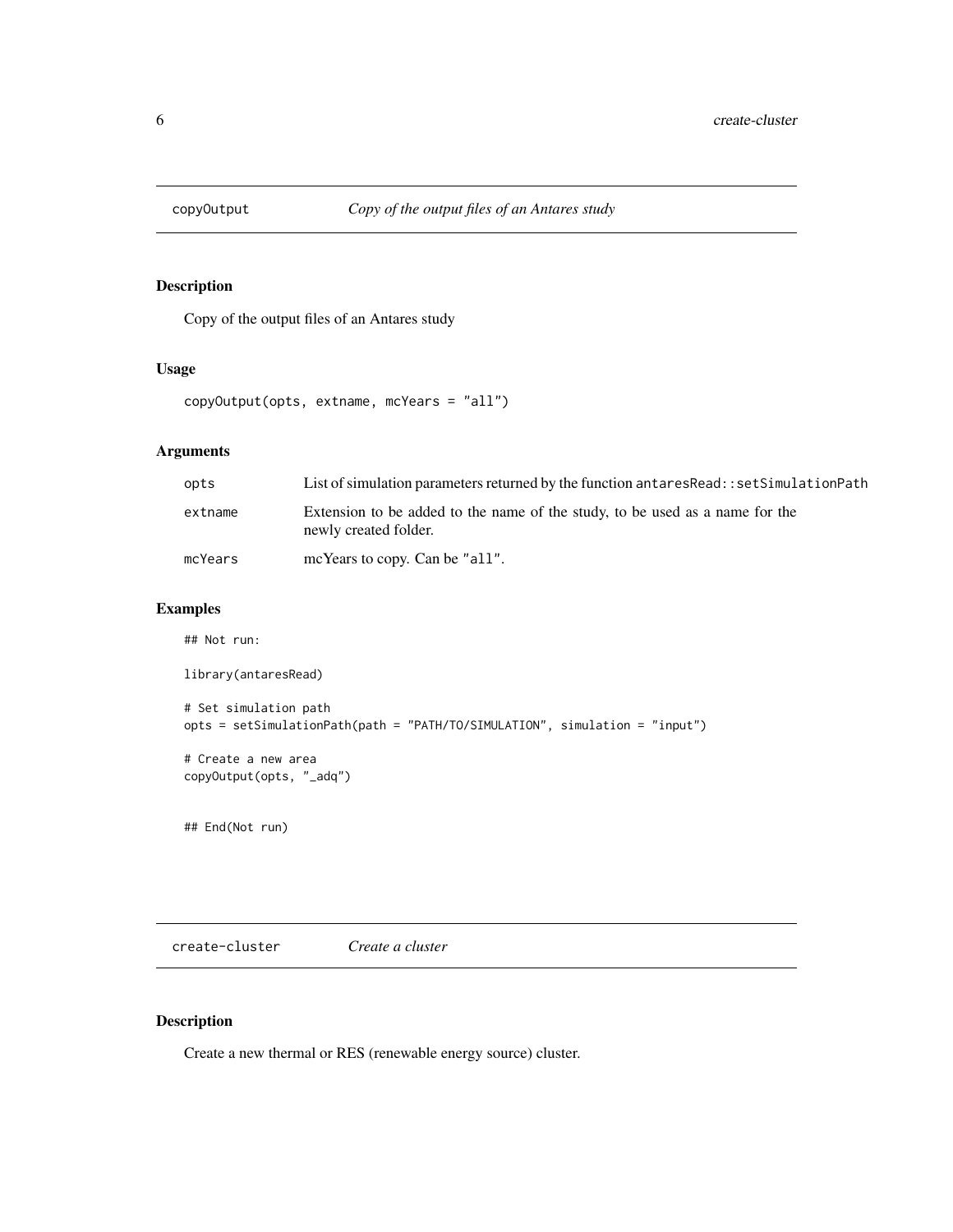create-cluster 7

# Usage

```
createCluster(
  area,
  cluster_name,
  group = "Other",
  ...,
  time_series = NULL,
  prepro_data = NULL,
  prepro_modulation = NULL,
  add_prefix = TRUE,
  overwrite = FALSE,
  opts = antaresRead::simOptions()
)
createClusterRES(
  area,
  cluster_name,
  group = "Other RES 1",
  ...,
  time_series = NULL,
  add_prefix = TRUE,
  overwrite = FALSE,
  opts = antaresRead::simOptions()
\mathcal{L}
```

| The area where to create the cluster.                                                                                                                                                            |  |  |
|--------------------------------------------------------------------------------------------------------------------------------------------------------------------------------------------------|--|--|
| Name for the cluster, it will prefixed by area name, unless you set add_prefix<br>$=$ FALSE.                                                                                                     |  |  |
| Group of the cluster, depends on cluster type:                                                                                                                                                   |  |  |
| • thermal cluster, one of: Gas, Hard coal, Lignite, Mixed fuel, Nuclear, Oil,<br>Other, Other 2, Other 3, Other 4.                                                                               |  |  |
| • renewable cluster, one of: Wind Onshore, Wind Offshore, Solar Thermal,<br>Solar PV, Solar Rooftop, Other RES 1, Other RES 2, Other RES 3, Other<br><b>RES 4.</b>                               |  |  |
| Parameters to write in the Ini file. Careful! Some parameters must be set as<br>integers to avoid warnings in Antares, for example, to set unit count, you'll<br>have to use unit count $= 1L$ . |  |  |
| the "ready-made" 8760-hour time-series available for simulation purposes.                                                                                                                        |  |  |
| Pre-process data, a data. frame or matrix, default is a matrix with 365 rows<br>and 6 columns.                                                                                                   |  |  |
| prepro_modulation                                                                                                                                                                                |  |  |
| Pre-process modulation, a data. frame or matrix, if specified, must have 8760<br>rows and 1 or 4 columns.                                                                                        |  |  |
| If TRUE (the default), cluster_name will be prefixed by area name.                                                                                                                               |  |  |
|                                                                                                                                                                                                  |  |  |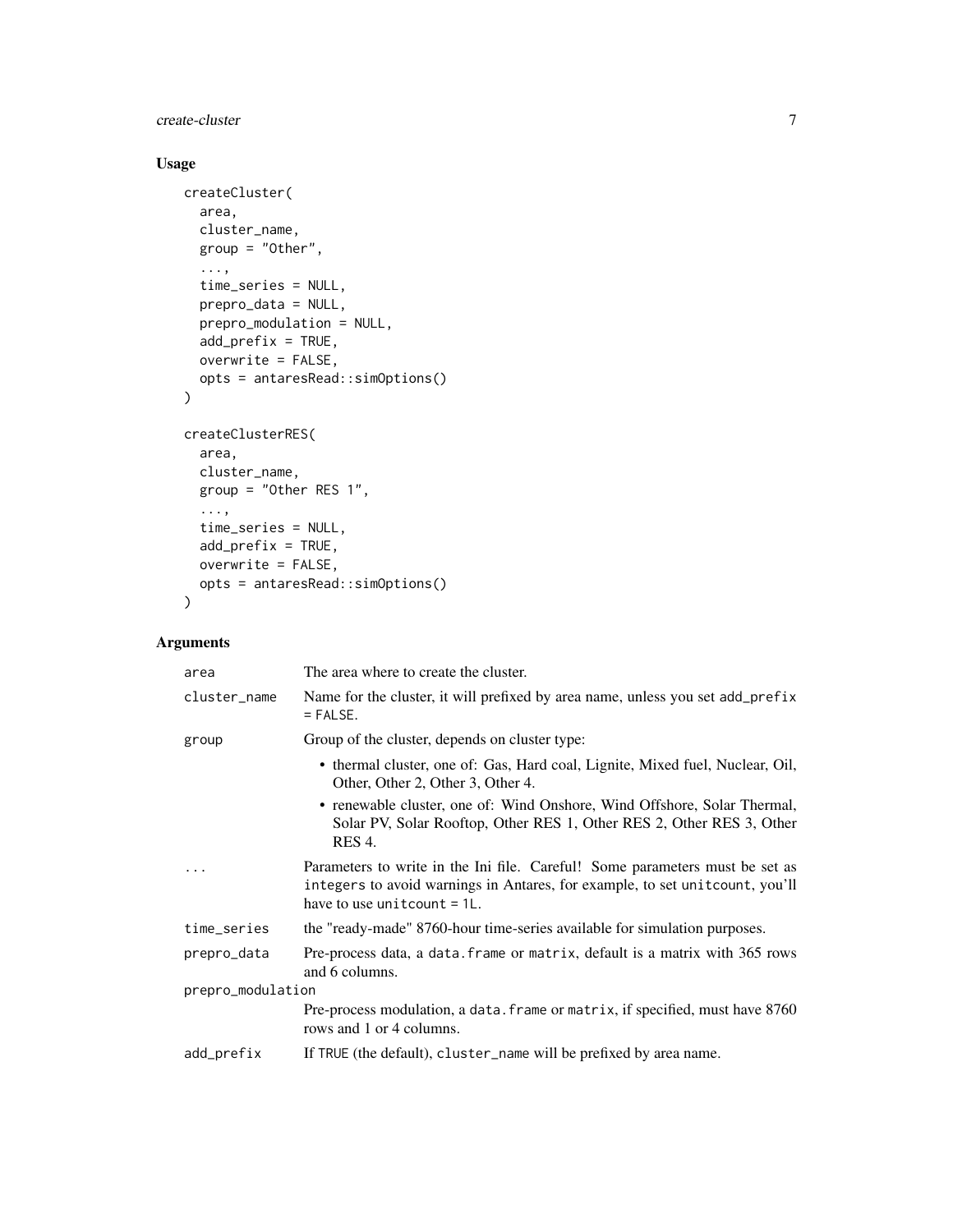<span id="page-7-0"></span>

| overwrite | Logical, overwrite the cluster or not.                                                    |
|-----------|-------------------------------------------------------------------------------------------|
| opts      | List of simulation parameters returned by the function $antaresRead::setSimulationPath()$ |

#### Value

An updated list containing various information about the simulation.

#### See Also

[editCluster\(\)](#page-19-1) or [editClusterRES\(\)](#page-19-1) to edit existing clusters, [removeCluster\(\)](#page-29-1) or [removeClusterRES\(\)](#page-29-1) to remove clusters.

#### Examples

## Not run:

```
library(antaresRead)
library(antaresEditObject)
# Create a cluster :
createCluster(
  area = "fr",cluster_name = "my_cluster",
 group = "other",
 unitcount = 1L, # or as.integer(1)
  marginal_cost = 50
)
# by default, cluster name is prefixed
# by the area name
levels(readClusterDesc()$cluster)
# > "fr_my_cluster"
# To prevent this, use 'add_prefix'
createCluster(
  area = "fr",cluster_name = "my_cluster",
  add_prefix = FALSE,
  group = "other",
  marginal_cost = 50
)
levels(readClusterDesc()$cluster)
# > "my_cluster"
# Create a RES cluster :
createClusterRES(
  area = "fr",cluster_name = "my_cluster_res",
  group = "other",
  unitcount = 1L, # or as.integer(1)
  nominalcapacity = 50,
  ts_interpretation = "power-generation"
```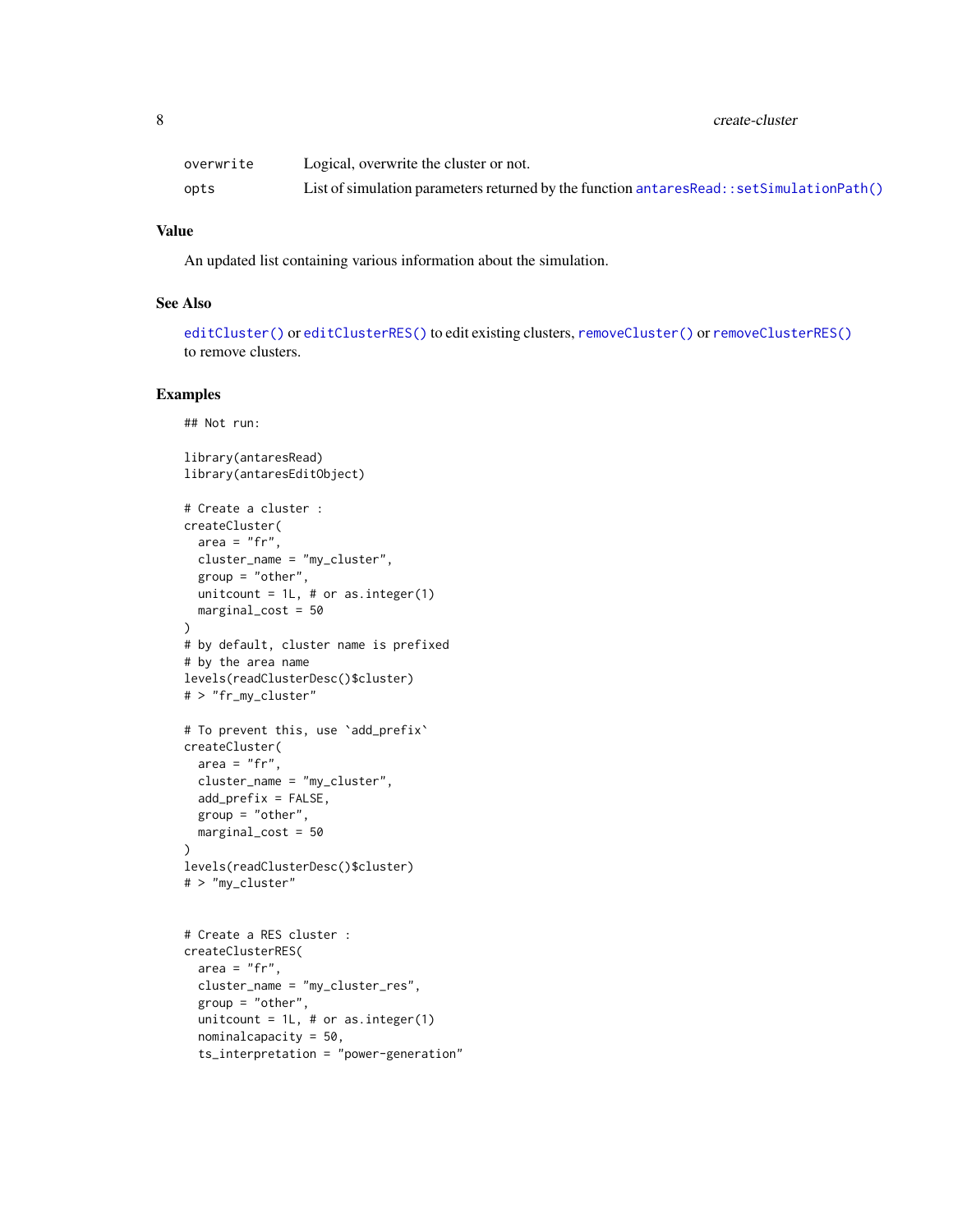create-cluster 9

```
\mathcal{L}# You can also specify that the Time-Series of the RES cluster are
# production factors :
createClusterRES(
 area = "fr",cluster_name = "my_cluster_res",
  group = "other",unitcount = 1L, # or as.integer(1)
  nominalcapacity = 50,
  ts_interpretation = "production-factor"
\mathcal{L}# Pre-process data :
# this is the default data :
createCluster(
 area = "fr",cluster_name = "my_cluster",
  prepro_data = matrix(
    data = c(rep(1, times = 365 * 2),rep(\emptyset, times = 365 * 4)),ncol = 6)
)
# with a data.frame
createCluster(
 area = "fr",cluster_name = "my_cluster",
  prepro_data = data.frame(
   v1 = rep(7, 365), # column name doesn't matter
   v2 = rep(27, 365),
   v3 = rep(0.05, 365),
   v4 = rep(0.12, 365),v5 = rep(0, 365),
   v6 = rep(1, 365)
 )
)
# Pre-process modulation :
# this is the default data
createCluster(
 area = "fr",cluster_name = "my_cluster",
  prepro_modulation = = matrix(data = c(rep(1, times = 365 * 24 * 3),rep(0, times = 365 * 24 * 1)),ncol = 4)
\mathcal{L}
```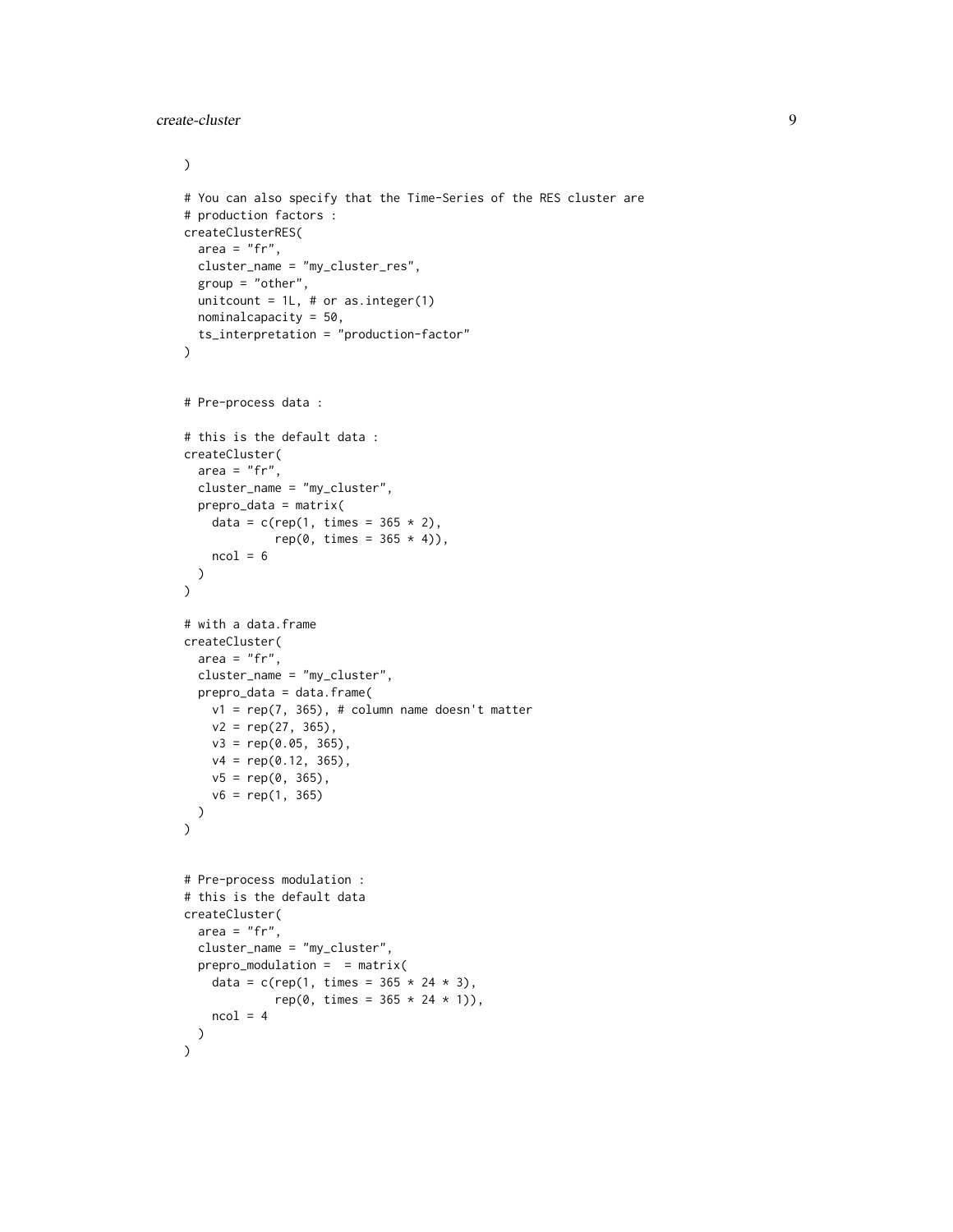```
# with a data.frame
createCluster(
  area = "fr",cluster_name = "my_cluster",
  prepro_modulation = data.frame(
    var1 = rep(0, 8760), # column name doesn't matter
    var2 = rep(1, 8760),
    var3 = rep(0, 8760),
    var4 = rep(1, 8760))
\mathcal{L}
```

```
## End(Not run)
```
createArea *Create An Area In An Antares Study*

#### Description

Create An Area In An Antares Study

#### Usage

```
createArea(
  name,
  color = grDevices::rgb(230, 108, 44, max = 255),localization = c(\theta, \theta),
  nodalOptimization = nodalOptimizationOptions(),
  filtering = filteringOptions(),
 overwrite = FALSE,
  opts = antaresRead::simOptions()
\mathcal{L}
```

| name              | Name of the area as a character, without punctuation except - and.                    |  |
|-------------------|---------------------------------------------------------------------------------------|--|
| color             | Color of the node                                                                     |  |
| localization      | Localization on the map                                                               |  |
| nodalOptimization |                                                                                       |  |
|                   | Nodal optimization parameters, see nodal Optimization Options.                        |  |
| filtering         | Filtering parameters, see filtering Options.                                          |  |
| overwrite         | Overwrite the area if already exist.                                                  |  |
| opts              | List of simulation parameters returned by the function antaresRead::setSimulationPath |  |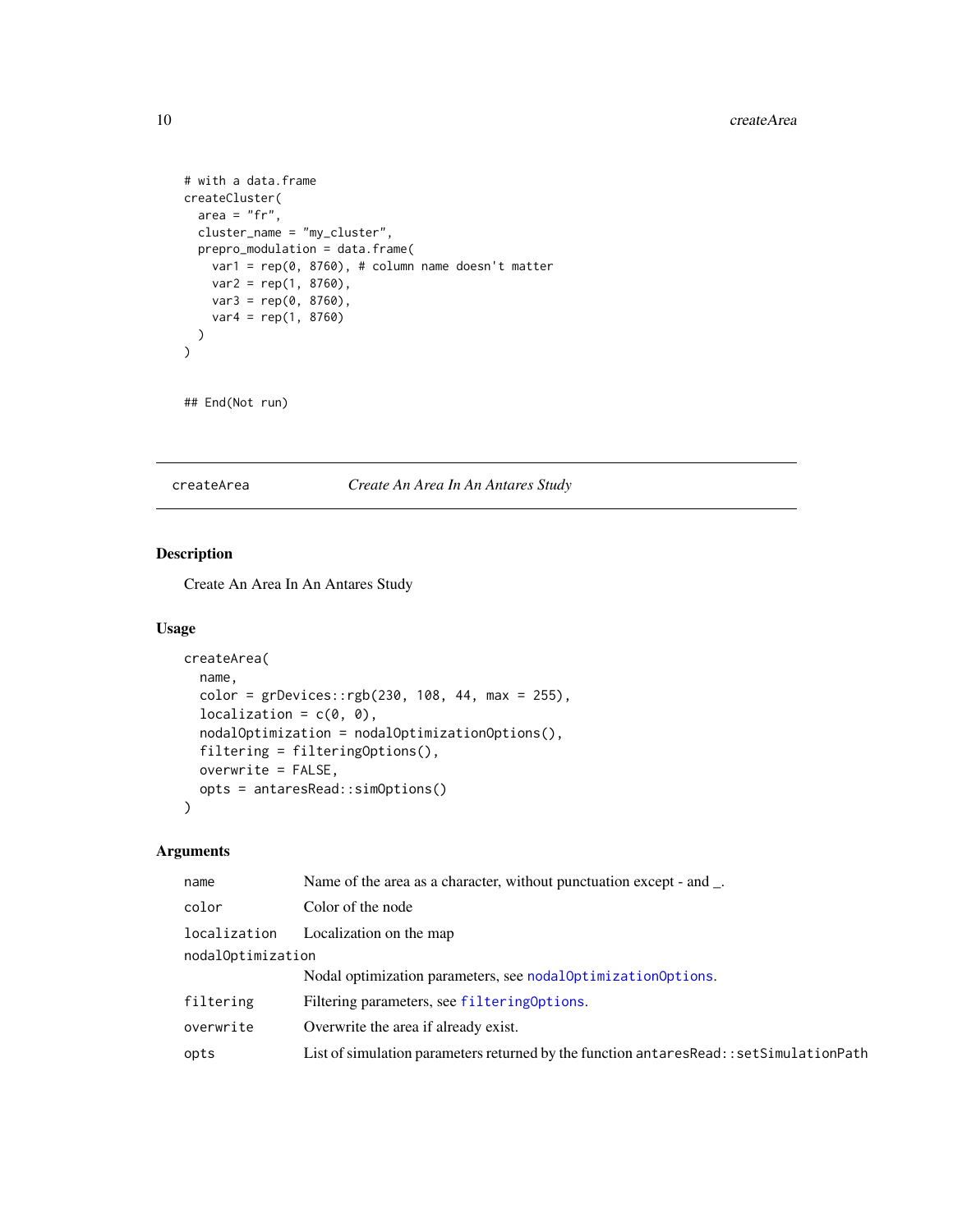# <span id="page-10-0"></span>Value

An updated list containing various information about the simulation.

#### Examples

## Not run:

library(antaresRead)

```
# Set simulation path
setSimulationPath(path = "PATH/TO/SIMULATION", simulation = "input")
# Create a new area
```
createArea("fictive\_area")

## End(Not run)

createBindingConstraint

*Create a Binding Constraint*

## Description

Create a Binding Constraint

#### Usage

```
createBindingConstraint(
  name,
  id = tolower(name),
 values = NULL,
  enabled = TRUE,
  timeStep = c("hourly", "daily", "weekly"),
  operator = c("both", "equal", "greater", "less"),
  coefficients = NULL,
  overwrite = FALSE,
  opts = antaresRead::simOptions()
)
```

| name    | The name for the binding constraint                                                                                   |
|---------|-----------------------------------------------------------------------------------------------------------------------|
| id      | An id                                                                                                                 |
| values  | Values used by the constraint. It contains one line per time step and three<br>columns "less", "greater" and "equal". |
| enabled | Logical, is the constraint enabled?                                                                                   |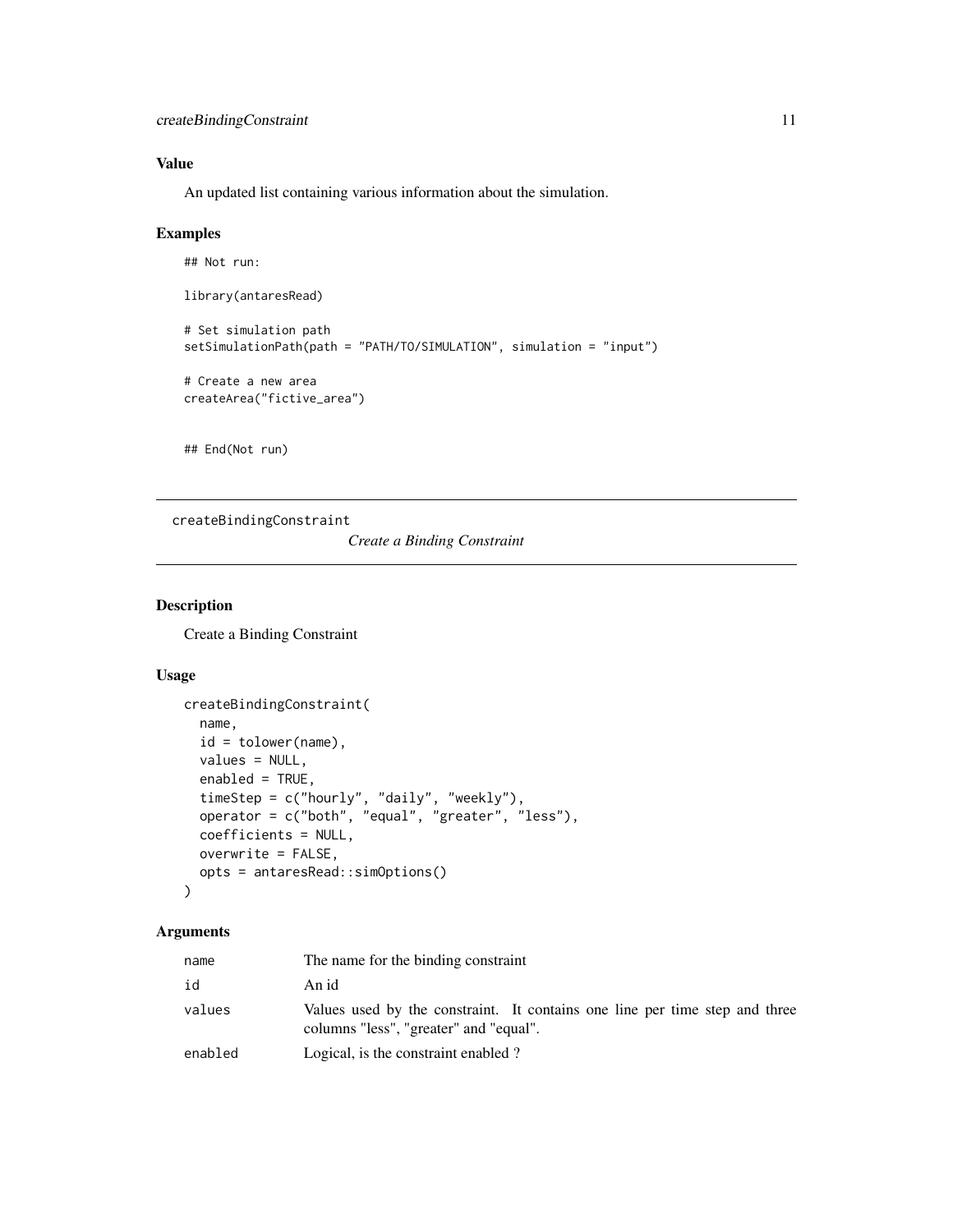<span id="page-11-0"></span>

| timeStep     | Time step the constraint applies to: hourly, daily or weekly                              |
|--------------|-------------------------------------------------------------------------------------------|
| operator     | Type of constraint: equality, inequality on one side or both sides.                       |
| coefficients | A named vector containing the coefficients used by the constraint.                        |
| overwrite    | If the constraint already exist, overwrite the previous value.                            |
| opts         | List of simulation parameters returned by the function antares Read:: set Simulation Path |

## Value

An updated list containing various information about the simulation.

## Examples

```
## Not run:
createBindingConstraint(
 name = "myconstraint",
 values = matrix(data = rep(0, 8760 * 3), ncol = 3),
 enabled = FALSE,
 timeStep = "hourly",
 operator = "both",
  coefficients = c("fr%myarea" = 1)\mathcal{L}## End(Not run)
```
createDistrict *Create a district*

## Description

Allows selecting a set of areas so as to bundle them together in a "district".

#### Usage

```
createDistrict(
  name,
  caption = NULL,
  comments = NULL,
  apply_filter = "none",
  add_area = NULL,
  remove_area = NULL,
  output = FALSE,
  overwrite = FALSE,
  opts = antaresRead::simOptions()
)
```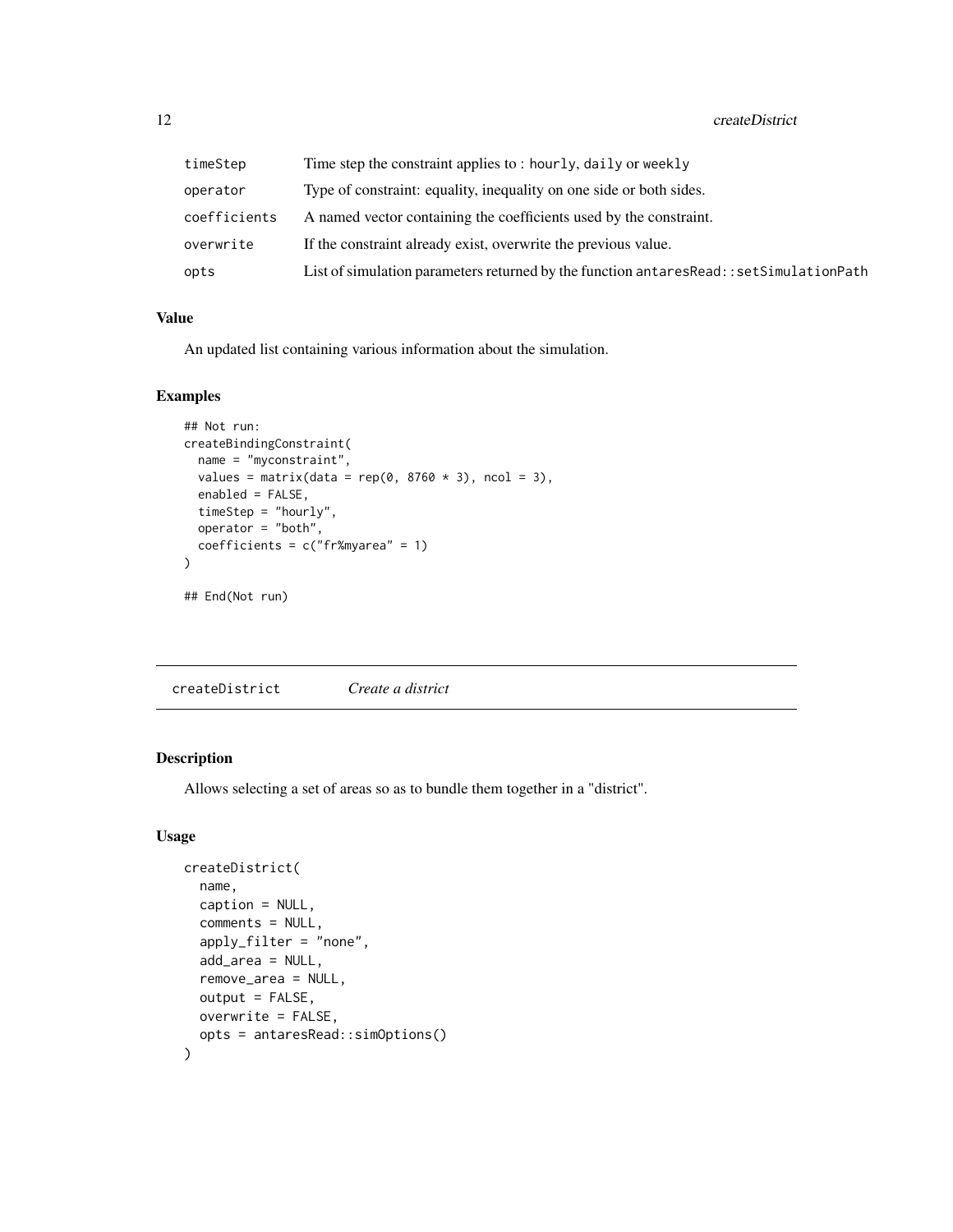#### <span id="page-12-0"></span> $\text{createDSR}$  13

#### Arguments

| name         | District's name.                                                                                                                              |
|--------------|-----------------------------------------------------------------------------------------------------------------------------------------------|
| caption      | Caption for the district.                                                                                                                     |
| comments     | Comments for the district.                                                                                                                    |
| apply_filter | Possible values are add-all to add all areas to the district, remove-all to clear<br>the district, or none (default) to don't apply a filter. |
| add_area     | Character vector of area(s) to add to the district.                                                                                           |
| remove_area  | Character vector of area(s) to remove from the district.                                                                                      |
| output       | Logical, compute the results for the district or not?                                                                                         |
| overwrite    | Logical, should the district be overwritten if already exist?                                                                                 |
| opts         | List of simulation parameters returned by the function antares Read: : set Simulation Path                                                    |

## Value

An updated list containing various information about the simulation.

# Examples

```
## Not run:
createDistrict(name = "mydistrict",
                apply_filter = "add-all",
                remove_area = c("fr", "be"))
```
## End(Not run)

createDSR *Create a Demand Side Response (DSR)*

## Description

Create a Demand Side Response (DSR)

## Usage

```
createDSR(
  areasAndDSRParam = NULL,
  spinning = 2,
  overwrite = FALSE,
  opts = antaresRead::simOptions()
\overline{)}getCapacityDSR(area = NULL, opts = antaresRead::simOptions())
editDSR(
  area = NULL,
```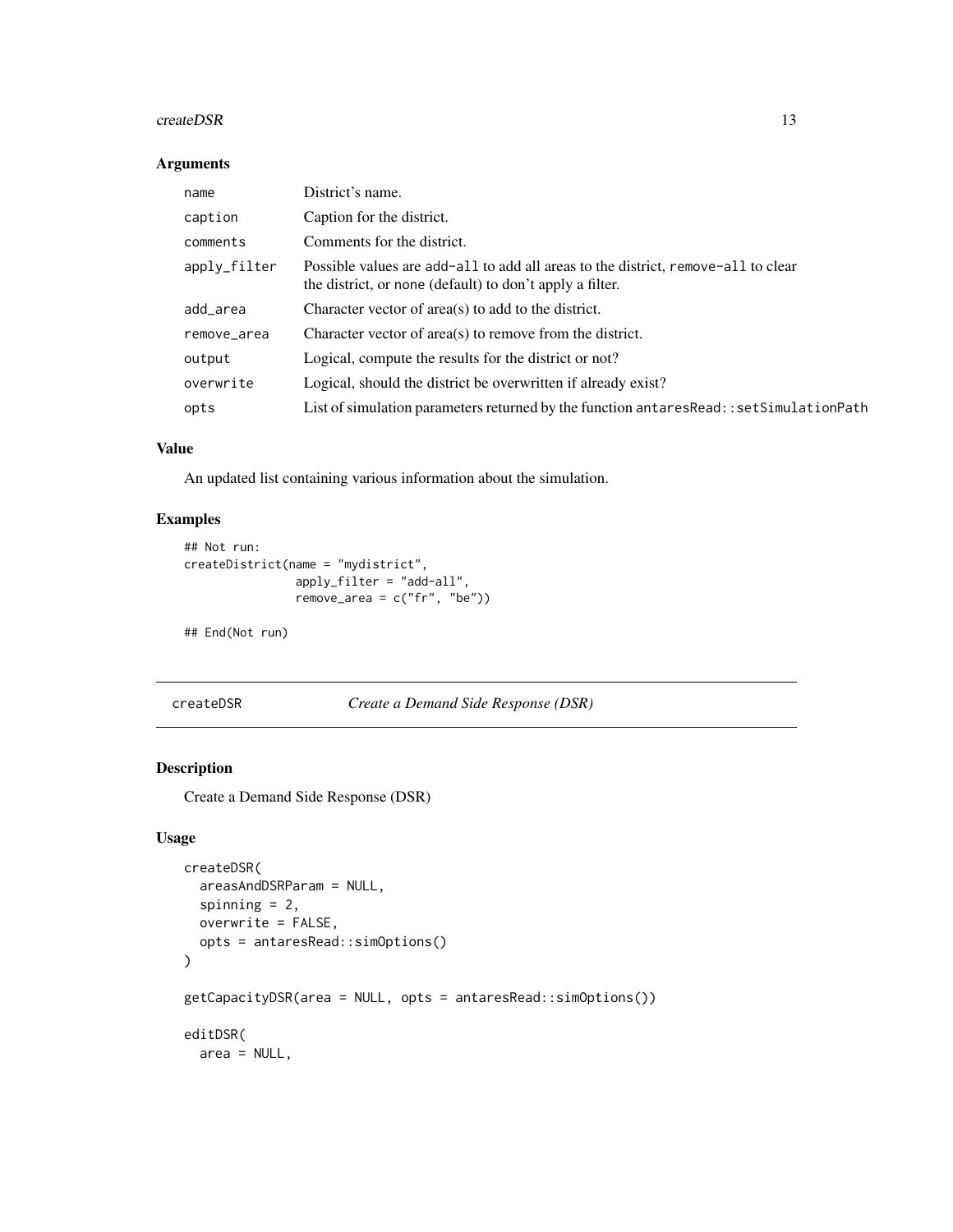```
unit = NULL,nominalCapacity = NULL,
 marginalCost = NULL,
  spinning = NULL,
  opts = antaresRead::simOptions()
\mathcal{L}
```
#### Arguments

areasAndDSRParam

|                         | A data.frame with 4 columns area, unit, nominalCapacity, marginalCost<br>and hour. Hour represent the number of activation hours for the DSR per day. |
|-------------------------|-------------------------------------------------------------------------------------------------------------------------------------------------------|
| spinning                | DSR spinning                                                                                                                                          |
| overwrite               | Overwrite the DSR plant if already exist. This will overwrite the previous area<br>and links.                                                         |
| opts                    | List of simulation parameters returned by the function antares Read: : set Simulation Path                                                            |
| area                    | an area where to edit the DSR                                                                                                                         |
| unit<br>nominalCapacity | DSR unit number                                                                                                                                       |
|                         | <b>DSR</b> nominal Capacity                                                                                                                           |
| marginalCost            | DSR marginal Cost                                                                                                                                     |

#### Value

createDSR() and editDSR() returns an updated list containing various information about the simulation.

getCapacityDSR() returns DSR capacity (unit \* nominalCapacity of virtual cluster) of the area

# Examples

## Not run:

```
library(antaresEditObject)
path<-pathToYourStudy
opts<-setSimulationPath(path, simulation = "input")
area, unit, nominalCapacity and marginalCost
dsrData<-data.frame(area = c("a", "b"), unit = c(10, 20),
                 nominalCapacity = c(100, 120), marginalCost = c(52, 65), hour = c(3, 7))
```

```
createDSR(dsrData)
```

```
createDSR(dsrData, spinning = 3, overwrite = TRUE)
getAreas()
```

```
## End(Not run)
## Not run:
```
getCapacityDSR("a")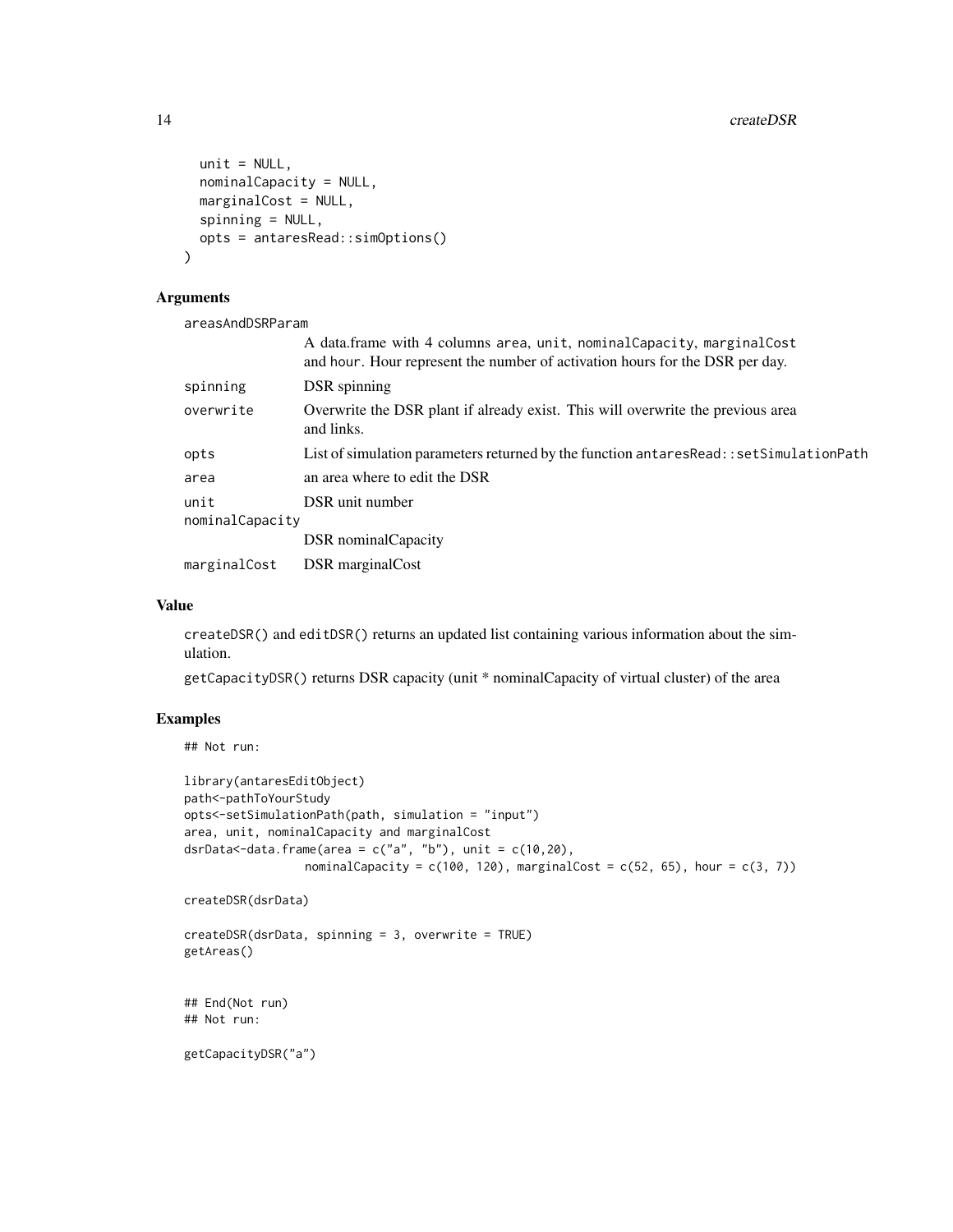#### <span id="page-14-0"></span>createLink 15

```
editDSR("a", unit = 50, nominalCapacity = 8000)
getCapacityDSR("a")
## End(Not run)
## Not run:
getCapacityDSR("a")
editDSR("a", unit = 50, nominalCapacity = 8000, marginalCost = 45, hour = 9)
getCapacityDSR("a")
```
## End(Not run)

## createLink *Create a link between two areas*

## Description

Create a link between two areas

#### Usage

```
createLink(
  from,
  to,
 propertiesLink = propertiesLinkOptions(),
 dataLink = NULL,
 overwrite = FALSE,
 opts = antaresRead::simOptions()
)
```

| from      | The first area from which to create a link                                                                                                                                                                                                                                                                            |
|-----------|-----------------------------------------------------------------------------------------------------------------------------------------------------------------------------------------------------------------------------------------------------------------------------------------------------------------------|
| to        | The second one                                                                                                                                                                                                                                                                                                        |
|           | properties Link a named list containing the link properties, e.g. hurdles-cost or transmission-<br>capacities for example. See properties Link Options.                                                                                                                                                               |
| dataLink  | For Antares v7, a matrix with eight column corresponding to : trans. capacity<br>(direct) trans. capacity (indirect), hurdles cost (direct), hurdles cost (indirect),<br>impedances, loop flow, PST min, PST max. If NULL (default), a matrix whose<br>rows are equal to $1, 1, 0, 0, 0, 0, 0, 0$ is set. See Details |
| overwrite | Logical, overwrite the previous between the two areas if exist                                                                                                                                                                                                                                                        |
| opts      | List of simulation parameters returned by the function antares Read:: set Simulation Path                                                                                                                                                                                                                             |
|           |                                                                                                                                                                                                                                                                                                                       |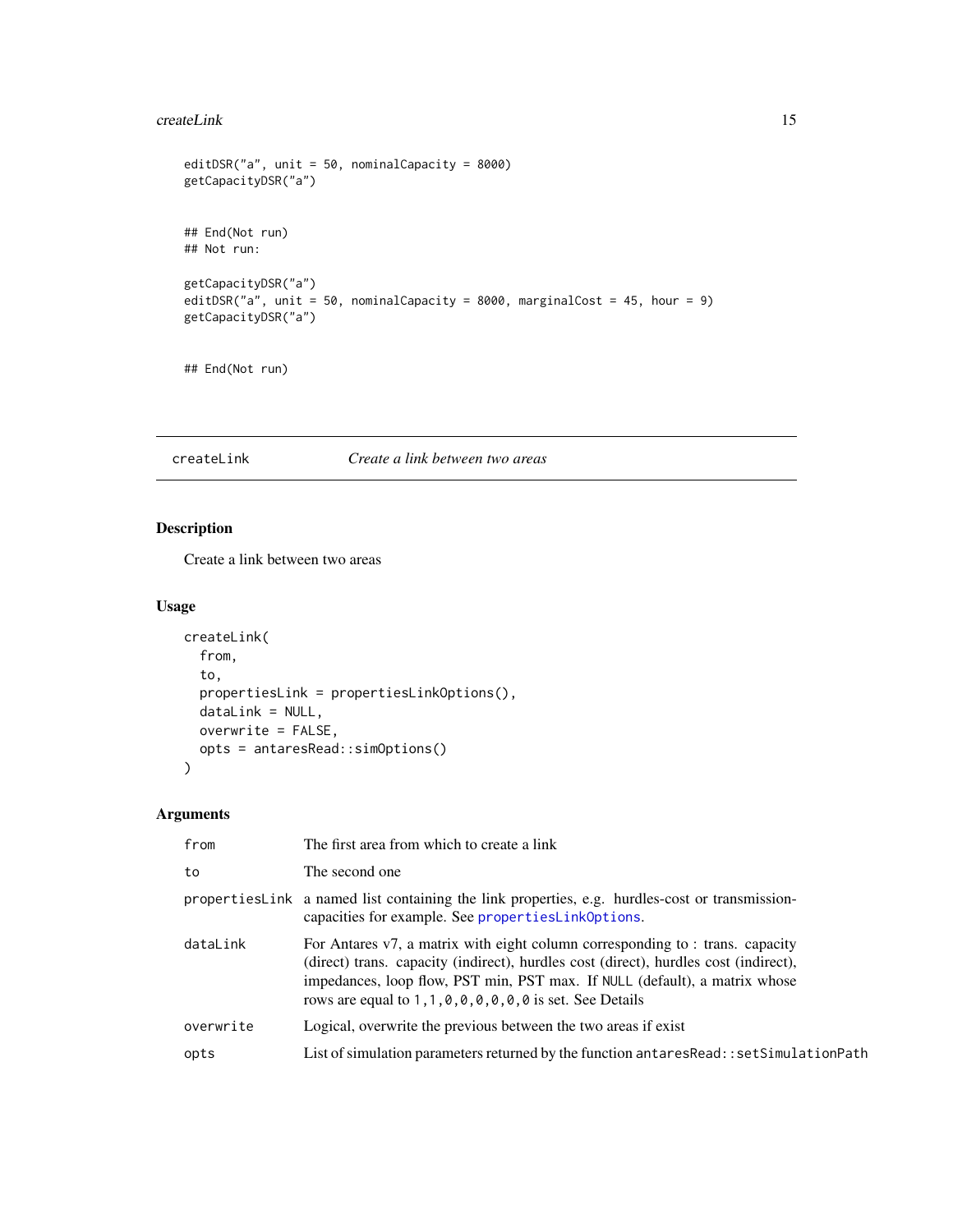## Details

The eight times-series are:

- NTC direct : the upstream-to-downstream capacity, in MW
- NTC indirect : the downstream-to-upstream capacity, in MW
- Hurdle cost direct : an upstream-to-downstream transmission fee, in euro/MWh
- Hurdle cost indirect : a downstream-to-upstream transmission fee, in euro/MWh
- Impedances : virtual impedances that are used in economy simulations to give a physical meaning to raw outputs, when no binding constraints have been defined to enforce Kirchhoff's laws.
- Loop flow : amount of power flowing circularly though the grid when all "nodes" are perfectly balanced (no import and no export).
- **PST min** : lower bound of phase-shifting that can be reached by a PST installed on the link, if any.
- PST max : upper bound of phase-shifting that can be reached by a PST installed on the link, if any.

NB: For Antares v7 the eight columns must conform to above order. For Antares v6, only five columns are expected, and they must follow this other order: NTC direct, NTC indirect, Impedances, Hurdle cost direct, Hurdle cost indirect.

#### Value

An updated list containing various information about the simulation.

#### Note

In Antares, areas are sorted in alphabetical order to establish links between. For example, link between "fr" and "be" will appear under "be". So the areas are sorted before creating the link between them, and dataLink is rearranged to match the new order.

#### Examples

```
## Not run:
library(antaresRead)
# Set simulation path
setSimulationPath(path = "PATH/TO/SIMULATION", simulation = "input")
# Create a link between two areas
createLink(from = "first_area", to = "second_area")
```
## End(Not run)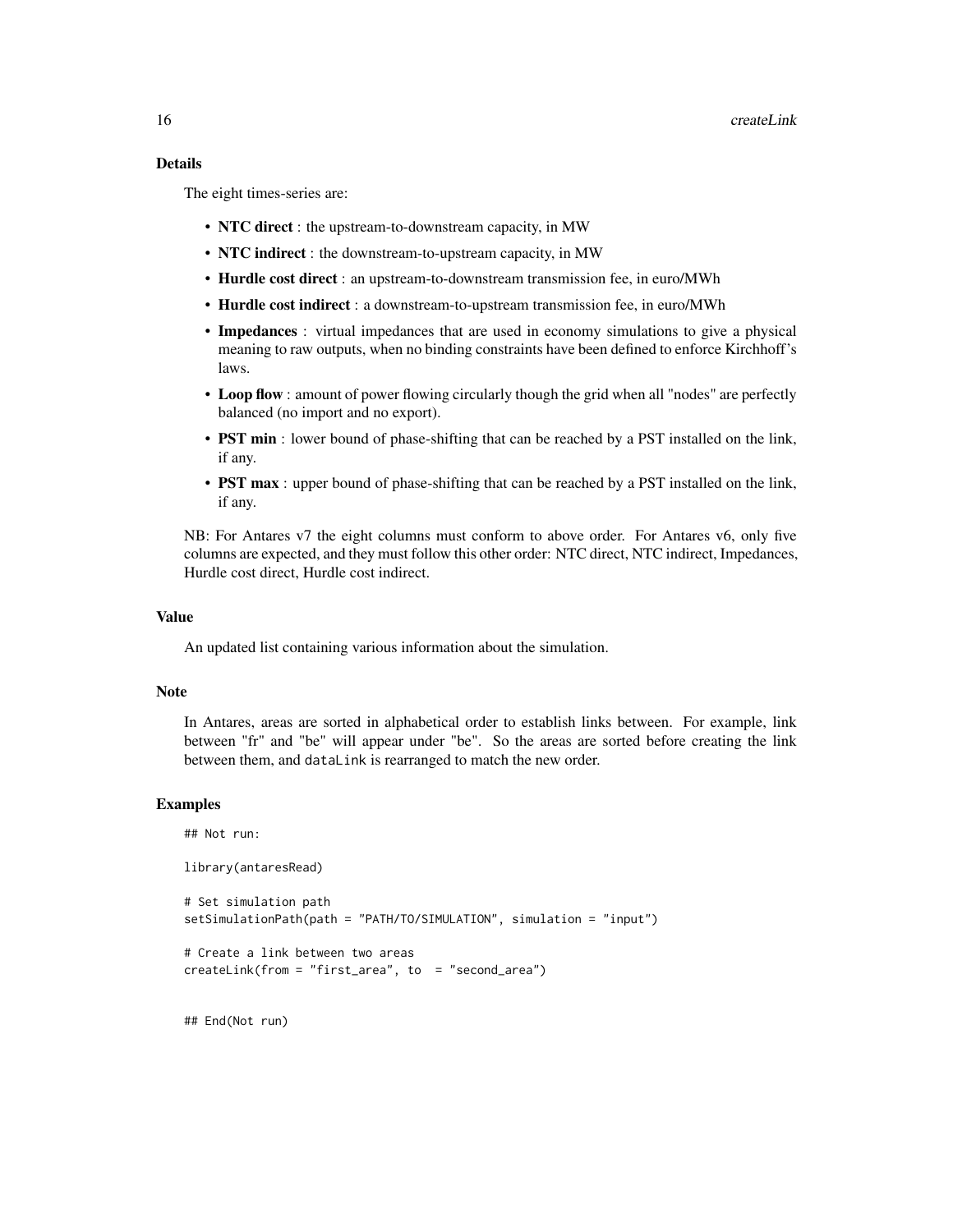<span id="page-16-0"></span>

#### Description

Create a Pumped Storage Power plant (PSP)

#### Usage

```
createPSP(
  areasAndCapacities = NULL,
  namePumping = "Psp_In",
  nameTurbining = "Psp_Out",
  hurdleCost = 5e-04,
  timeStepBindConstraint = "weekly",
  efficiency = NULL,
  overwrite = FALSE,
  opts = antaresRead::simOptions()
)
getCapacityPSP(
  area = NULL,
  nameTurbining = "Psp_Out",
  timeStepBindConstraint = "weekly",
  opts = antaresRead::simOptions()
)
editPSP(
  area = NULL,
  capacity = NULL,namePumping = "Psp_In",
  nameTurbining = "Psp_Out",
  timeStepBindConstraint = "weekly",
  hurdleCost = 5e-04,
  opts = antaresRead::simOptions()
)
```
#### Arguments

areasAndCapacities A data.frame with 2 columns installedCapacity and area namePumping The name of the pumping area nameTurbining The name of the turbining area hurdleCost The cost of the PSP timeStepBindConstraint Time step for the binding constraint : daily or weekly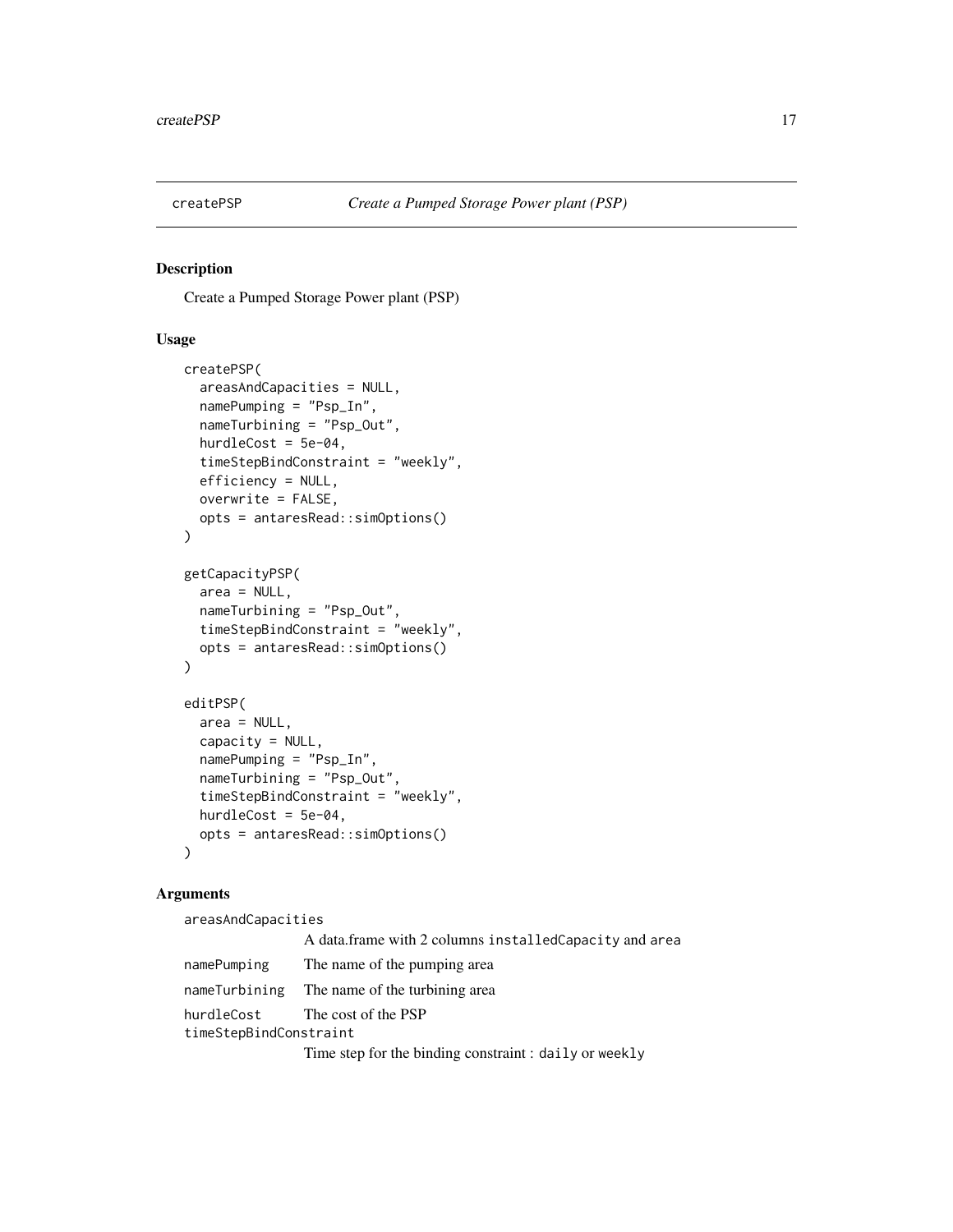| efficiency | The efficiency of the PSP                                                                                      |
|------------|----------------------------------------------------------------------------------------------------------------|
| overwrite  | Overwrite the Pumped Storage Power plant if already exist. This will overwrite<br>the previous area and links. |
| opts       | List of simulation parameters returned by the function antares Read: : set Simulation Path                     |
| area       | an area name                                                                                                   |
| capacity   | PSP capacity for the area                                                                                      |

#### Value

createPSP() and editPSP() returns an updated list containing various information about the simulation.

getCapacityPSP() returns PSP capacity of the area

#### Examples

## Not run:

```
library(antaresEditObject)
path<-pathToYourStudy
opts<-setSimulationPath(path, simulation = "input")
pspData<-data.frame(area=c("a", "b"), installedCapacity=c(800,900))
createPSP(pspData, efficiency = 0.8)
createPSP(pspData, efficiency = 0.66, overwrite = TRUE)
createPSP(pspData, efficiency = 0.98, timeStepBindConstraint = "daily")
getAreas()
## End(Not run)
## Not run:
getCapacityPSP("a")
editPSP("a", capacity = 8000, hurdleCost = 0.1)
getCapacityPSP("a")
areaName<-"suisse"
createArea(areaName, overwrite = TRUE)
pspData<-data.frame(area=c(areaName), installedCapacity=c(9856))
createPSP(pspData, efficiency = 0.5, overwrite = TRUE, timeStepBindConstraint = "daily")
getCapacityPSP(areaName, timeStepBindConstraint = "daily")
```
## End(Not run)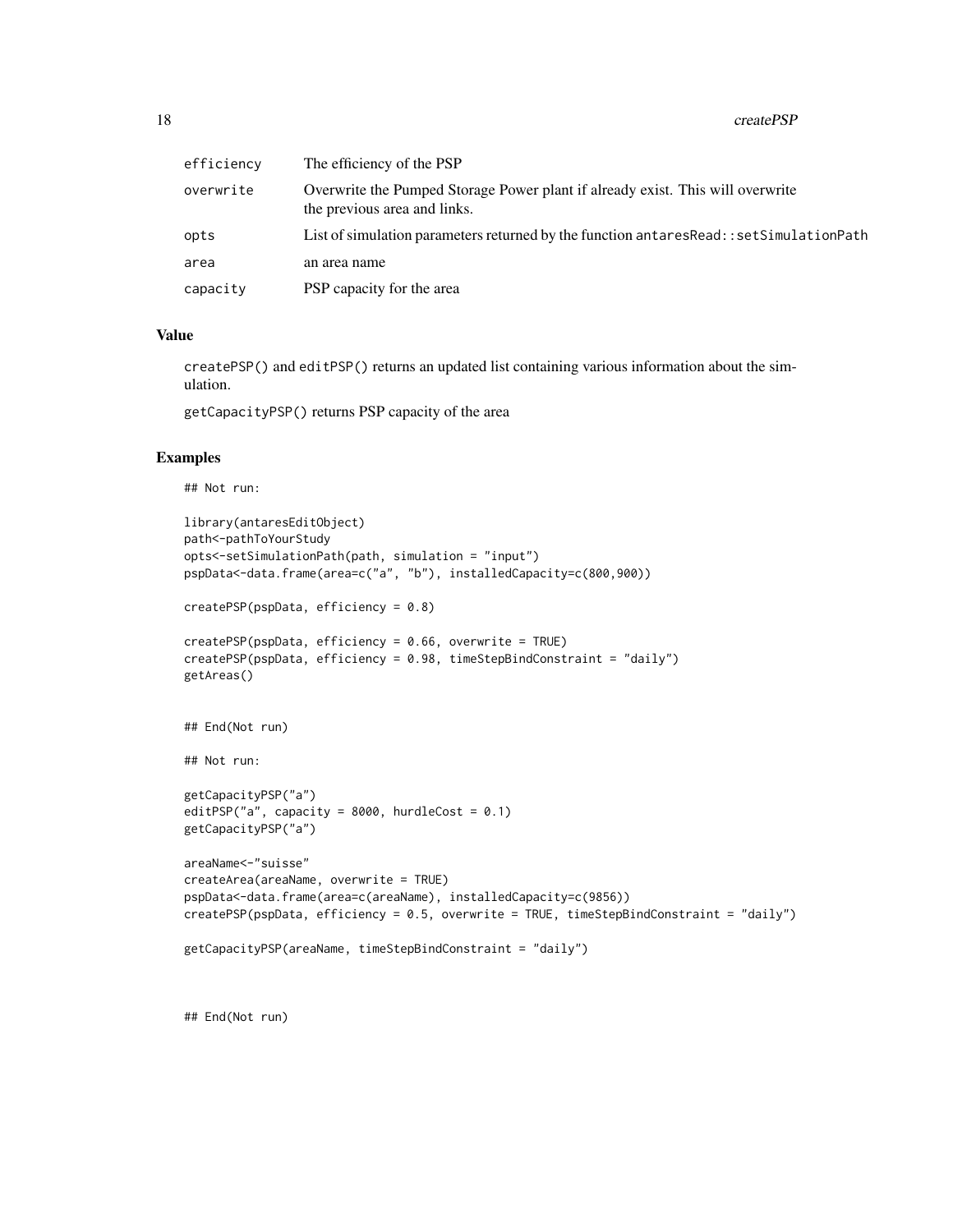<span id="page-18-0"></span>

#### Description

Create an empty Antares study

#### Usage

```
createStudy(path, study_name = "my_study", antares_version = "8.1.0")
```
## Arguments

| path            | Path where to create study, it should be an empty directory, if it doesn't exist, |
|-----------------|-----------------------------------------------------------------------------------|
|                 | it'll be created.                                                                 |
| study_name      | Name of the study.                                                                |
| antares_version |                                                                                   |
|                 | Antares number version.                                                           |

#### Value

Result of [antaresRead::setSimulationPath\(\)](#page-0-0).

#### Examples

## Not run:

```
createStudy("path/to/simulation")
```
## End(Not run)

dicoGeneralSettings *Correspondence between arguments of* updateGeneralSettings *and actual Antares parameters.*

## Description

Correspondence between arguments of updateGeneralSettings and actual Antares parameters.

#### Usage

```
dicoGeneralSettings(arg)
```
#### Arguments

arg An argument from function updateGeneralSettings.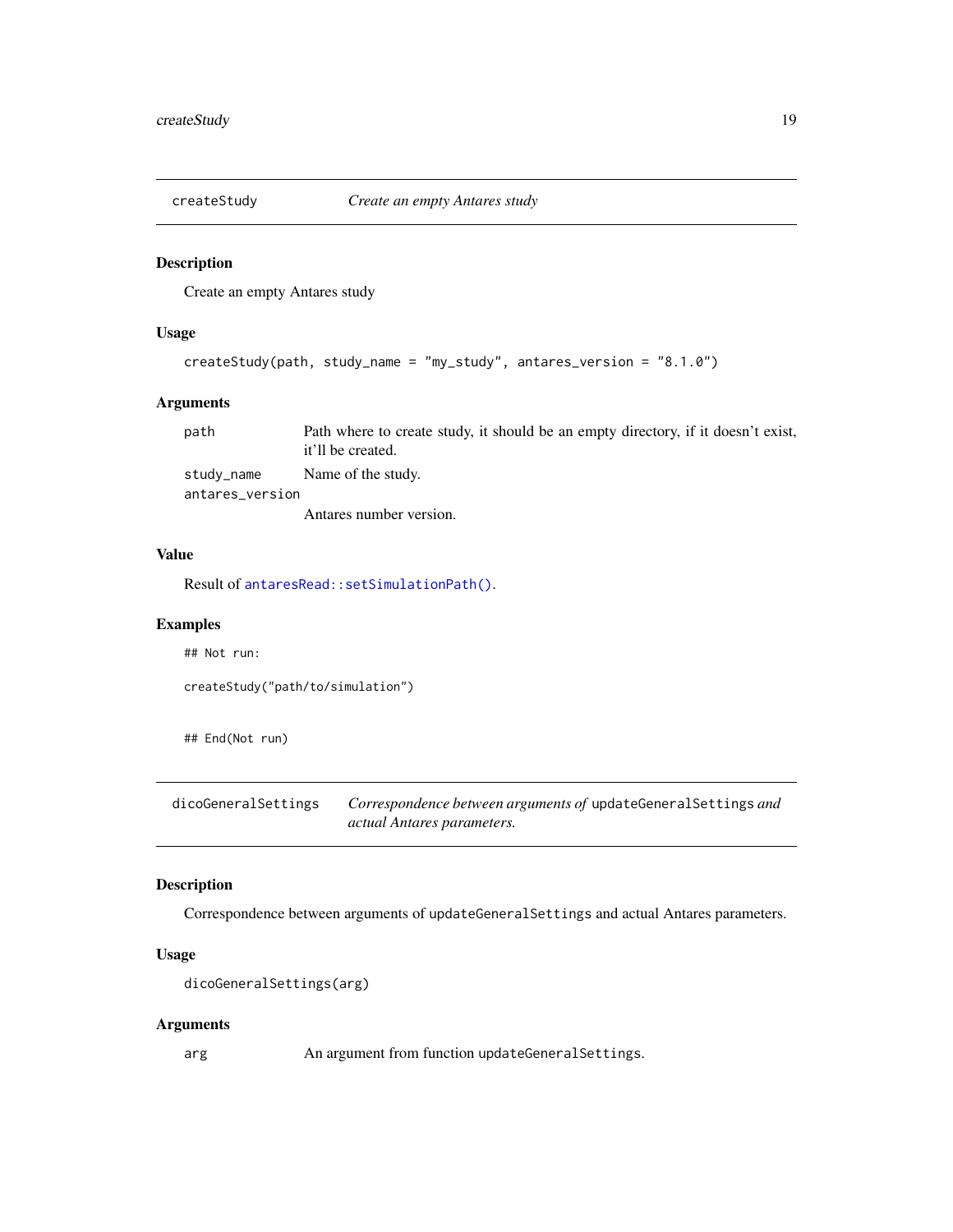# <span id="page-19-0"></span>Value

The corresponding Antares general parameter.

## Examples

dicoGeneralSettings("year.by.year") # "year-by-year"

dicoOptimizationSettings

*Correspondence between arguments of* updateOptimizationSettings *and actual Antares parameters.*

#### Description

Correspondence between arguments of updateOptimizationSettings and actual Antares parameters.

#### Usage

dicoOptimizationSettings(arg)

#### Arguments

arg An argument from function updateOptimizationSettings.

#### Value

The corresponding Antares general parameter.

## Examples

```
dicoGeneralSettings("year.by.year") # "year-by-year"
```
edit-cluster *Edit an existing cluster*

#### <span id="page-19-1"></span>Description

Edit parameters of an existing cluster, thermal or RES (renewable energy source).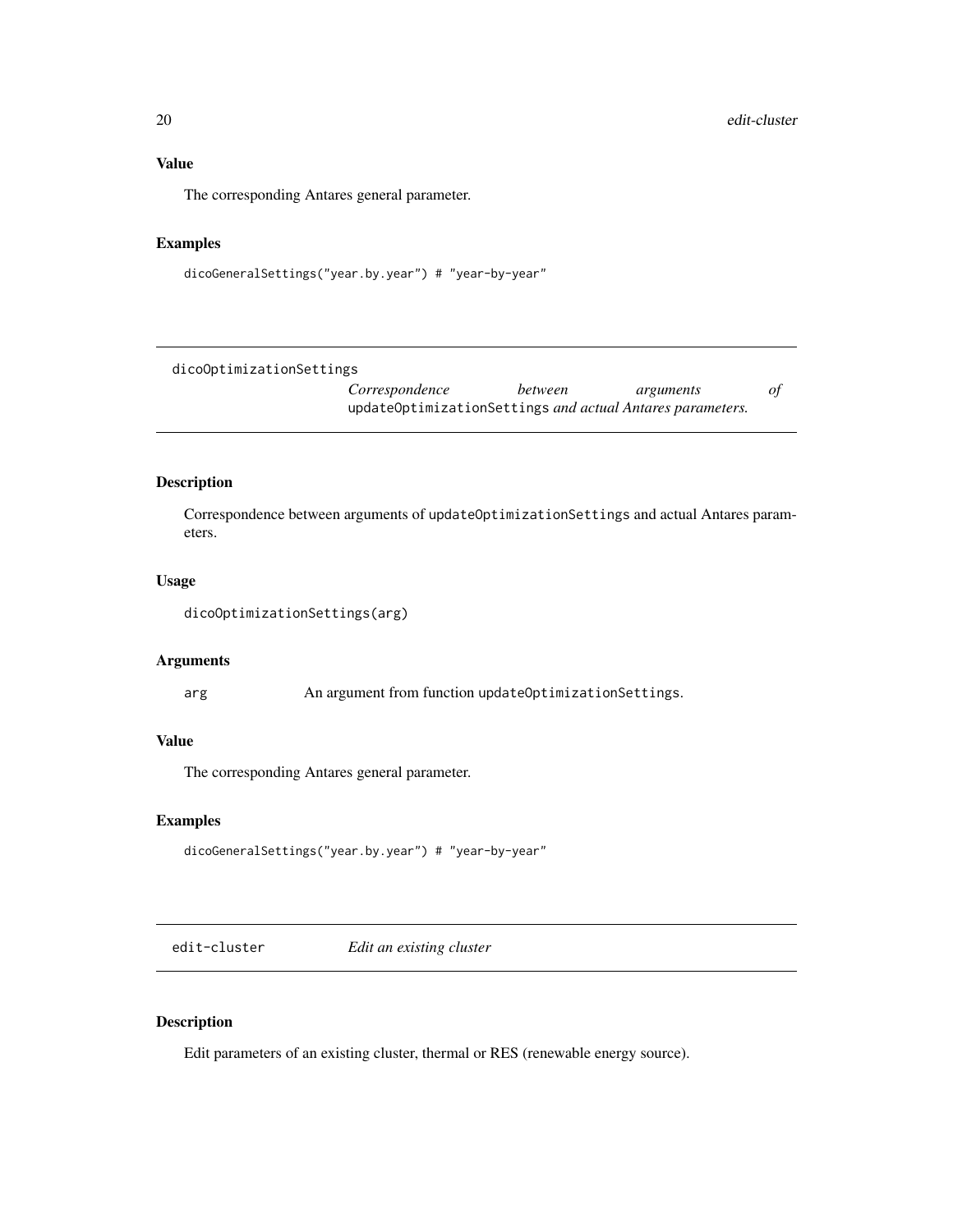#### <span id="page-20-0"></span>edit-cluster 21

## Usage

```
editCluster(
  area,
 cluster_name,
  ...,
  time_series = NULL,
 prepro_data = NULL,
 prepro_modulation = NULL,
 add_prefix = TRUE,
 opts = antaresRead::simOptions()
\mathcal{L}editClusterRES(
  area,
 cluster_name,
  ...,
  time_series = NULL,
 add_prefix = TRUE,
 opts = antaresRead::simOptions()
\mathcal{L}
```
# Arguments

| area              | The area where the cluster is.                                                                            |  |
|-------------------|-----------------------------------------------------------------------------------------------------------|--|
| cluster_name      | cluster name.                                                                                             |  |
| $\ddots$          | Parameters to write in the Ini file.                                                                      |  |
| time_series       | the "ready-made" 8760-hour time-series available for simulation purposes.                                 |  |
| prepro_data       | Pre-process data, a data. frame or matrix, default is a matrix with 365 rows<br>and 6 columns.            |  |
| prepro_modulation |                                                                                                           |  |
|                   | Pre-process modulation, a data. frame or matrix, if specified, must have 8760<br>rows and 1 or 4 columns. |  |
| add_prefix        | If TRUE, cluster_name will be prefixed by area name.                                                      |  |
| opts              | List of simulation parameters returned by the function antaresRead::setSimulationPath()                   |  |

# Value

An updated list containing various information about the simulation.

#### See Also

[createCluster\(\)](#page-5-1) or [createClusterRES\(\)](#page-5-1) to create new clusters, [removeCluster\(\)](#page-29-1) or [removeClusterRES\(\)](#page-29-1) to remove clusters.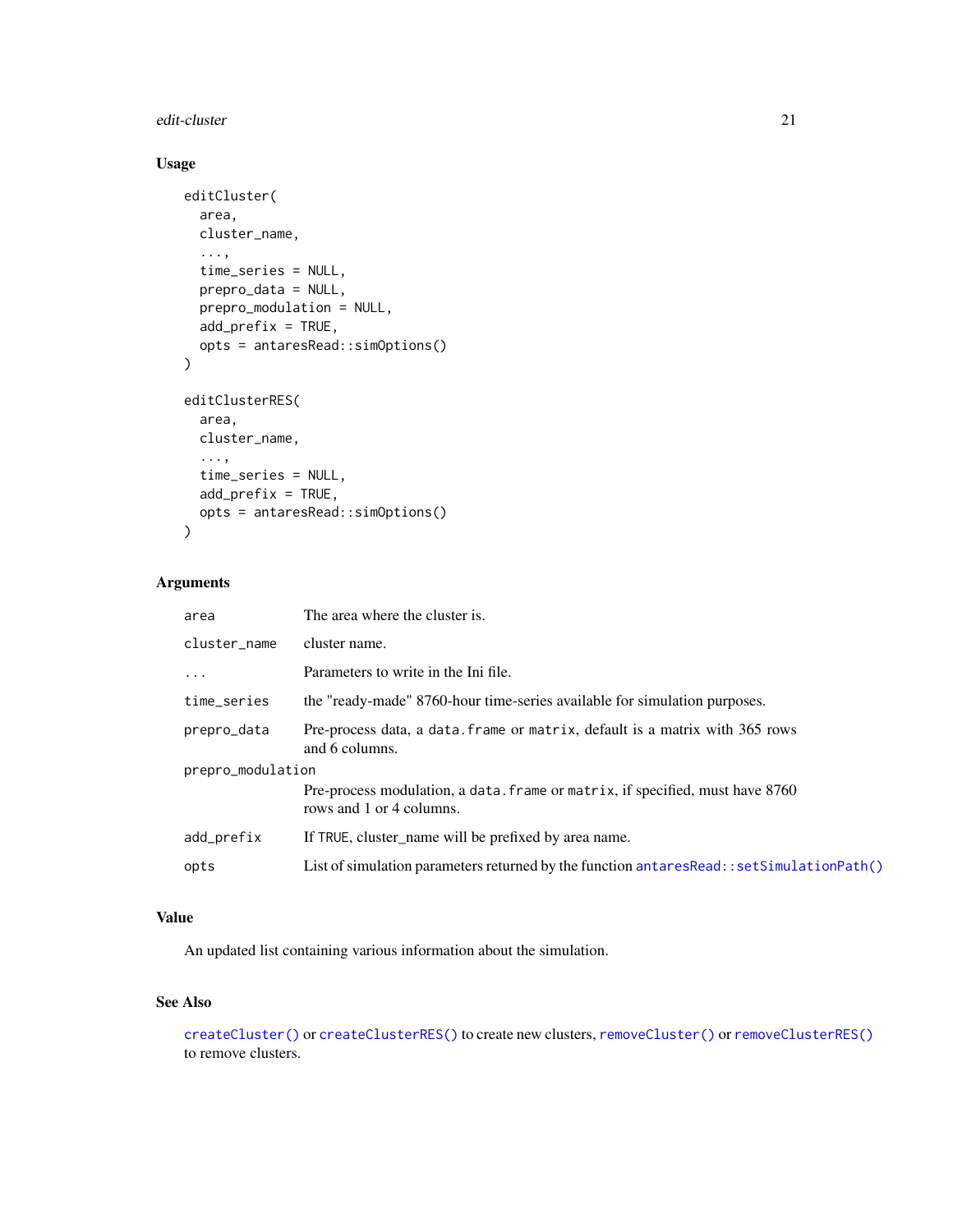22 editArea

## Examples

```
## Not run:
# Update only nominalCapacity for an existing cluster
editCluster(
  area = "myarea",
  cluster_name = "mycluster",
  nominalcapacity = 10600.000
\mathcal{L}
```
## End(Not run)

#### editArea *Edit An Existing Area In An Antares Study*

## Description

Edit An Existing Area In An Antares Study

#### Usage

```
editArea(
 name,
  color = NULL,
  localization = NULL,
  nodalOptimization = NULL,
  filtering = NULL,
 opts = antaresRead::simOptions()
)
```
#### Arguments

| name              | Name of the area as a character, without punctuation except - and _.                       |
|-------------------|--------------------------------------------------------------------------------------------|
| color             | Color of the node                                                                          |
| localization      | Localization on the map                                                                    |
| nodalOptimization |                                                                                            |
|                   | Nodal optimization parameters, see nodal Optimization Options.                             |
| filtering         | Filtering parameters, see filtering Options.                                               |
| opts              | List of simulation parameters returned by the function antares Read: : set Simulation Path |

#### Value

An updated list containing various information about the simulation.

<span id="page-21-0"></span>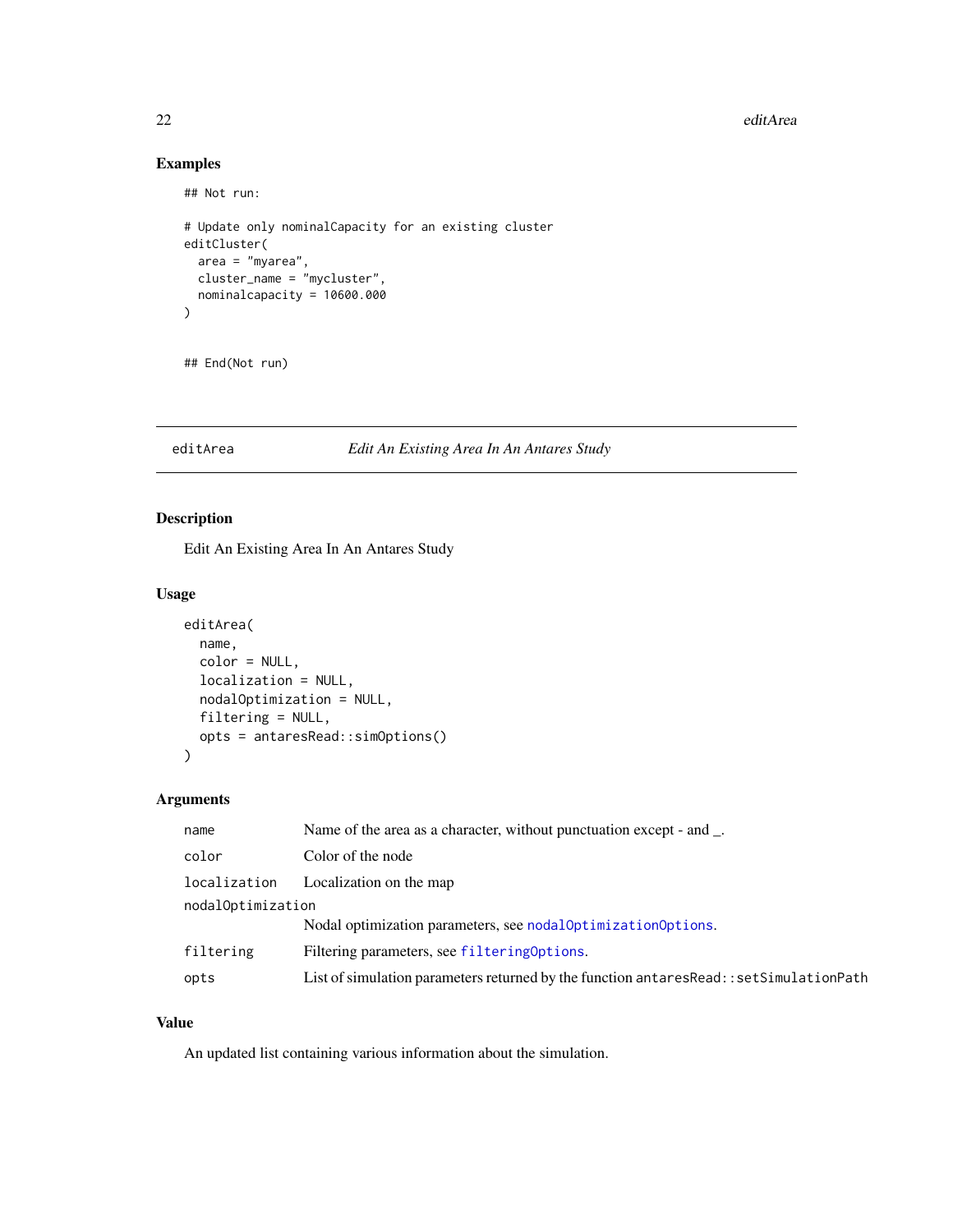## <span id="page-22-0"></span>editBindingConstraint 23

## Not run:

## Examples

```
library(antaresRead)
# Set simulation path
setSimulationPath(path = "PATH/TO/SIMULATION", simulation = "input")
# Edit an existing area
editArea("area", color = grDevices::rgb(230, 108, 44, max = 255),
  localization = c(1, 1),opts = antaresRead::simOptions())
editArea("de", nodalOptimization = list("spilledenergycost" = list(fr = 30)),
opts = antaresRead::simOptions())
editArea("de", nodalOptimization = nodalOptimizationOptions(),
opts = antaresRead::simOptions())
## End(Not run)
```
editBindingConstraint *Update An Existing Binding Constraint*

## Description

Update An Existing Binding Constraint

#### Usage

```
editBindingConstraint(
 name,
  id = tolower(name),
  values = NULL,
 enabled = NULL,
 timeStep = NULL,
 operator = NULL,
  coefficients = NULL,
 opts = antaresRead::simOptions()
\lambda
```

| name   | The name for the binding constraint                                                                                   |
|--------|-----------------------------------------------------------------------------------------------------------------------|
| id     | An id                                                                                                                 |
| values | Values used by the constraint. It contains one line per time step and three<br>columns "less", "greater" and "equal". |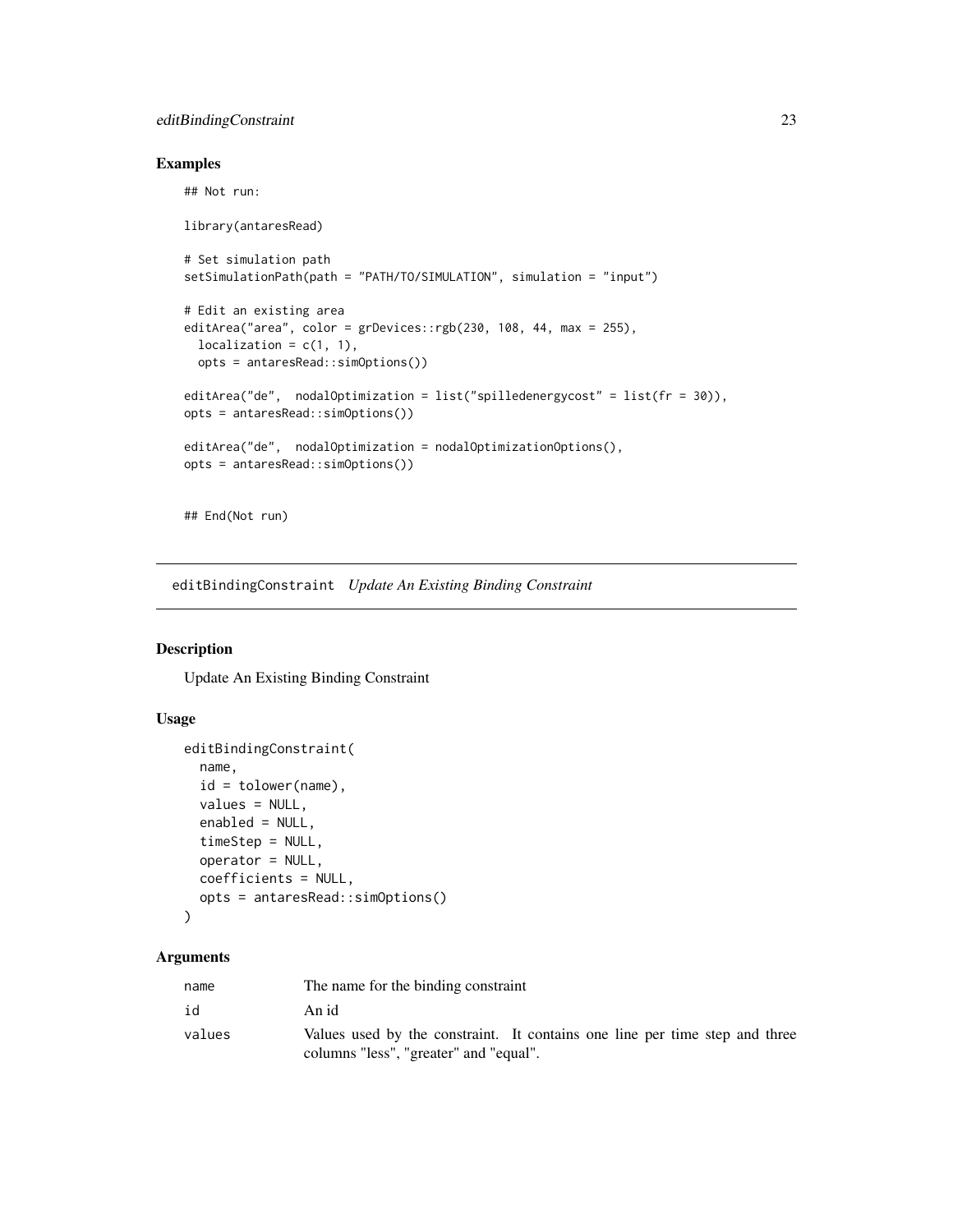<span id="page-23-0"></span>

| enabled      | Logical, is the constraint enabled?                                                        |
|--------------|--------------------------------------------------------------------------------------------|
| timeStep     | Time step the constraint applies to: hourly, daily or weekly                               |
| operator     | Type of constraint: equality, inequality on one side or both sides.                        |
| coefficients | A named vector containing the coefficients used by the constraint.                         |
| opts         | List of simulation parameters returned by the function antares Read: : set Simulation Path |

## Value

An updated list containing various information about the simulation.

#### Examples

```
## Not run:
editBindingConstraint(
 name = "toto",
  values = matrix(data = rep(0, 8760 \times 3), ncol = 3),
  enabled = FALSE,
 timeStep = "hourly",
  operator = "both",
  coefficients = c("fr%de" = 1)\mathcal{L}## End(Not run)
```
#### editLink *Edit a link between two areas*

#### Description

Edit a link between two areas

## Usage

```
editLink(
  from,
  to,
  hurdles_cost = NULL,
  transmission_capacities = NULL,
  asset_type = NULL,
  display_comments = NULL,
  filter_synthesis = NULL,
  filter_year_by_year = NULL,
  dataLink = NULL,
  opts = antaresRead::simOptions()
\mathcal{E}
```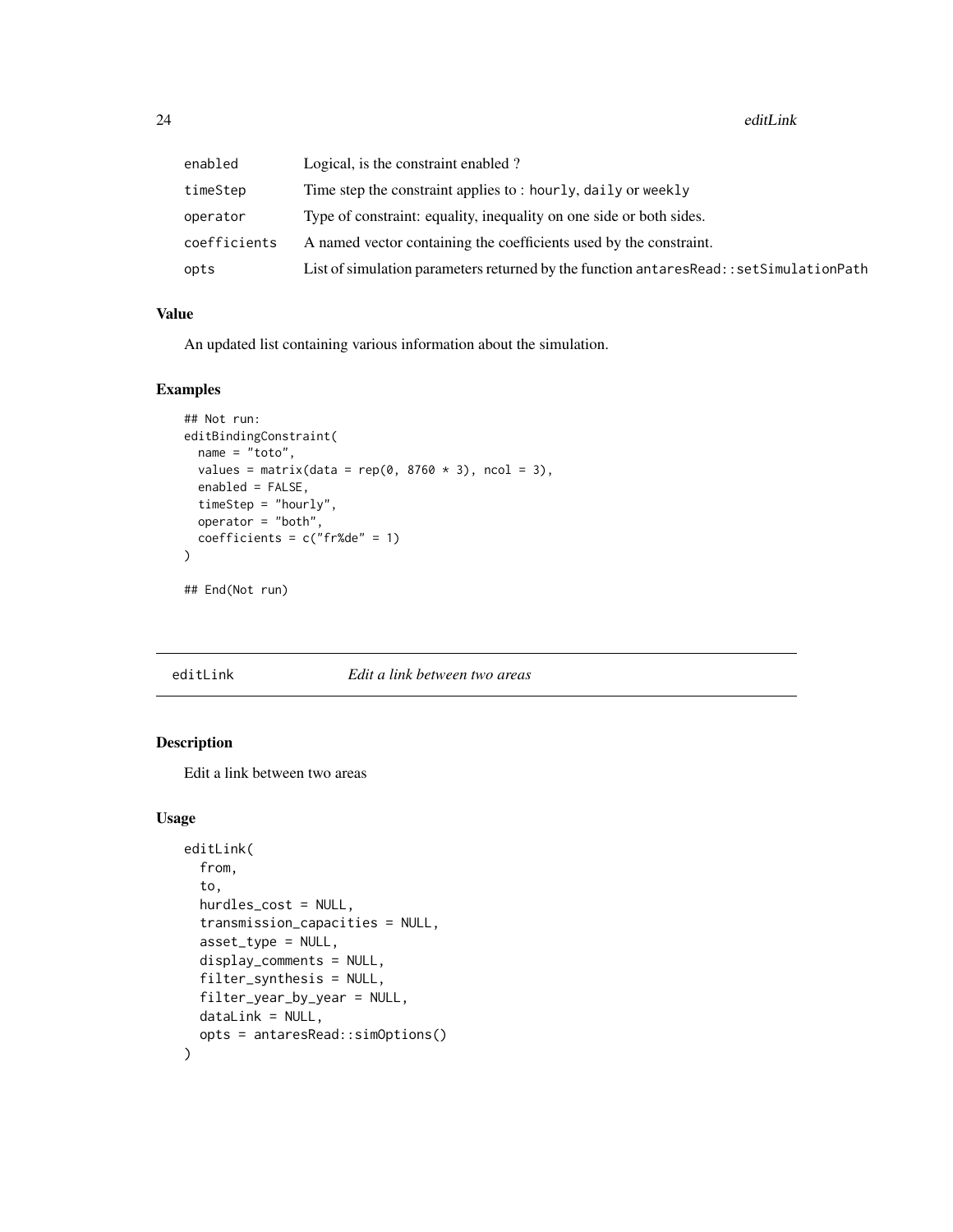#### editLink 25

#### **Arguments**

| from                    | The first area from which to create a link                                                                                                                                                                                                                                                                            |
|-------------------------|-----------------------------------------------------------------------------------------------------------------------------------------------------------------------------------------------------------------------------------------------------------------------------------------------------------------------|
| to                      | The second one                                                                                                                                                                                                                                                                                                        |
| hurdles_cost            | Logical, which is used to state whether (linear) transmission fees should be taken<br>into account or not in economy and adequacy simulations                                                                                                                                                                         |
| transmission_capacities |                                                                                                                                                                                                                                                                                                                       |
|                         | Character, one of enabled, ignore or infinite, which is used to state whether<br>the capacities to consider are those indicated in 8760-hour arrays or if zero or<br>infinite values should be used instead (actual values / set to zero / set to infinite)                                                           |
| asset_type              | Character, one of ac, dc, gas, virt or other. Used to state whether the link<br>is either an AC component (subject to Kirchhoff's laws), a DC component, or<br>another type of asset.                                                                                                                                 |
| display_comments        |                                                                                                                                                                                                                                                                                                                       |
|                         | Logical                                                                                                                                                                                                                                                                                                               |
| filter_synthesis        |                                                                                                                                                                                                                                                                                                                       |
|                         | Output synthesis                                                                                                                                                                                                                                                                                                      |
| filter_year_by_year     |                                                                                                                                                                                                                                                                                                                       |
|                         | Output year-by-year                                                                                                                                                                                                                                                                                                   |
| dataLink                | For Antares v7, a matrix with eight column corresponding to : trans. capacity<br>(direct) trans. capacity (indirect), hurdles cost (direct), hurdles cost (indirect),<br>impedances, loop flow, PST min, PST max. If NULL (default), a matrix whose<br>rows are equal to $1, 1, 0, 0, 0, 0, 0, 0$ is set. See Details |
| opts                    | List of simulation parameters returned by the function antares Read:: set Simulation Path                                                                                                                                                                                                                             |
|                         |                                                                                                                                                                                                                                                                                                                       |

#### Details

The eight times-series are:

- NTC direct : the upstream-to-downstream capacity, in MW
- NTC indirect : the downstream-to-upstream capacity, in MW
- Hurdle cost direct : an upstream-to-downstream transmission fee, in euro/MWh
- Hurdle cost indirect : a downstream-to-upstream transmission fee, in euro/MWh
- Impedances : virtual impedances that are used in economy simulations to give a physical meaning to raw outputs, when no binding constraints have been defined to enforce Kirchhoff's laws.
- Loop flow : amount of power flowing circularly though the grid when all "nodes" are perfectly balanced (no import and no export).
- PST min : lower bound of phase-shifting that can be reached by a PST installed on the link, if any.
- PST max : upper bound of phase-shifting that can be reached by a PST installed on the link, if any.

NB: For Antares v7 the eight columns must conform to above order. For Antares v6, only five columns are expected, and they must follow this other order: NTC direct, NTC indirect, Impedances, Hurdle cost direct, Hurdle cost indirect.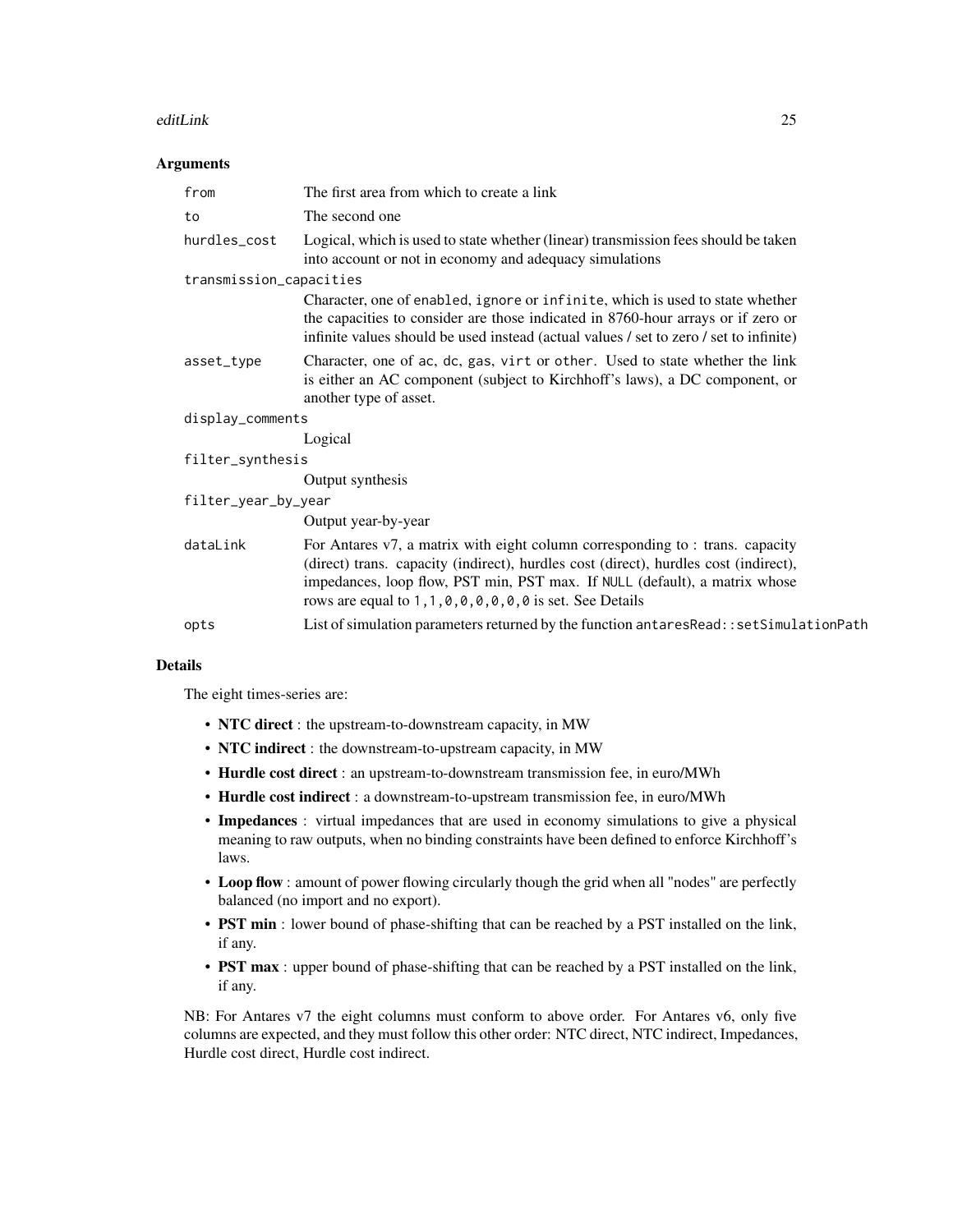<span id="page-25-0"></span>An updated list containing various information about the simulation.

#### Note

In Antares, areas are sorted in alphabetical order to establish links between. For example, link between "fr" and "be" will appear under "be". So the areas are sorted before creating the link between them, and dataLink is rearranged to match the new order.

#### Examples

```
## Not run:
editLink(
  from = "area1",
  to = "area?",
  transmission_capacities = "infinite"
)
## End(Not run)
```
<span id="page-25-1"></span>filteringOptions *Output profile options for creating an area*

## Description

Output profile options for creating an area

#### Usage

```
filteringOptions(
  filter_synthesis = c("hourly", "daily", "weekly", "monthly", "annual"),
  filter_year_by_year = c("hourly", "daily", "weekly", "monthly", "annual")
\lambda
```
#### Arguments

filter\_synthesis Output synthesis filter\_year\_by\_year Output Year-by-year

#### Value

a named list

## Examples

filteringOptions()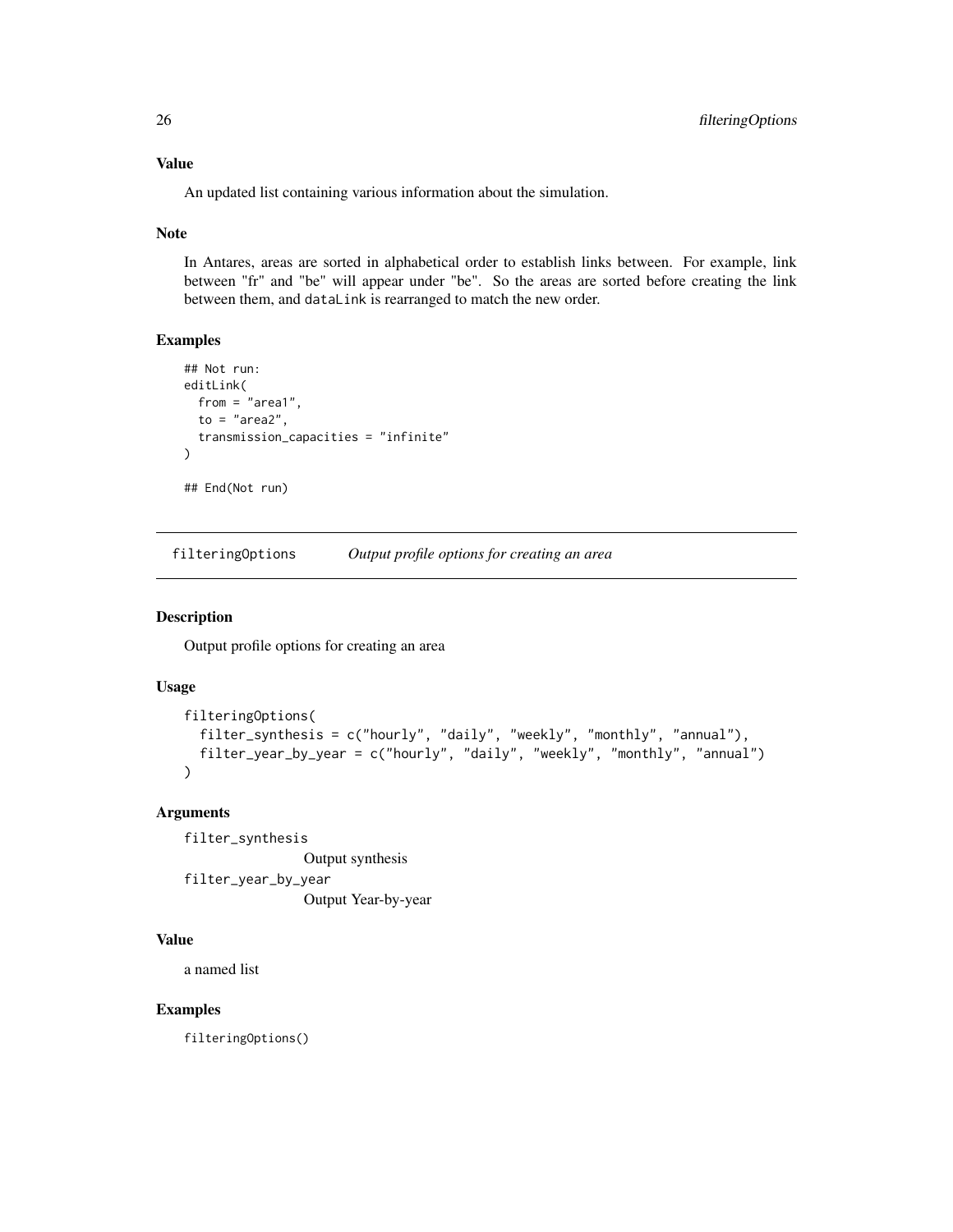<span id="page-26-0"></span>

#### Description

getPlaylist gives the identifier of the MC years which will be simulated in the Antares study, taking into account the potential use of a playlist which can skip some MC years

#### Usage

```
getPlaylist(opts = antaresRead::simOptions())
```
## Arguments

opts list of simulation parameters returned by the function antaresRead::setSimulationPath

# Value

Returns a vector of the identifier of the simulated MC year

is\_antares\_v7 *Is study an Antares v7 study ?*

#### Description

Is study an Antares v7 study ?

## Usage

```
is_antares_v7(opts = antaresRead::simOptions())
```
#### Arguments

opts List of simulation parameters returned by the function antaresRead::setSimulationPath

# Value

a logical, TRUE if study is v7 or above, FALSE otherwise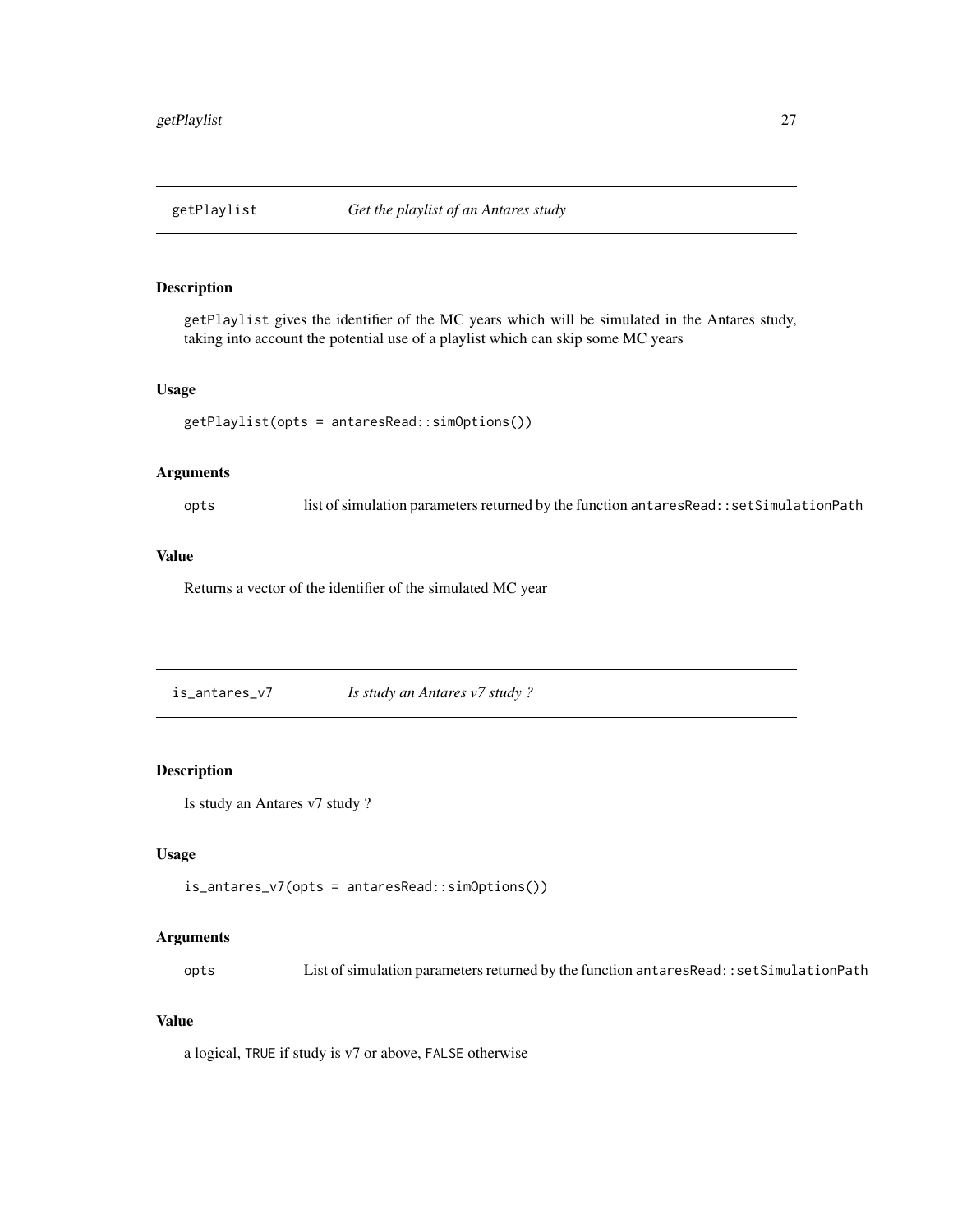## Examples

## Not run: # setSimulationPath

is\_antares\_v7()

## End(Not run)

<span id="page-27-1"></span>nodalOptimizationOptions

*Nodal optimization parameters for creating an area*

## Description

Nodal optimization parameters for creating an area

## Usage

```
nodalOptimizationOptions(
  non_dispatchable_power = TRUE,
  dispatchable_hydro_power = TRUE,
  other_dispatchable_power = TRUE,
  spread\_unsupplied\_energy\_cost = 0,
  spread\_spilled\_energy\_cost = 0,average\_unsupplied\_energy\_cost = 0,
  average_spilled_energy_cost = 0
)
```

```
non_dispatchable_power
                 logical, default to FALSE
dispatchable_hydro_power
                 logical, default to FALSE
other_dispatchable_power
                logical, default to FALSE
spread_unsupplied_energy_cost
                numeric, default to 0
spread_spilled_energy_cost
                numeric, default to 0
average_unsupplied_energy_cost
                numeric, default to 0
average_spilled_energy_cost
                numeric, default to 0
```
<span id="page-27-0"></span>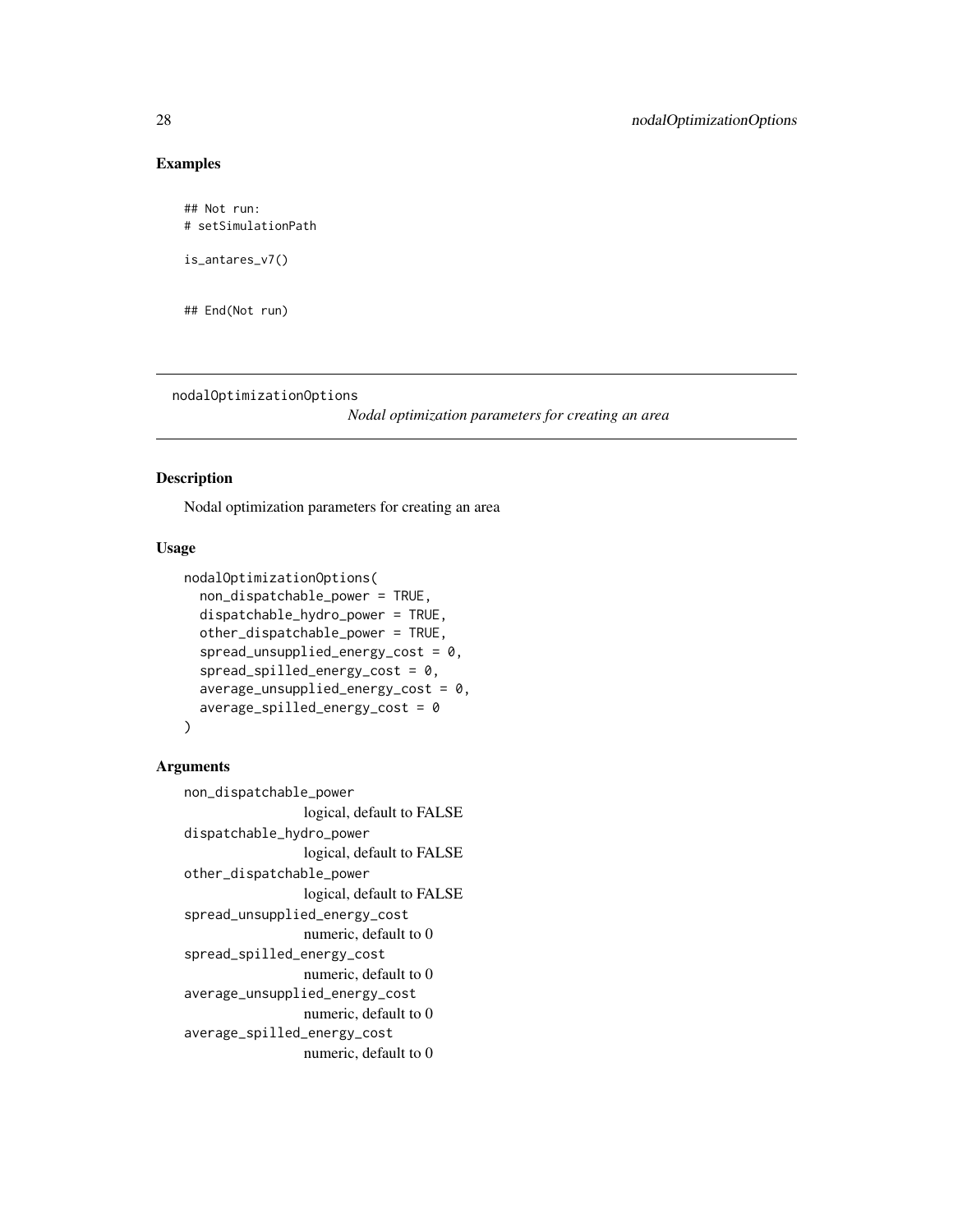## <span id="page-28-0"></span>propertiesLinkOptions 29

## Value

a named list

## Examples

```
nodalOptimizationOptions()
```
<span id="page-28-1"></span>propertiesLinkOptions *Properties for creating a link*

## Description

Properties for creating a link

## Usage

```
propertiesLinkOptions(
 hurdles_cost = FALSE,
  transmission_capacities = "enabled",
  asset_type = "ac",display_comments = TRUE,
 filter_synthesis = c("hourly", "daily", "weekly", "monthly", "annual"),
  filter_year_by_year = c("hourly", "daily", "weekly", "monthly", "annual")
\mathcal{L}
```
## Arguments

| hurdles_cost            | Logical, which is used to state whether (linear) transmission fees should be taken                                                                                                                                                                          |
|-------------------------|-------------------------------------------------------------------------------------------------------------------------------------------------------------------------------------------------------------------------------------------------------------|
|                         | into account or not in economy and adequacy simulations                                                                                                                                                                                                     |
| transmission_capacities |                                                                                                                                                                                                                                                             |
|                         | Character, one of enabled, ignore or infinite, which is used to state whether<br>the capacities to consider are those indicated in 8760-hour arrays or if zero or<br>infinite values should be used instead (actual values / set to zero / set to infinite) |
| asset_type              | Character, one of ac, dc, gas, virt or other. Used to state whether the link<br>is either an AC component (subject to Kirchhoff's laws), a DC component, or<br>another type of asset.                                                                       |
| display_comments        |                                                                                                                                                                                                                                                             |
|                         | Logical                                                                                                                                                                                                                                                     |
| filter_synthesis        |                                                                                                                                                                                                                                                             |
|                         | Output synthesis                                                                                                                                                                                                                                            |
| filter_year_by_year     |                                                                                                                                                                                                                                                             |
|                         | Output year-by-year                                                                                                                                                                                                                                         |
|                         |                                                                                                                                                                                                                                                             |

#### Value

A named list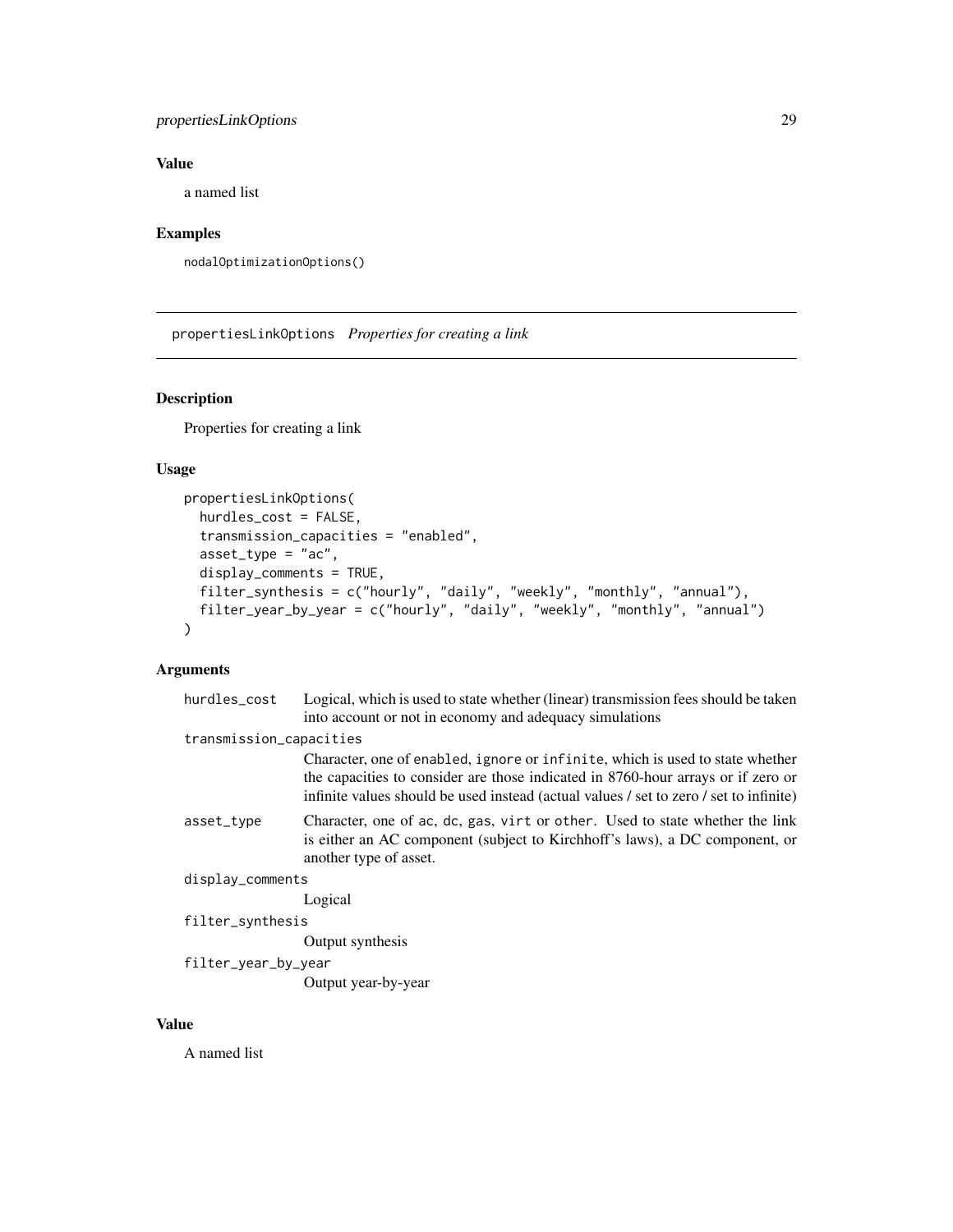# Examples

```
## Not run:
propertiesLinkOptions()
```
## End(Not run)

readIniFile *Read a INI file*

#### Description

Read a INI file

# Usage

```
readIniFile(file, stringsAsFactors = FALSE)
```
## Arguments

file file path. stringsAsFactors logical: should character vectors be converted to factors?

#### Value

A list with an element for each section of the .ini file.

remove-cluster *Remove a cluster*

#### <span id="page-29-1"></span>Description

Remove a cluster, thermal or RES (renewable energy source), and all its data.

## Usage

```
removeCluster(
  area,
  cluster_name,
  add_prefix = TRUE,
  opts = antaresRead::simOptions()
\mathcal{L}removeClusterRES(
  area,
  cluster_name,
```
<span id="page-29-0"></span>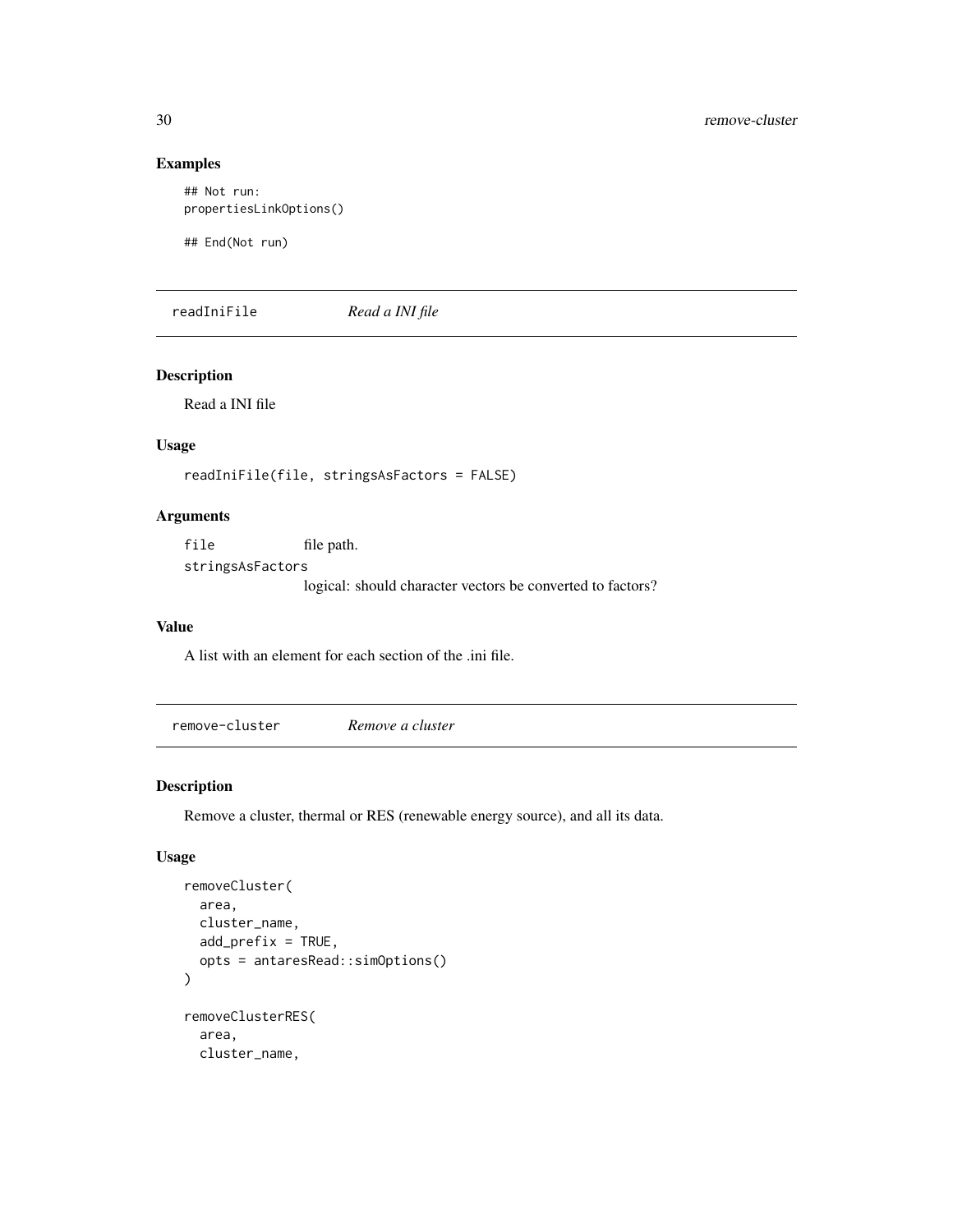## <span id="page-30-0"></span>removeArea 31

```
add_prefix = TRUE,
 opts = antaresRead::simOptions()
\lambda
```
#### Arguments

| area         | Area from which to remove a cluster.                                                     |
|--------------|------------------------------------------------------------------------------------------|
| cluster_name | Cluster to remove.                                                                       |
| add_prefix   | If TRUE, cluster_name will be prefixed by area's name.                                   |
| opts         | List of simulation parameters returned by the function antares Read::set Simulation Path |

# Value

An updated list containing various information about the simulation.

#### See Also

[createCluster\(\)](#page-5-1) or [createClusterRES\(\)](#page-5-1) to create new clusters, [editCluster\(\)](#page-19-1) or [editClusterRES\(\)](#page-19-1) to edit existing clusters.

#### Examples

```
## Not run:
createCluster(area = "fr", cluster_name = "fr_gas",
              group = "other", `marginal-cost` = 50)
removeCluster(area = "fr", cluster_name = "fr_gas")
```
## End(Not run)

removeArea *Remove An Area From inputs*

## Description

Remove An Area From inputs

#### Usage

removeArea(name, opts = antaresRead::simOptions())

| name | An area name                                                                               |
|------|--------------------------------------------------------------------------------------------|
| opts | List of simulation parameters returned by the function antares Read: : set Simulation Path |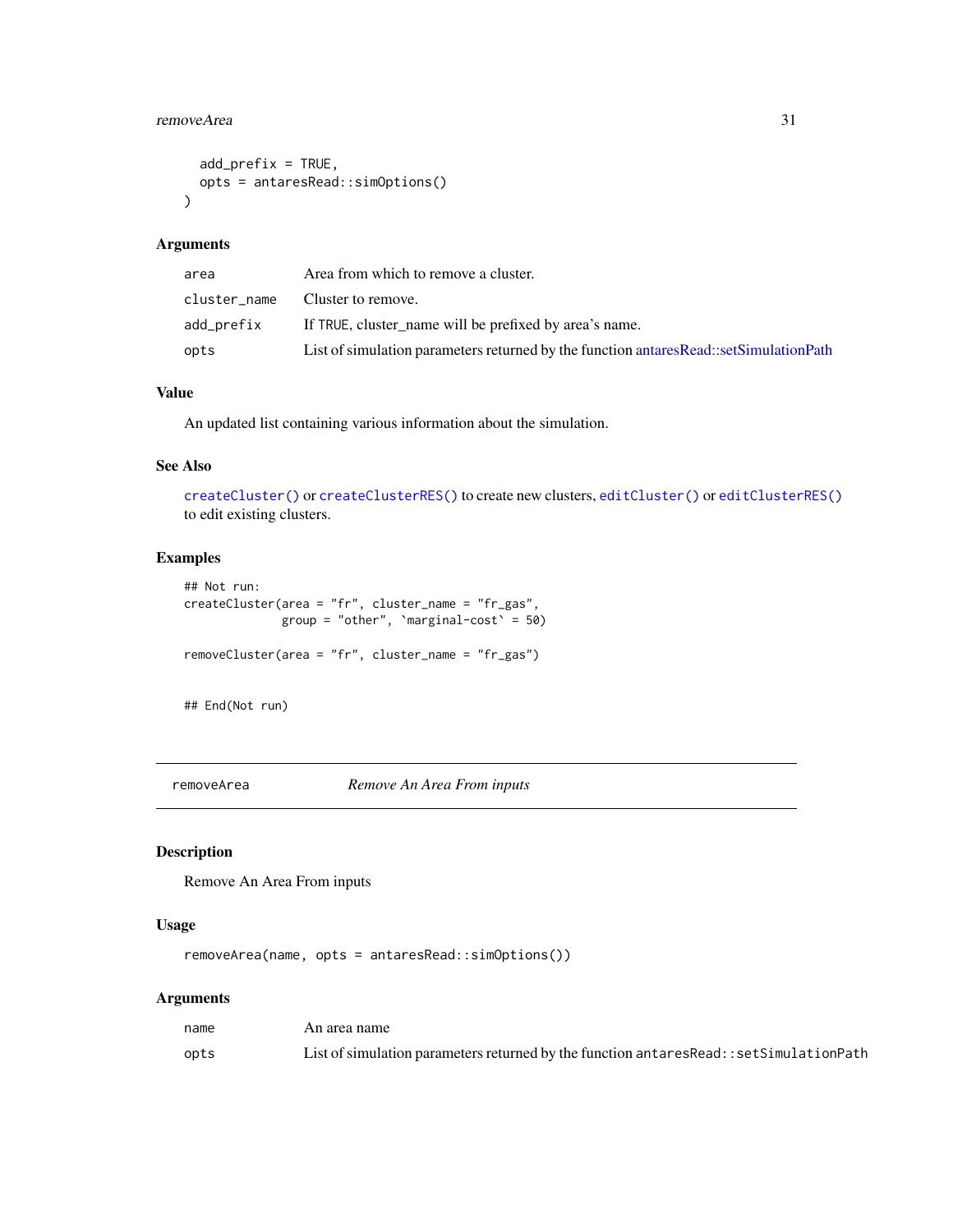## <span id="page-31-0"></span>Value

An updated list containing various information about the simulation.

# Examples

```
## Not run:
removeArea("fictive_area")
## End(Not run)
```
removeBindingConstraint

*Remove a Binding Constraint*

# Description

Remove a Binding Constraint

#### Usage

```
removeBindingConstraint(name, opts = antaresRead::simOptions())
```
### Arguments

| name | Name(s) of the binding constraint(s) to remove.                                           |
|------|-------------------------------------------------------------------------------------------|
| opts | List of simulation parameters returned by the function antares Read:: set Simulation Path |

# Value

An updated list containing various information about the simulation.

# Examples

```
## Not run:
removeBindingConstraint("mybindingconstraint")
```
## End(Not run)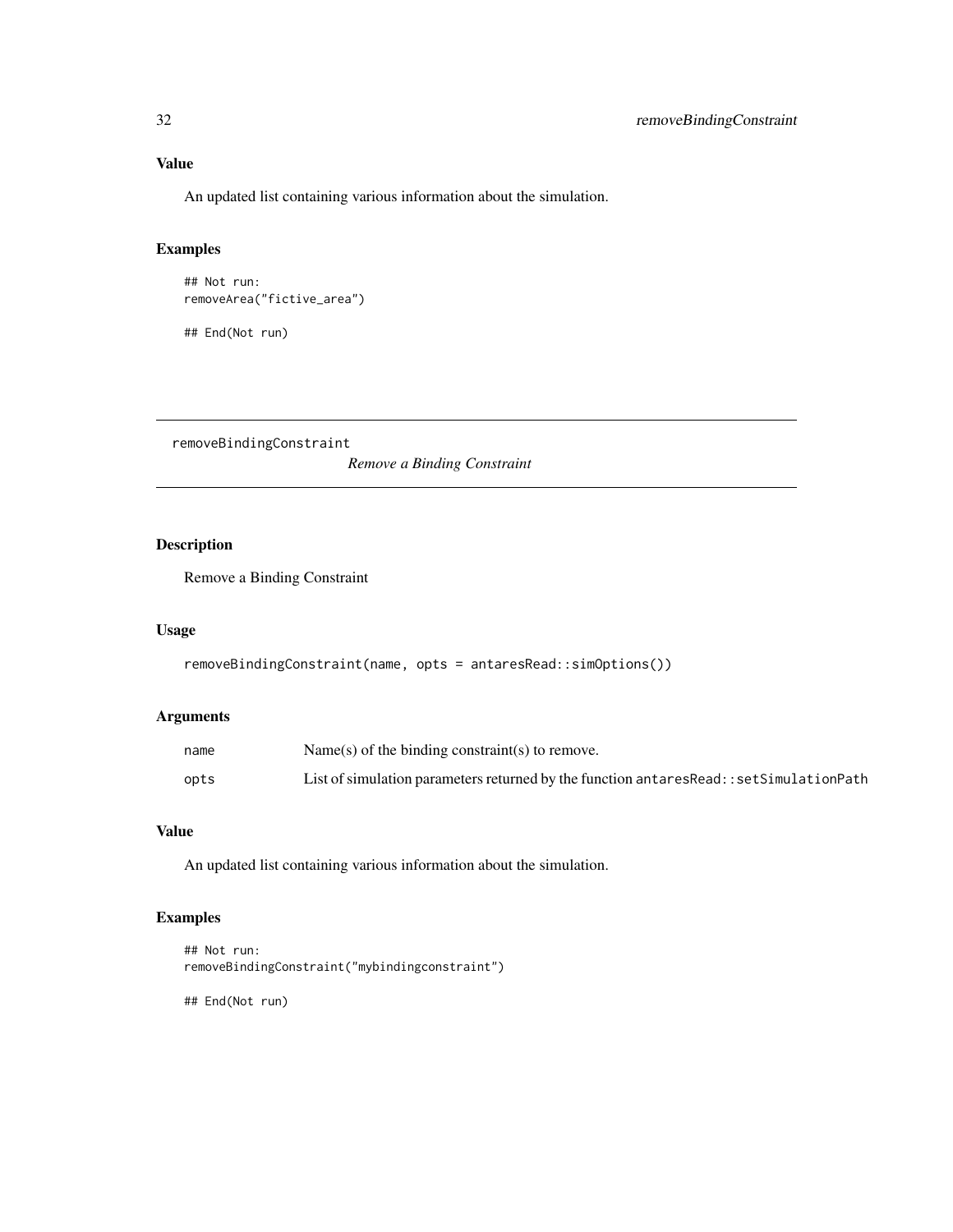<span id="page-32-0"></span>

#### Description

Remove a link between two areas

#### Usage

removeLink(from, to, opts = antaresRead::simOptions())

#### Arguments

| from | The first area from which to create a link                                                |
|------|-------------------------------------------------------------------------------------------|
| to   | The second one                                                                            |
| opts | List of simulation parameters returned by the function antares Read:: set Simulation Path |

#### Value

An updated list containing various information about the simulation.

#### Examples

```
## Not run:
createLink(from = "myarea", to = "myarea2")
removeLink(from = "myarea", to = "myarea2")
```
## End(Not run)

runSimulation *Run an Antares Simulation*

#### Description

run\_simulation is a function which runs an ANTARES study in economic mode

#### Usage

```
runSimulation(
 name,
 mode = "economy",
 path_solver = getOption("antares.solver"),
 wait = TRUE,
  show_output_on_console = FALSE,
 parallel = TRUE,
  opts = antaresRead::simOptions()
\mathcal{E}
```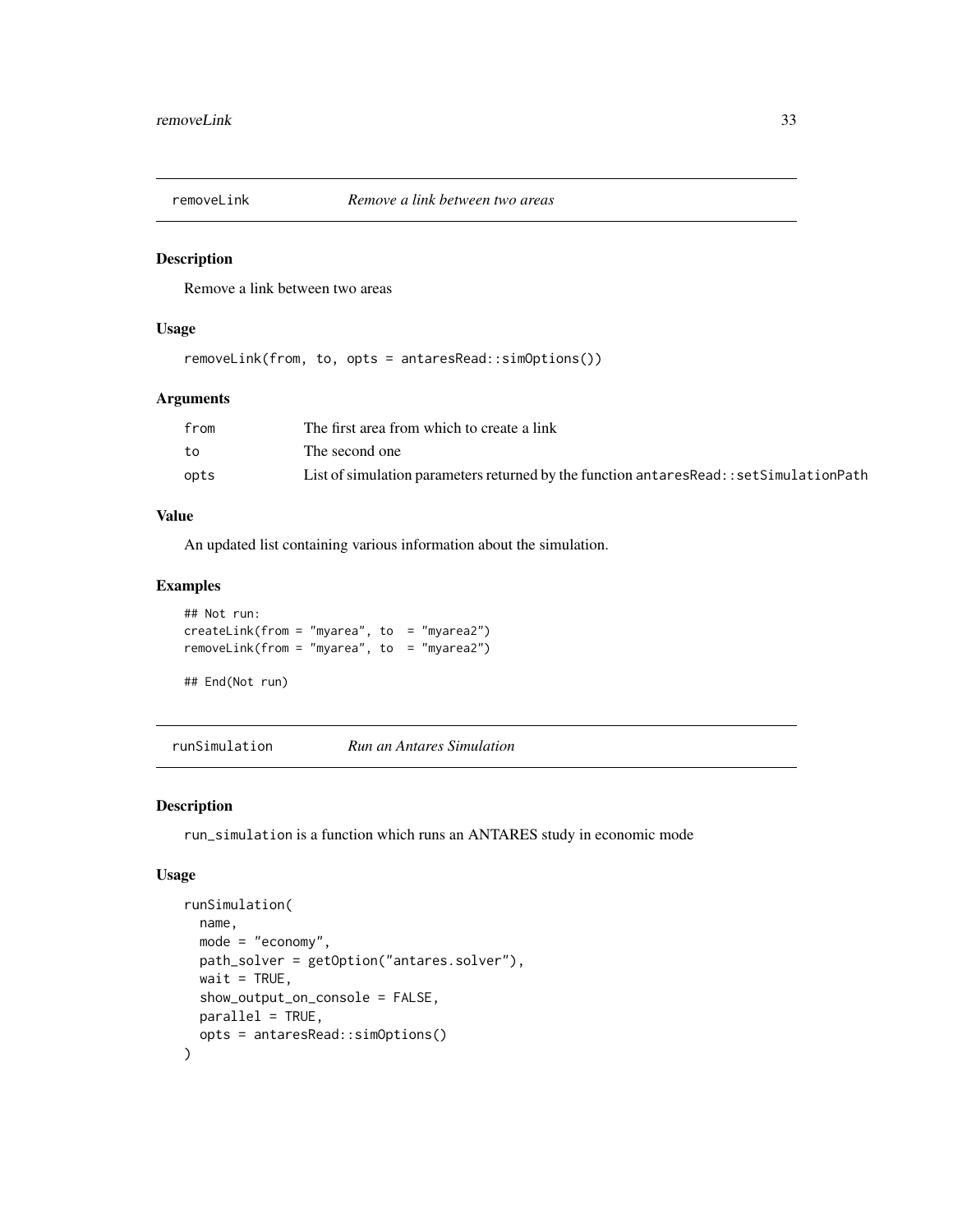# <span id="page-33-0"></span>Arguments

| name                   | Name of the simulation.                                                                                                                                                                                                                                       |
|------------------------|---------------------------------------------------------------------------------------------------------------------------------------------------------------------------------------------------------------------------------------------------------------|
| mode                   | Simulation mode, can take value "economy", "adequacy" or "draft".                                                                                                                                                                                             |
| path_solver            | Character containing the Antares Solver path                                                                                                                                                                                                                  |
| wait                   | Logical, indicating whether the R interpreter should wait for the simulation to<br>finish, or run it asynchronously.                                                                                                                                          |
| show_output_on_console |                                                                                                                                                                                                                                                               |
|                        | Logical, indicating whether to capture the ANTARES log and show it on the R<br>console.                                                                                                                                                                       |
| parallel               | Logical. If TRUE the ANTARES simulation will be run in parallel mode (Work<br>only with ANTARES v6.0.0 or more). In that case, the number of cores used by<br>the simulation is the one set in advanced_settings/simulation_cores (see ANTARES<br>interface). |
| opts                   | List of simulation parameters returned by the function antares Read:: set Simulation Path                                                                                                                                                                     |

## Value

The function does not return anything. It is used to launch an ANTARES simulation

runTsGenerator *Run Time-Series Generator*

# Description

Run Time-Series Generator

## Usage

```
runTsGenerator(
 path_solver = getOption("antares.solver"),
 wait = TRUE,
 show_output_on_console = FALSE,
 opts = antaresRead::simOptions()
\mathcal{L}
```

| path_solver            | Character containing the Antares Solver path.                                                                        |
|------------------------|----------------------------------------------------------------------------------------------------------------------|
| wait                   | Logical, indicating whether the R interpreter should wait for the simulation to<br>finish, or run it asynchronously. |
| show_output_on_console |                                                                                                                      |
|                        | Logical, indicating whether to capture the ANTARES log and show it on the R<br>console.                              |
| opts                   | List of simulation parameters returned by the function antares Read: : set Simulation Path.                          |
|                        |                                                                                                                      |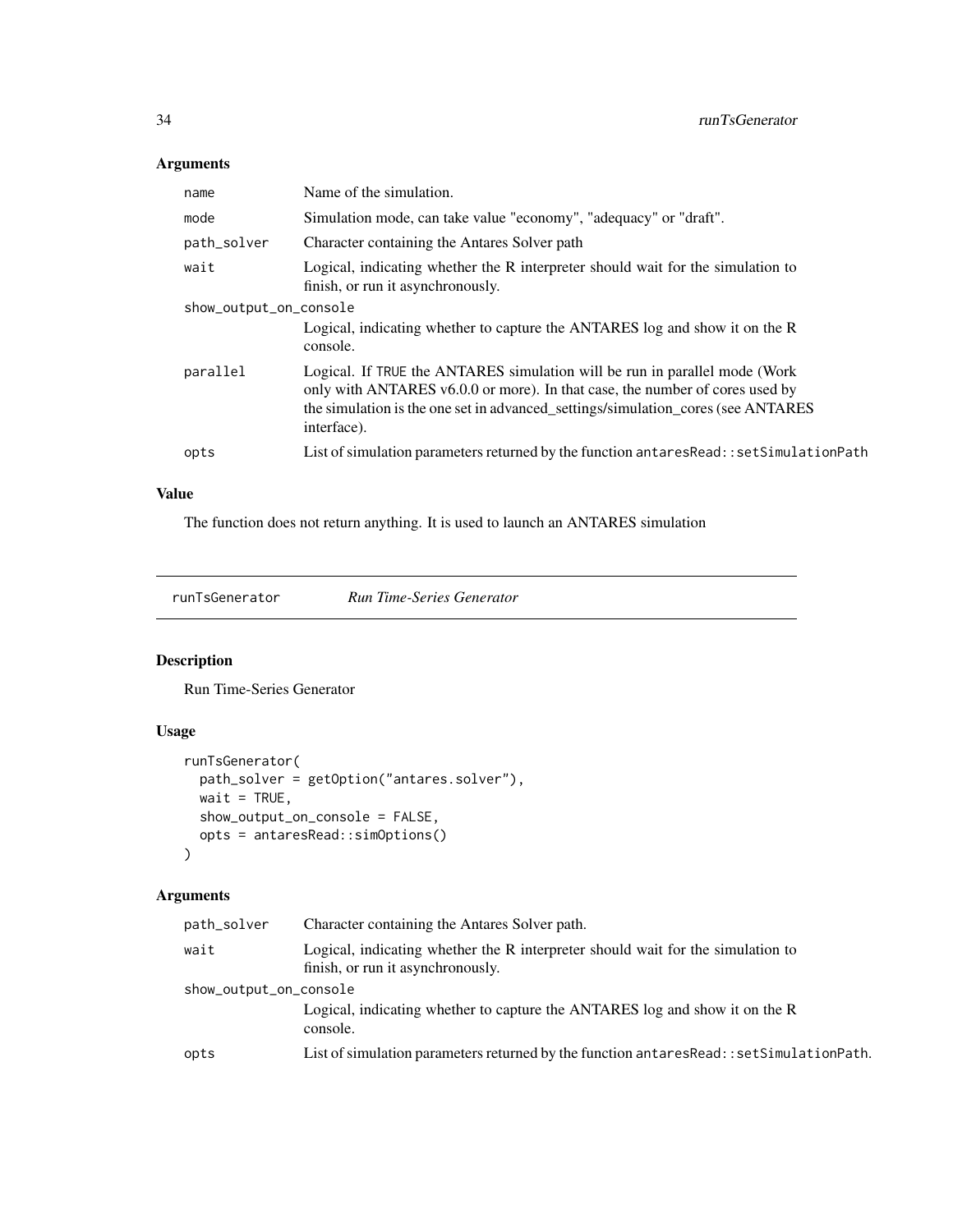# <span id="page-34-0"></span>scenario-builder 35

## Examples

```
## Not run:
library(antaresRead)
setSimulationPath(path = "path/to/study")
library(antaresEditObject)
runTsGenerator(
  path_solver = "path/to/antares-6.0-solver.exe",
  show_output_on_console = TRUE
)
## End(Not run)
```
scenario-builder *Read, create & update scenario builder*

## Description

Read, create & update scenario builder

#### Usage

```
scenarioBuilder(
 n_scenario,
 n_m = NULL,area = NULL,areas_rand = NULL,
  opts = antaresRead::simOptions()
)
readScenarioBuilder(
  ruleset = "Default Ruleset",
  as_matrix = TRUE,opts = antaresRead::simOptions()
\mathcal{L}updateScenarioBuilder(
  ldata,
  ruleset = "Default Ruleset",
  series = NULL,
  clusters_areas = NULL,
  opts = antaresRead::simOptions()
\lambdaclearScenarioBuilder(
  ruleset = "Default Ruleset",
  opts = antaresRead::simOptions()
\mathcal{L}
```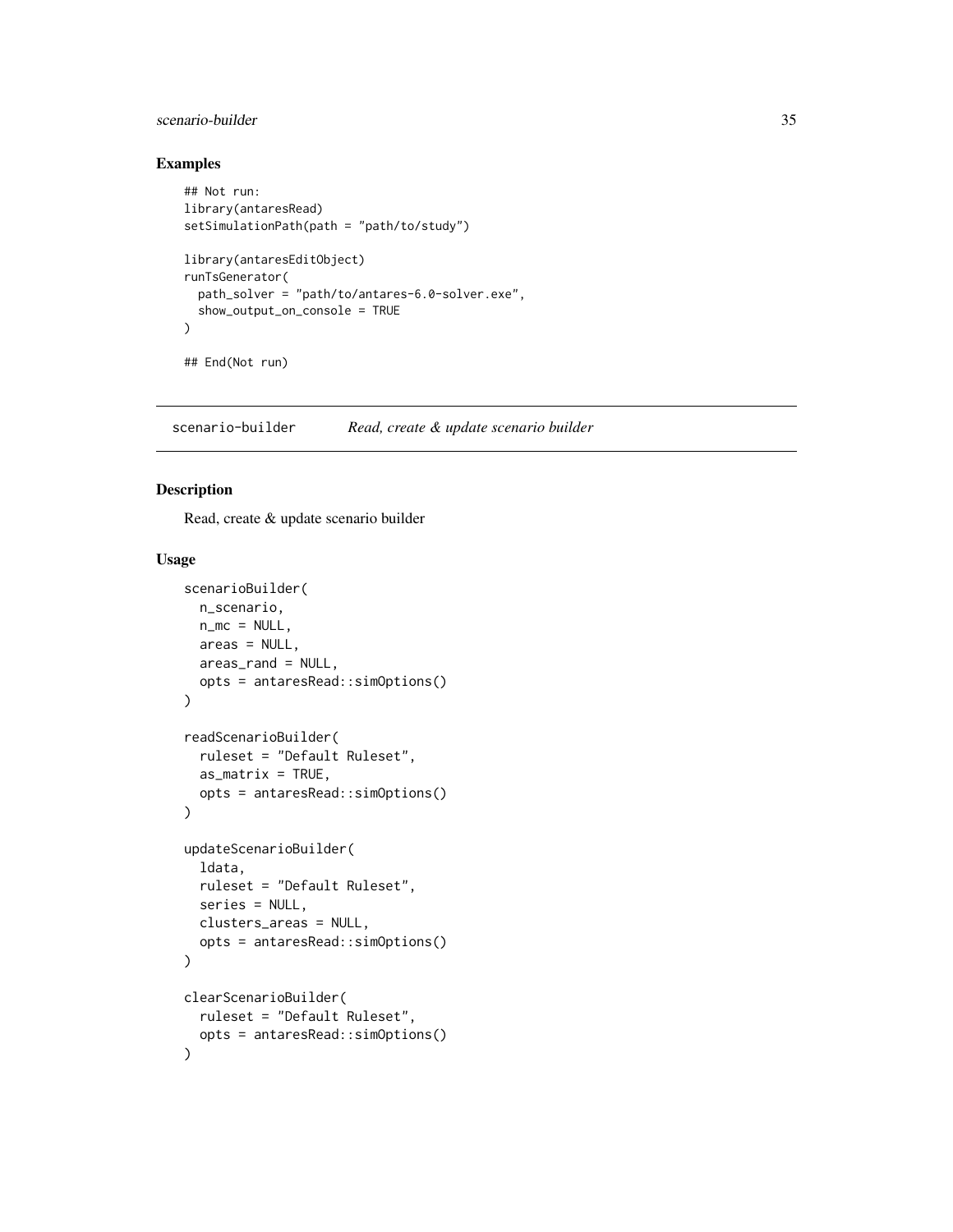# Arguments

| n_scenario | Number of scenario.                                                                                                                                                                                                         |
|------------|-----------------------------------------------------------------------------------------------------------------------------------------------------------------------------------------------------------------------------|
| $n$ _mc    | Number of Monte-Carlo years.                                                                                                                                                                                                |
| areas      | Areas to use in scenario builder, if NULL (default) all areas in Antares study are<br>used.                                                                                                                                 |
| areas_rand | Areas for which to use "rand".                                                                                                                                                                                              |
| opts       | List of simulation parameters returned by the function antares Read: : set Simulation Path()                                                                                                                                |
| ruleset    | Ruleset to read.                                                                                                                                                                                                            |
| as_matrix  | If TRUE (default) return a matrix, else a list.                                                                                                                                                                             |
| ldata      | A matrix obtained with scenario Builder, or a named list of matrices obtained<br>with scenarioBuilder, names must be 'l', 'h', 'w', 's', 't' or 'r', depending on<br>the series to update.                                  |
| series     | $Name(s)$ of the serie(s) to update if 1 data is a single matrix.                                                                                                                                                           |
|            | clusters_areas A data.table with two columns area and cluster to identify area/cluster<br>couple to update for thermal or renewable series. Default is to read clusters<br>description and update all couples area/cluster. |

## Value

scenarioBuilder : a matrix

readScenarioBuilder : a list of matrix or list according to as\_matrix parameters.

# Examples

```
## Not run:
library(antaresRead)
library(antaresEditObject)
# simulation path
setSimulationPath(
  path = "pat/to/simulation",
 simulation = "input"
)
# Create a scenario builder matrix
sbuilder <- scenarioBuilder(
 n_scenario = 51,
 n_{\text{m}} = 2040,area_{rand} = c("fr", "be")\mathcal{L}sbuilder[, 1:6]
dim(sbuilder)
# Read previous scenario builder
```
# in a matrix format

<span id="page-35-0"></span>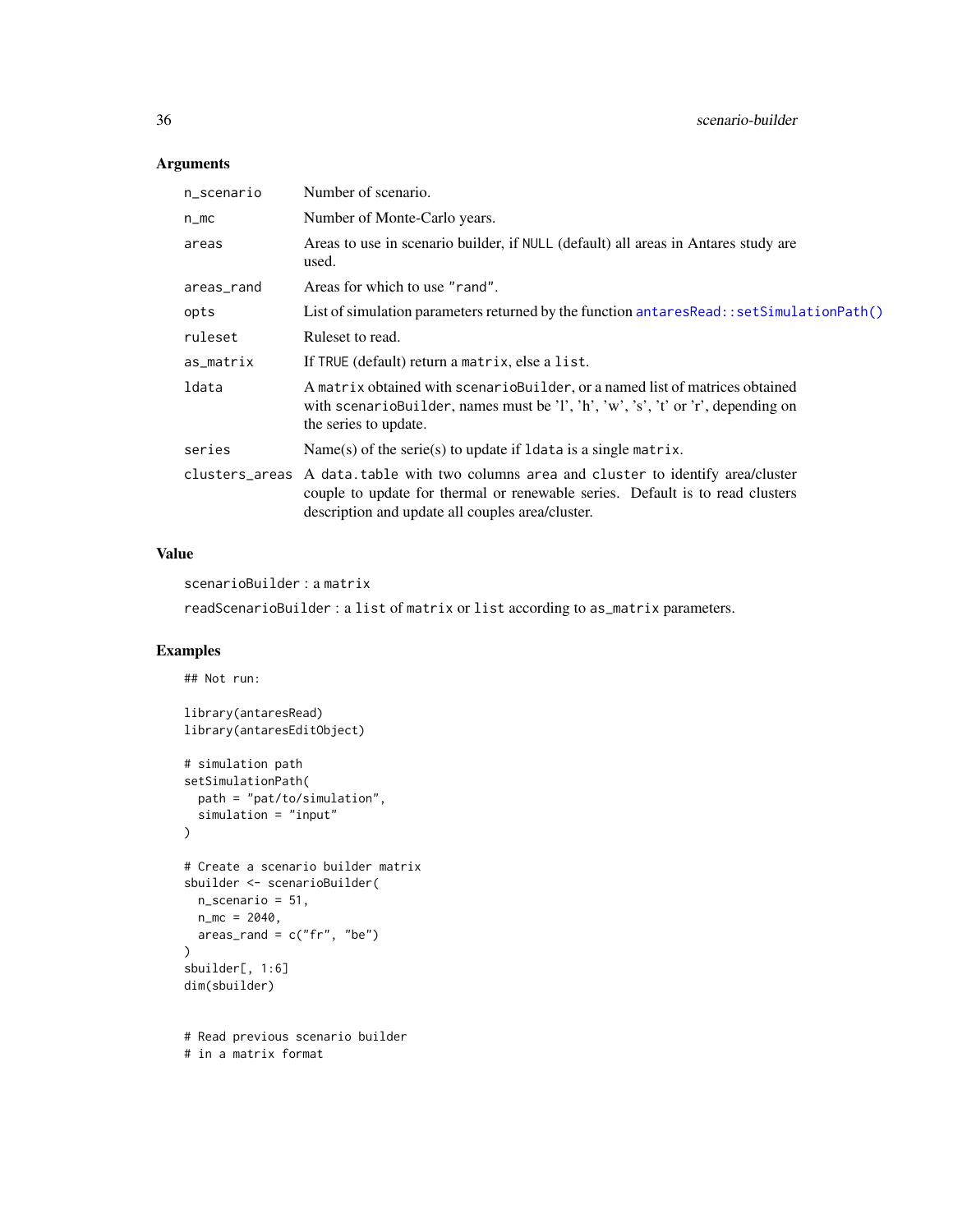## <span id="page-36-0"></span>setPlaylist 37

```
prev_sb <- readScenarioBuilder()
# Update scenario builder
# for load serie
updateScenarioBuilder(ldata = sbuilder, series = "load")
# equivalent as
updateScenarioBuilder(ldata = list(1 = shoulder))# update several series
# same input
sbuilder
updateScenarioBuilder(
  ldata = sbuilder,
  series = c("load", "hydro", "solar")
\mathcal{L}# different input
updateScenarioBuilder(ldata = list(
 l = load_sb,
 h = hydro_sb,
  s = solar_sb
))
## End(Not run)
```
setPlaylist *Set the playlist of an Antares Study*

## Description

set\_playlist is a function which modifies the input file of an ANTARES study and set the playlist in order to simulate only the MC years given in input

#### Usage

```
setPlaylist(playlist, weights = NULL, opts = antaresRead::simOptions())
```

| plavlist | vector of MC years identifier to be simulated can be a list (V8 compatibility) but<br>not recommended |
|----------|-------------------------------------------------------------------------------------------------------|
| weights  | data.table, 2 columns : mcYears and weights. Only with after antares V8                               |
| opts     | list of simulation parameters returned by the function antares Read: : set Simulation Path            |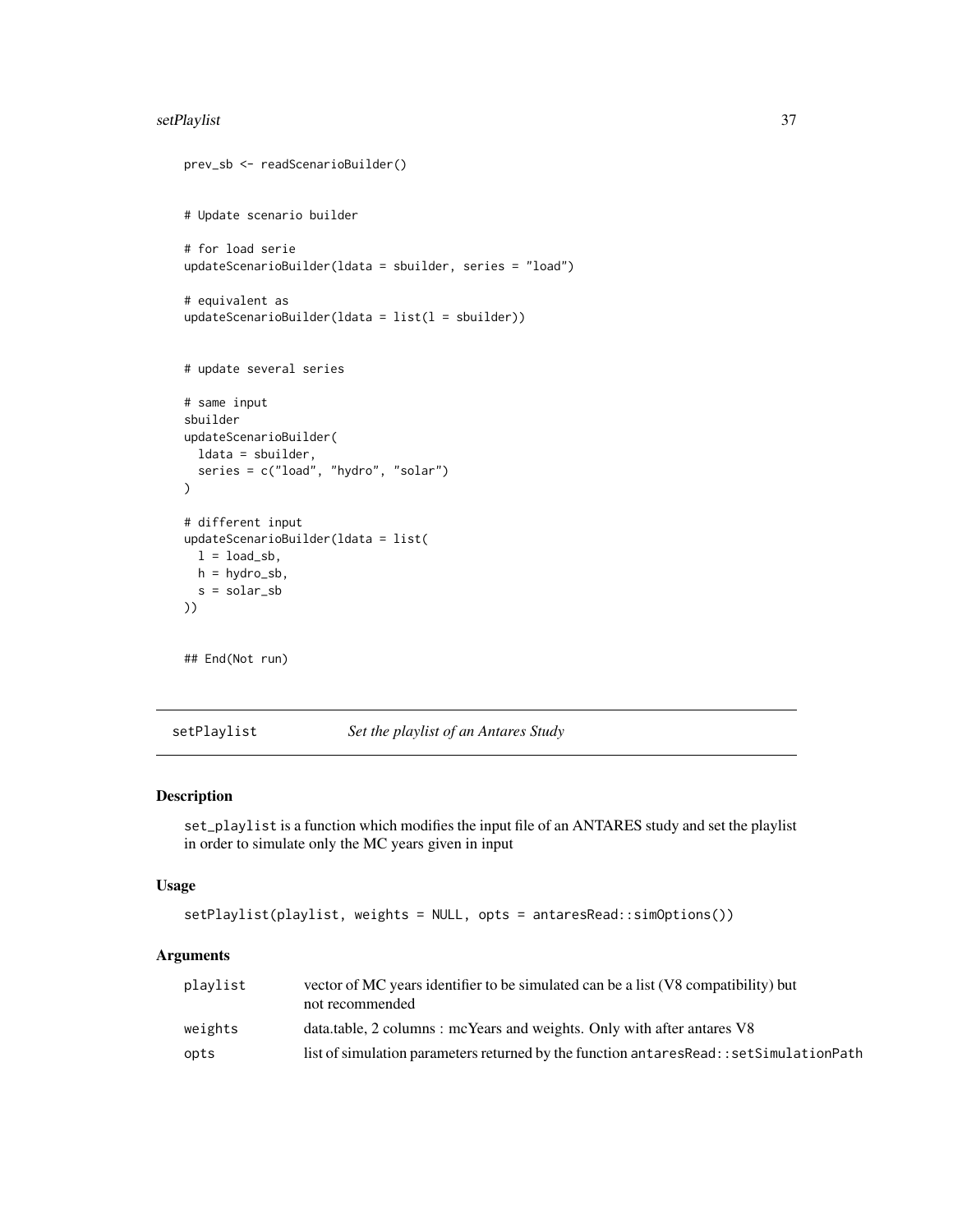<span id="page-37-0"></span>Value

The function does not return anything. It is used to modify the input of an Antares study

setSolverPath *Set path to Antares Solver*

#### Description

Set path to Antares Solver

#### Usage

```
setSolverPath(path)
```
## Arguments

path (optional) Path to the solver (e.g. antares-6.0-solver.exe in \bin directory where Antares is installed). If missing, a window opens and lets the user choose the directory of the simulation interactively.

# Examples

```
## Not run:
```
setSolverPath(path = "C:/antares/bin/antares-6.0-solver.exe")

## End(Not run)

updateGeneralSettings *Update general parameters of an Antares study*

#### Description

Update general parameters of an Antares study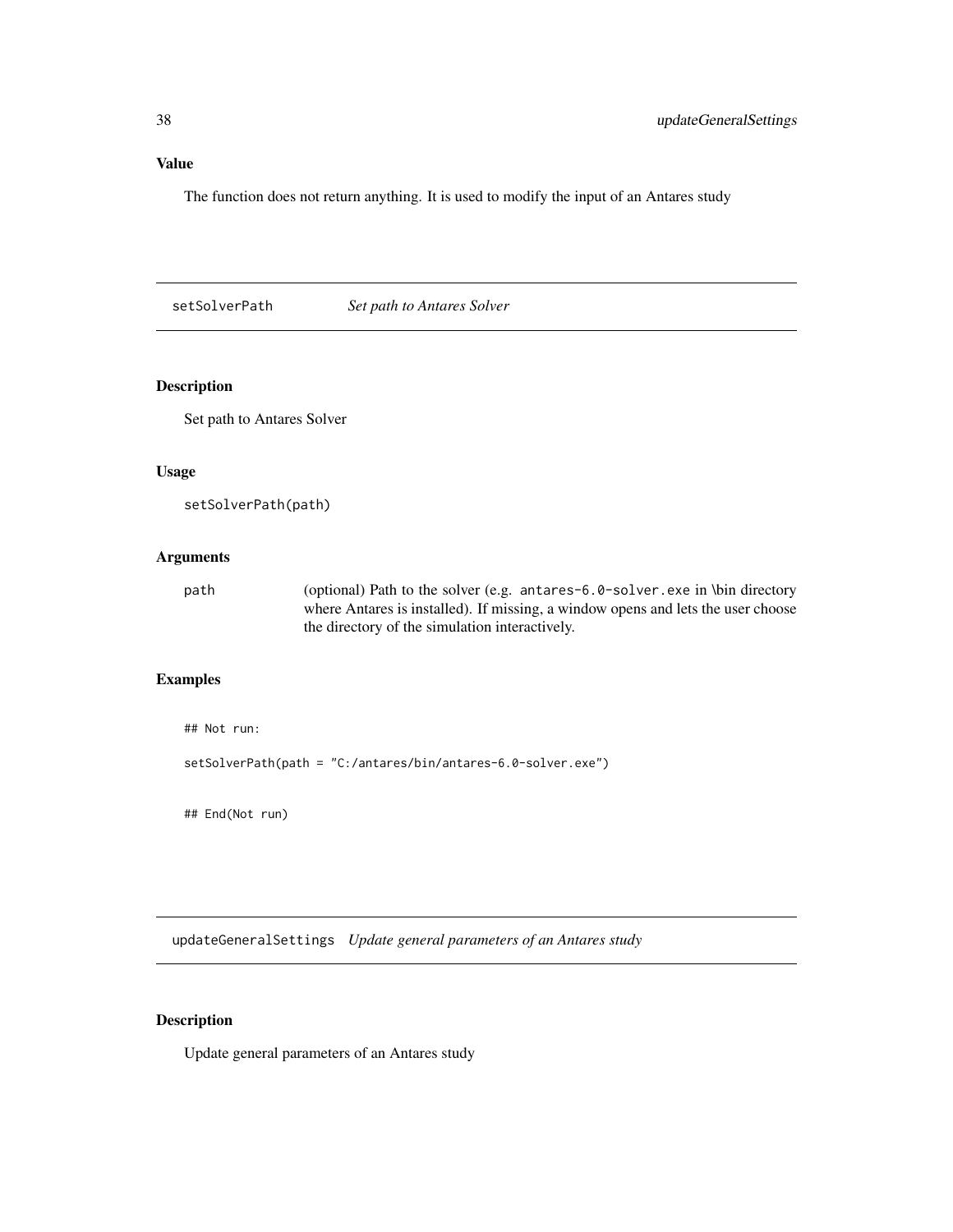## Usage

```
updateGeneralSettings(
  mode = NULL,
  horizon = NULL,
  nbyears = NULL,
  simulation.start = NULL,
  simulation.end = NULL,
  january.1st = NULL,
  first.month.in.year = NULL,
  first.weekday = NULL,
  leapyear = NULL,
  year.by.year = NULL,
  derated = NULL,
  custom.ts.numbers = NULL,
  user.playlist = NULL,
  filtering = NULL,
  active.rules.scenario = NULL,
  generate = NULL,
  nbtimeseriesload = NULL,
  nbtimeserieshydro = NULL,
  nbtimeserieswind = NULL,
  nbtimeseriesthermal = NULL,
  nbtimeseriessolar = NULL,
  refreshtimeseries = NULL,
  intra.modal = NULL,inter.modal = NULL,
  refreshintervalload = NULL,
  refreshintervalhydro = NULL,
  refreshintervalwind = NULL,
  refreshintervalthermal = NULL,
  refreshintervalsolar = NULL,
  readonly = NULL,
  opts = antaresRead::simOptions()
\lambda
```

| mode             | Economy, Adequacy, Draft.                                                                                                                                                    |  |
|------------------|------------------------------------------------------------------------------------------------------------------------------------------------------------------------------|--|
| horizon          | Reference year (static tag, not used in the calculations)                                                                                                                    |  |
| nbyears          | Number of Monte-Carlo years that should be prepared for the simulation (not<br>always the same as the Number of MC years actually simulated, see 'selection<br>mode' below). |  |
| simulation.start |                                                                                                                                                                              |  |
|                  | First day of the simulation (e.g. 8 for a simulation beginning on the second week<br>of the first month of the year)                                                         |  |
|                  | simulation end Last day of the simulation (e.g. 28 for a simulation ending on the fourth week<br>of the first month of the year)                                             |  |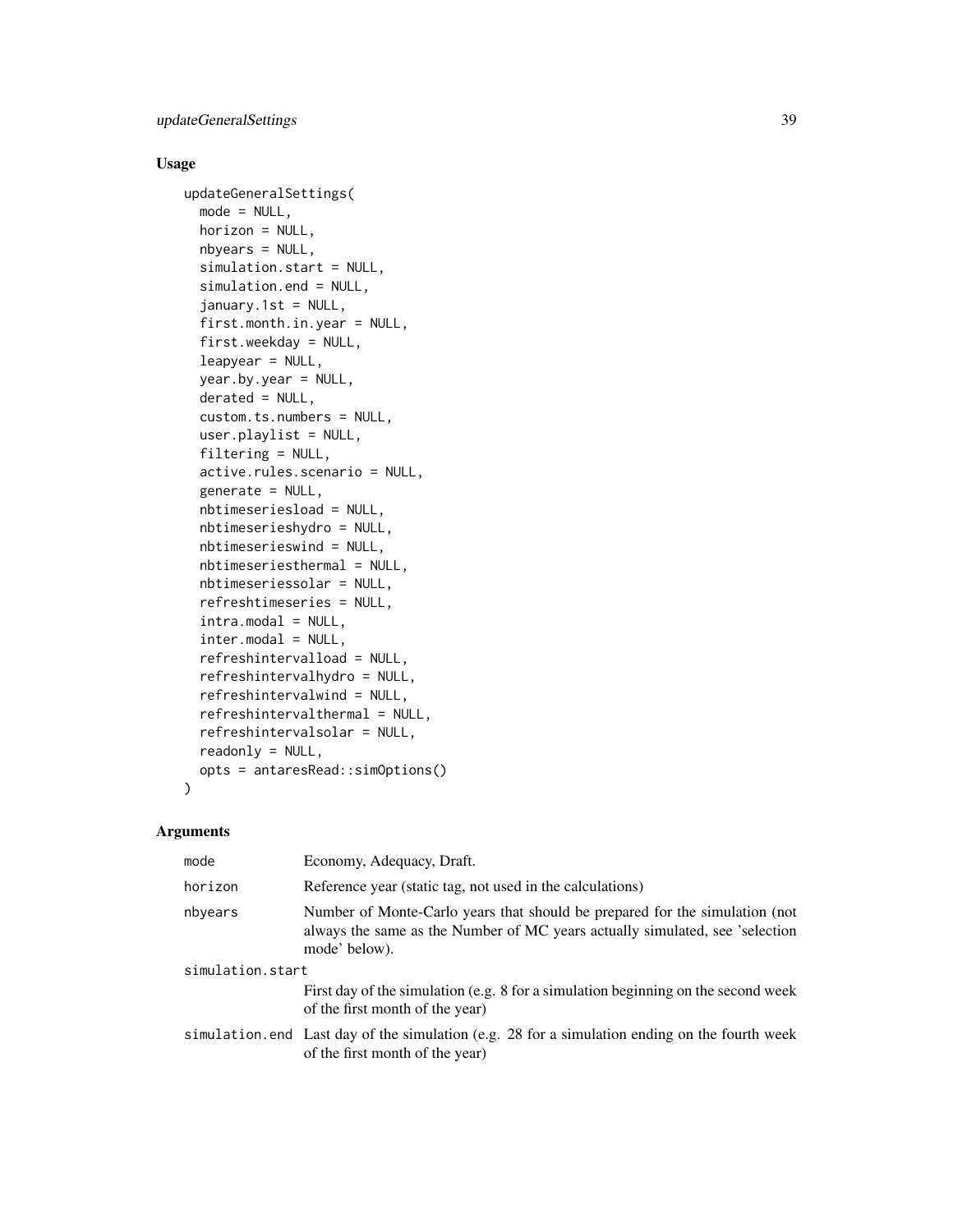<span id="page-39-0"></span>

| january.1st                        | First day of the year (Mon, Tue, etc.).                                                                                                                                                                    |
|------------------------------------|------------------------------------------------------------------------------------------------------------------------------------------------------------------------------------------------------------|
| first.month.in.year                |                                                                                                                                                                                                            |
|                                    | Actual month by which the Time-series begin (Jan to Dec, Oct to Sep, etc.)                                                                                                                                 |
| first.weekday                      | In economy or adequacy simulations, indicates the frame (Mon- Sun, Sat-Fri,<br>etc.) to use for the edition of weekly results.                                                                             |
| leapyear                           | (TRUE/FALSE) indicates whether February has 28 or 29 days.                                                                                                                                                 |
| year.by.year                       | (False) No individual results will be printed out, (True) For each simulated year,<br>detailed results will be printed out in an individual directory7: Study_name/OUTPUT/simu_tag/Economy<br>/mc-i-number |
| derated<br>custom.ts.numbers       | See Antares General Reference Guide.                                                                                                                                                                       |
|                                    | See Antares General Reference Guide.                                                                                                                                                                       |
| user.playlist                      | See Antares General Reference Guide.                                                                                                                                                                       |
| filtering                          | See Antares General Reference Guide.                                                                                                                                                                       |
| active.rules.scenario              |                                                                                                                                                                                                            |
|                                    | See Antares General Reference Guide.                                                                                                                                                                       |
| generate                           | See Antares General Reference Guide.                                                                                                                                                                       |
| nbtimeseriesload                   |                                                                                                                                                                                                            |
| nbtimeserieshydro                  | See Antares General Reference Guide.                                                                                                                                                                       |
|                                    | See Antares General Reference Guide.                                                                                                                                                                       |
| nbtimeserieswind                   |                                                                                                                                                                                                            |
|                                    | See Antares General Reference Guide.                                                                                                                                                                       |
| nbtimeseriesthermal                |                                                                                                                                                                                                            |
| nbtimeseriessolar                  | See Antares General Reference Guide.                                                                                                                                                                       |
|                                    | See Antares General Reference Guide.                                                                                                                                                                       |
| refreshtimeseries                  |                                                                                                                                                                                                            |
|                                    | See Antares General Reference Guide.                                                                                                                                                                       |
| intra.modal                        | See Antares General Reference Guide.                                                                                                                                                                       |
| inter.modal<br>refreshintervalload | See Antares General Reference Guide.                                                                                                                                                                       |
| refreshintervalhydro               | See Antares General Reference Guide.                                                                                                                                                                       |
| refreshintervalwind                | See Antares General Reference Guide.<br>See Antares General Reference Guide.                                                                                                                               |
| refreshintervalthermal             |                                                                                                                                                                                                            |
| refreshintervalsolar               | See Antares General Reference Guide.                                                                                                                                                                       |
|                                    | See Antares General Reference Guide.                                                                                                                                                                       |
| readonly                           | See Antares General Reference Guide.                                                                                                                                                                       |
| opts                               | List of simulation parameters returned by the function antaresRead::setSimulationPath()                                                                                                                    |
|                                    |                                                                                                                                                                                                            |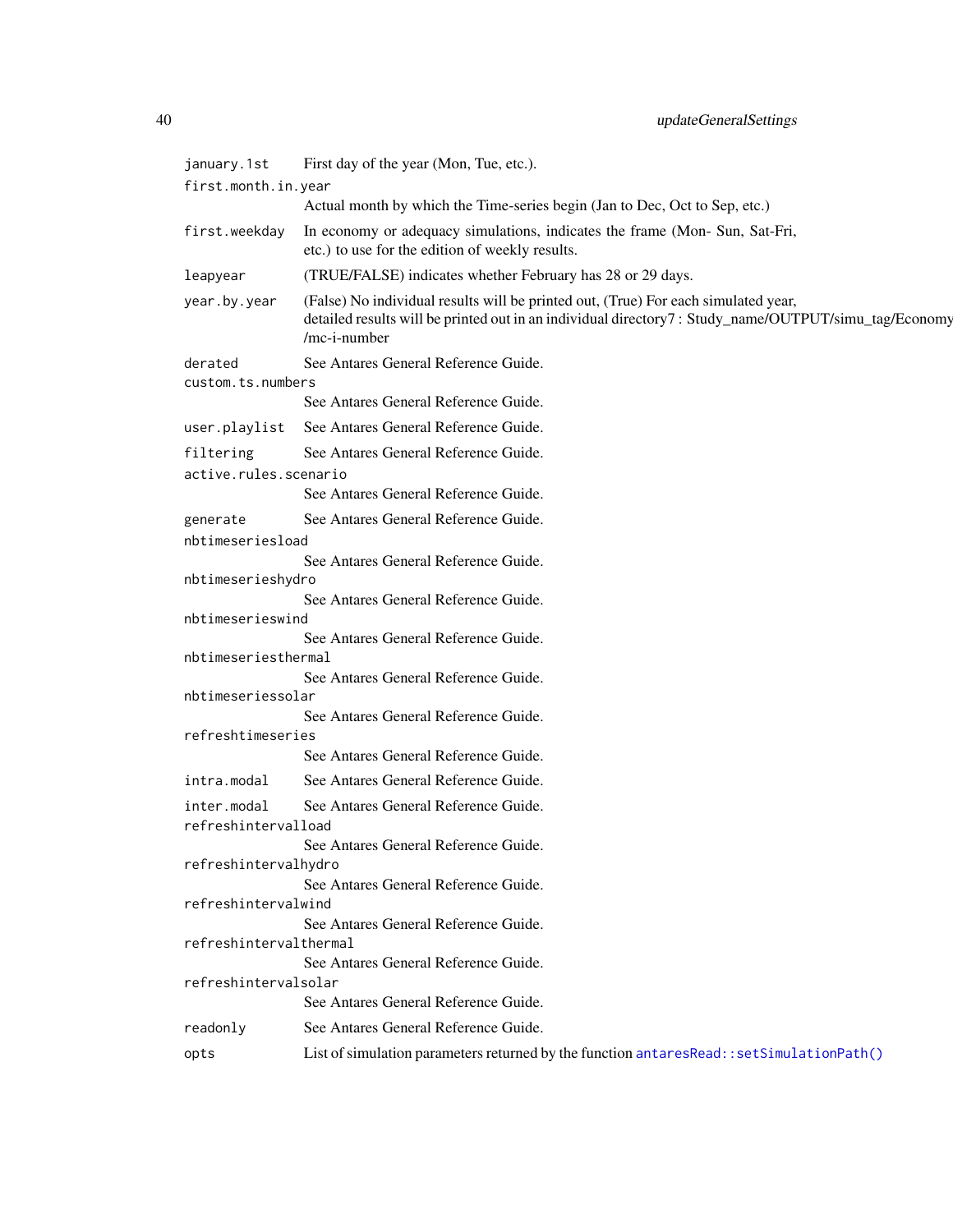## <span id="page-40-0"></span>updateInputSettings 41

## Value

An updated list containing various information about the simulation.

#### Examples

```
## Not run:
# Update number of Monte-Carlo years
updateGeneralSettings(nbyears = 42)
# Use a vector to update a parameter that
# can take multiple values
updateGeneralSettings(generate = c("thermal", "hydro"))
```
## End(Not run)

updateInputSettings *Update input parameters of an Antares study*

#### Description

Update input parameters of an Antares study

#### Usage

```
updateInputSettings(import, opts = antaresRead::simOptions())
```
#### Arguments

| import | Series to import.                                                                            |
|--------|----------------------------------------------------------------------------------------------|
| opts   | List of simulation parameters returned by the function antares Read: : set Simulation Path() |

#### Value

An updated list containing various information about the simulation.

#### Examples

```
## Not run:
```

```
updateInputSettings(import = c("thermal"))
updateInputSettings(import = c("hydro", "thermal"))
```
## End(Not run)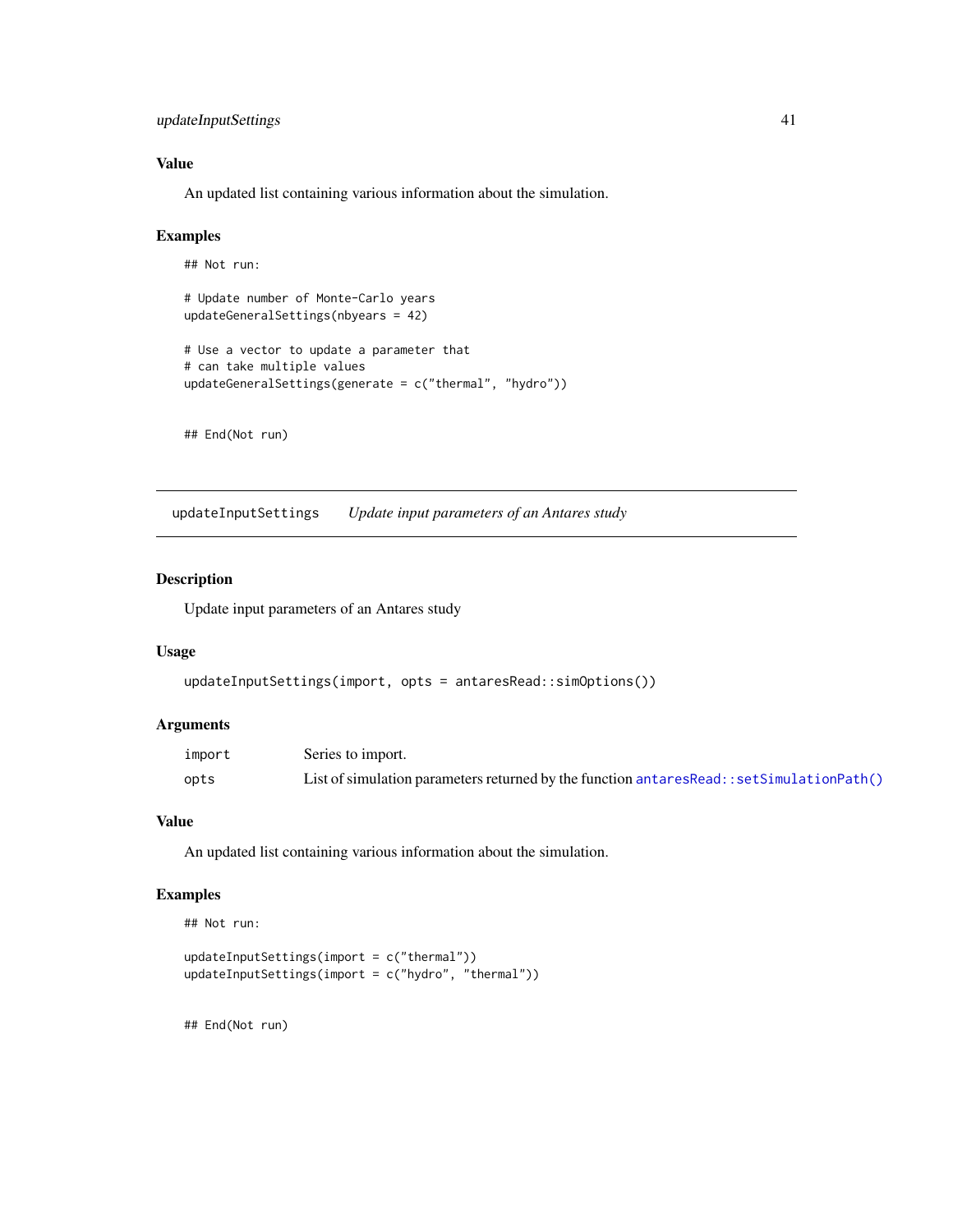<span id="page-41-0"></span>updateOptimizationSettings

*Update optimization parameters of an Antares study*

## Description

Update optimization parameters of an Antares study

#### Usage

```
updateOptimizationSettings(
  simplex.range = NULL,
  transmission.capacities = NULL,
  include.constraints = NULL,
  include.hurdlecosts = NULL,
  include.tc.min.stable.power = NULL,
  include.tc.min.up.down.time = NULL,
  include.dayahead = NULL,
  include.strategicreserve = NULL,
  include.spinningreserve = NULL,
  include.primaryreserve = NULL,
  include.exportmps = NULL,
  power.fluctuations = NULL,
  shedding.strategy = NULL,
  shedding.policy = NULL,
  unit.commitment.mode = NULL,
  number.of.cores.mode = NULL,
  renewable.generation.modelling = NULL,
  day.ahead.reserve.management = NULL,
  opts = antaresRead::simOptions()
)
```
## Arguments

simplex.range week or day transmission.capacities true, false or infinite include.constraints true or false include.hurdlecosts true or false include.tc.min.stable.power true or false include.tc.min.up.down.time true or false include.dayahead true or false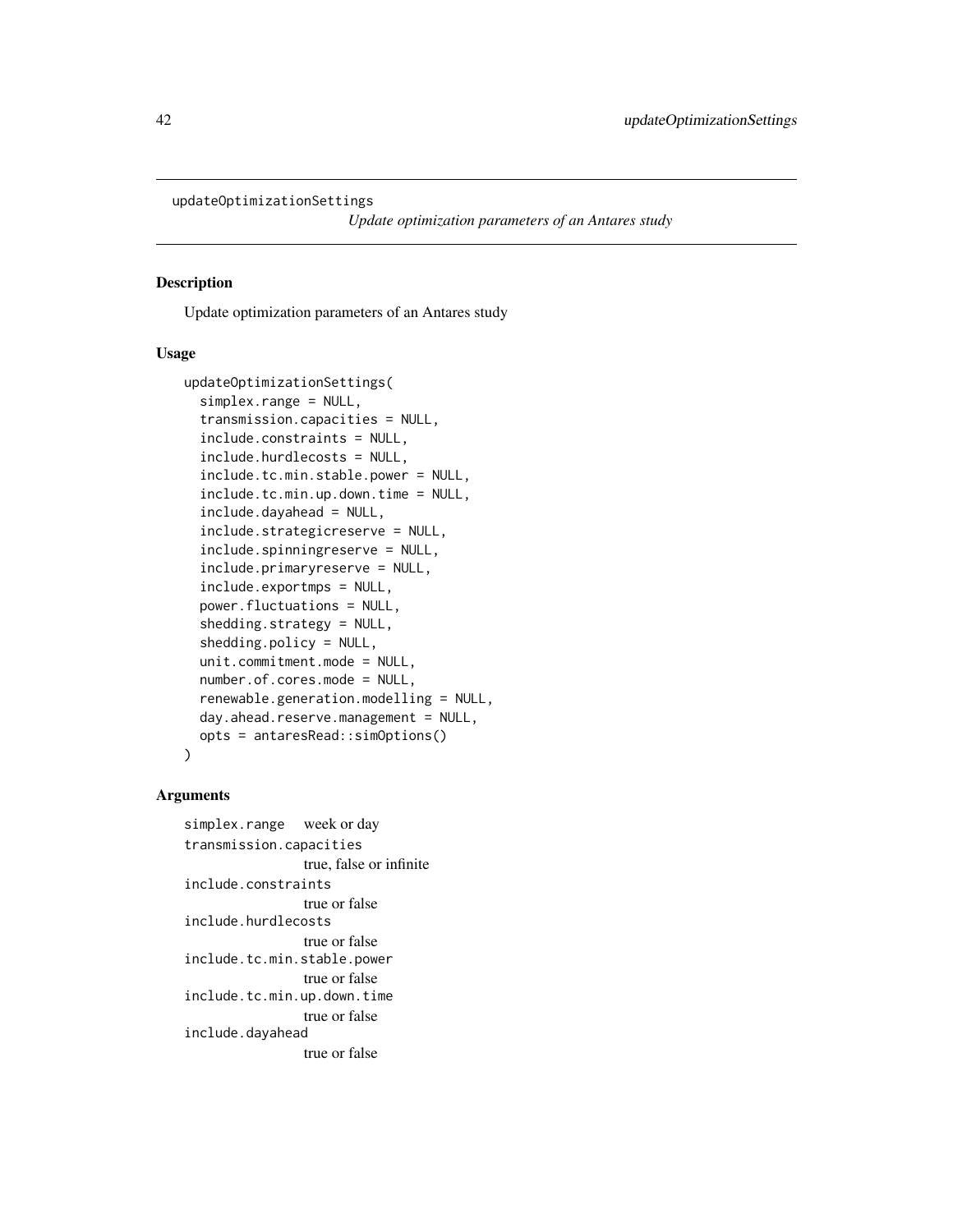<span id="page-42-0"></span>

| include.strategicreserve     |                                                                                           |
|------------------------------|-------------------------------------------------------------------------------------------|
|                              | true or false                                                                             |
| include.spinningreserve      |                                                                                           |
|                              | true or false                                                                             |
| include.primaryreserve       |                                                                                           |
|                              | true or false                                                                             |
| include.exportmps            |                                                                                           |
|                              | true or false                                                                             |
| power.fluctuations           |                                                                                           |
|                              | free modulations, minimize excursions or minimize ramping                                 |
| shedding.strategy            |                                                                                           |
|                              | share margins                                                                             |
| shedding.policy              |                                                                                           |
|                              | shave peaks or minimize duration                                                          |
| unit.commitment.mode         |                                                                                           |
|                              | fast or accurate                                                                          |
| number.of.cores.mode         |                                                                                           |
|                              | minimum, low, medium, high or maximum                                                     |
|                              | renewable.generation.modelling                                                            |
|                              | aggregated or clusters                                                                    |
| day.ahead.reserve.management |                                                                                           |
|                              | global                                                                                    |
| opts                         | List of simulation parameters returned by the function antares Read:: set Simulation Path |

#### Value

An updated list containing various information about the simulation options.

updateOutputSettings *Update output parameters of an Antares study*

## Description

Update output parameters of an Antares study

# Usage

```
updateOutputSettings(
  synthesis = NULL,
  storenewset = NULL,
  archives = NULL,
  opts = antaresRead::simOptions()
\mathcal{L}
```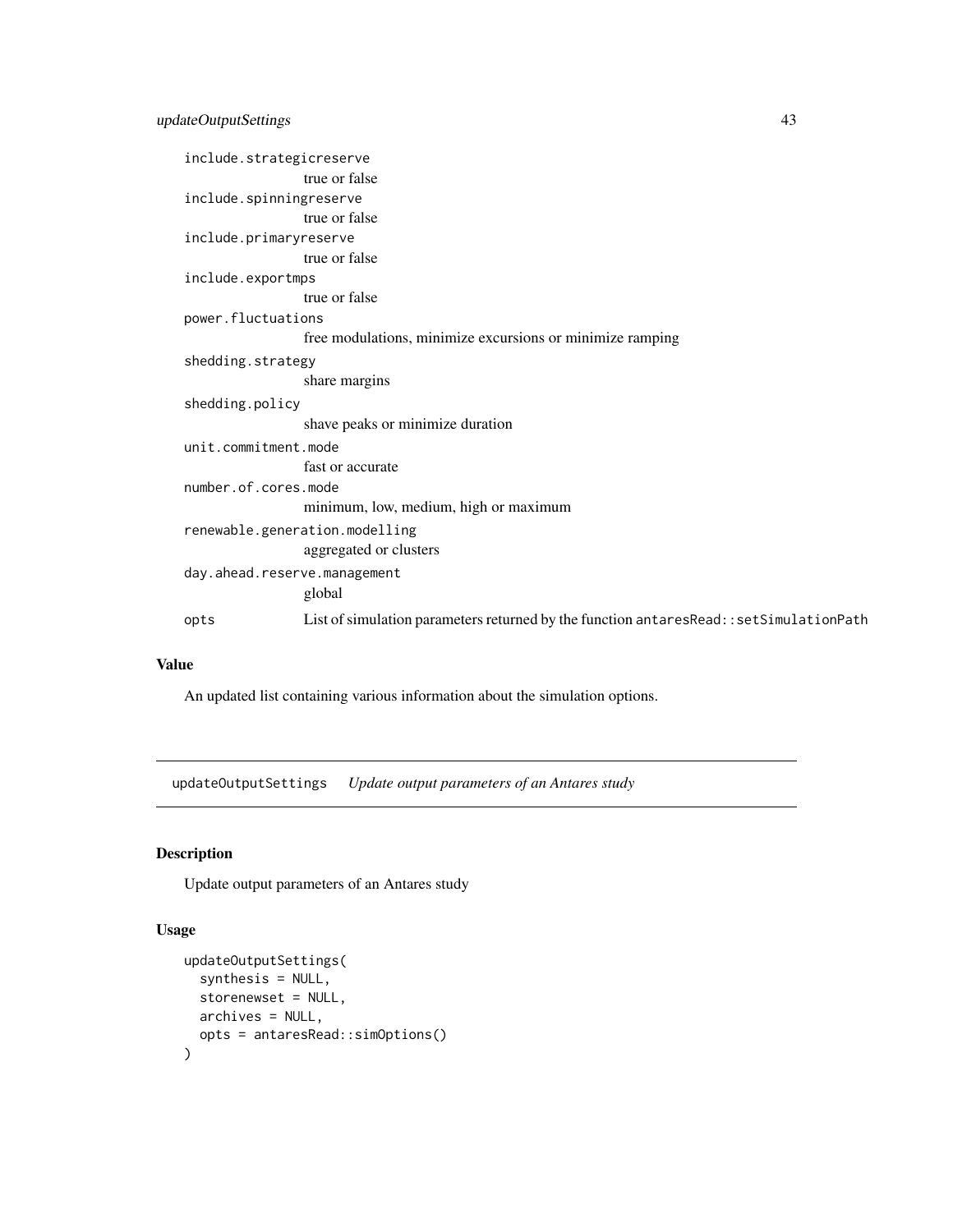# Arguments

| synthesis   | Logical. If TRUE, synthetic results will be stored in a directory Study_name/OUTPUT/simu_tag/Econom<br>all. If FALSE, No general synthesis will be printed out. |
|-------------|-----------------------------------------------------------------------------------------------------------------------------------------------------------------|
| storenewset | Logical. See Antares General Reference Guide.                                                                                                                   |
| archives    | Character vector. Series to archive.                                                                                                                            |
| opts        | List of simulation parameters returned by the function antares Read:: set Simulation Path                                                                       |

# Value

An updated list containing various information about the simulation.

## Examples

## Not run:

```
updateOutputSettings(synthesis = TRUE, storenewset = FALSE,
                     archives = c("load", "wind"))
```
## End(Not run)

writeEconomicOptions *Write Economic Options*

# Description

This function allows to create or edit economic options. Areas/options present in the input dataframe are edited, while all other values are left unchanged.

#### Usage

```
writeEconomicOptions(x, opts = antaresRead::simOptions())
```

| $\mathsf{x}$ | A dataframe. Must contain an area column listing some (but not necessarily all)<br>areas of the study. Can contain up to 7 other columns among: average_unsupplied_energy_cost,<br>spread_unsupplied_energy_cost,average_spilled_energy_cost,spread_spilled_energy_cost<br>(numeric columns), non_dispatchable_power, dispatchable_hydro_power<br>and other_dispatchable_power (logical columns). |
|--------------|---------------------------------------------------------------------------------------------------------------------------------------------------------------------------------------------------------------------------------------------------------------------------------------------------------------------------------------------------------------------------------------------------|
| opts         | List of simulation parameters returned by the function antares Read:: set Simulation Path                                                                                                                                                                                                                                                                                                         |

<span id="page-43-0"></span>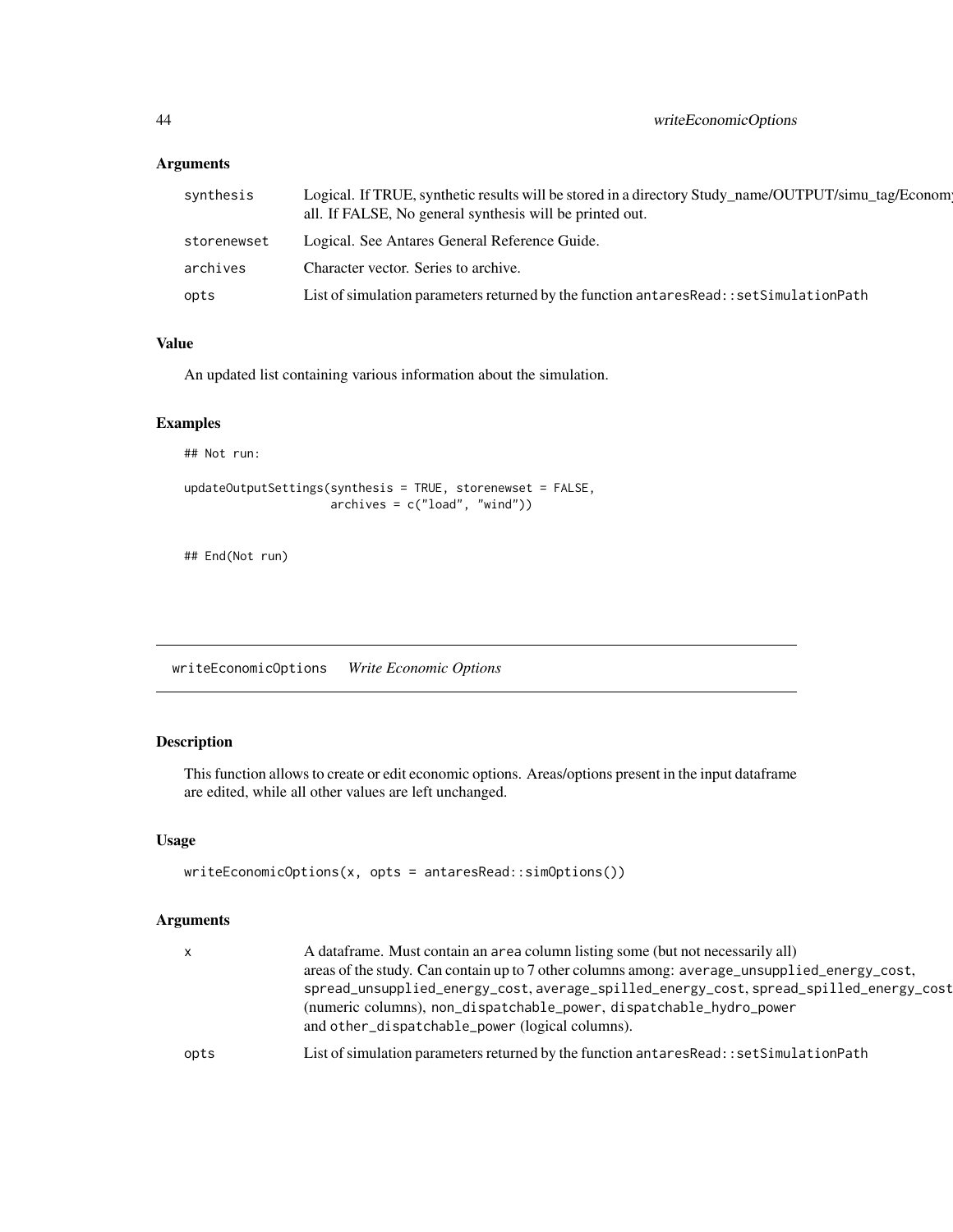#### <span id="page-44-0"></span>writeIni and the contract of the contract of the contract of the contract of the contract of the contract of the contract of the contract of the contract of the contract of the contract of the contract of the contract of t

## Examples

## Not run:

```
library(antaresRead)
# Set simulation path
setSimulationPath(path = "PATH/TO/SIMULATION", simulation = "input")
# Write some economic options for areas a, b and c
writeEconomicOptions(data.frame(
  area = c("a", "b", "c"),dispatchable_hydro_power = c(TRUE, FALSE, FALSE),
  spread_unsupplied_energy_cost = c(0.03, 0.024, 0.01),
  average\_spilled\_energy\_cost = c(10, 8, 8),stringsAsFactors = FALSE
))
```
## End(Not run)

| writeIni |  |  |  |  |  |  |  |
|----------|--|--|--|--|--|--|--|
|----------|--|--|--|--|--|--|--|

Write ini file from list obtain by antaresRead:::readIniFile and modify *by user*

#### Description

Write ini file from list obtain by antaresRead:::readIniFile and modify by user

#### Usage

```
writeIni(listData, pathIni, overwrite = FALSE)
```
#### Arguments

| listData  | list, modified list obtained by antaresRead:::readIniFile. |
|-----------|------------------------------------------------------------|
| pathIni   | Character, Path to ini file.                               |
| overwrite | logical, should file be overwritten if already exist?      |

#### Examples

```
## Not run:
pathIni <- "D:/exemple_test/settings/generaldata.ini"
generalSetting <- antaresRead:::readIniFile(pathIni)
generalSetting$output$synthesis <- FALSE
writeIni(generalSetting, pathIni)
```
## End(Not run)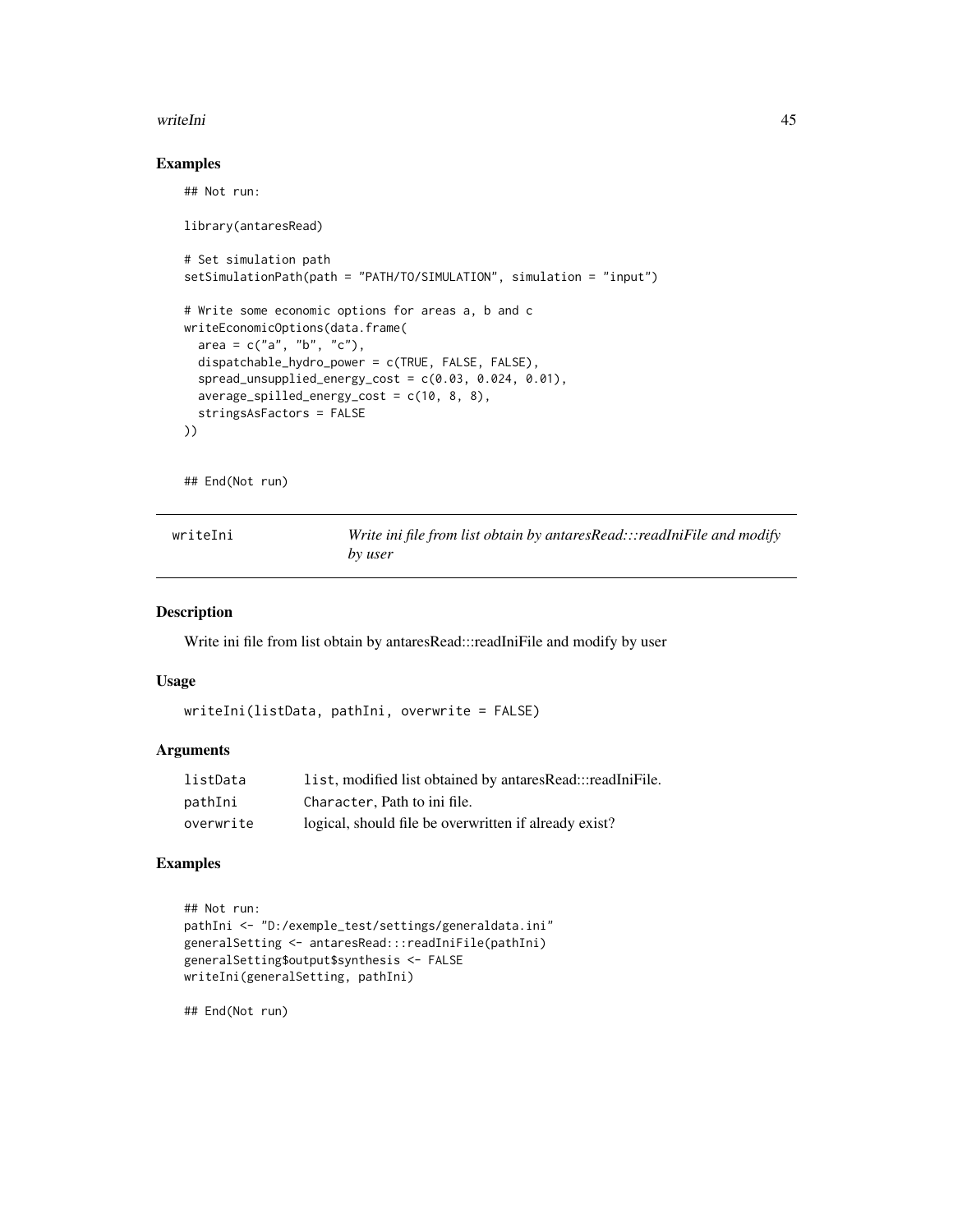<span id="page-45-0"></span>

## Description

This function writes input time series in an Antares project.

#### Usage

```
writeInputTS(
  area,
  type = c("load", "hydroROR", "hydroSTOR", "wind", "solar"),
  data,
  overwrite = TRUE,
  opts = antaresRead::simOptions()
)
```
#### Arguments

| area      | The area where to write the input time series.                                                                                                                                            |
|-----------|-------------------------------------------------------------------------------------------------------------------------------------------------------------------------------------------|
| type      | Serie to write: "load", "hydroROR", "hydroSTOR", "wind" or "solar".                                                                                                                       |
| data      | A 8760 <i>N</i> matrix of hourly time series, except when type is "hydroSTOR". In this<br><i>latter case</i> , data <i>must either be</i> $365N$ (Antares v7) or $12*N$ (v6 and earlier). |
| overwrite | Logical. Overwrite the values if a file already exists.                                                                                                                                   |
| opts      | List of simulation parameters returned by the function antares Read:: set Simulation Path.                                                                                                |

## Examples

## Not run:

```
writeInputTS("fictive_area", type = "solar", data = matrix(rep(4, 8760*2), nrow = 8760))
```
## End(Not run)

writeOutputValues *Write output value for Antares*

## Description

This function write all output values for an Antares study.

## Usage

writeOutputValues(data, opts = NULL)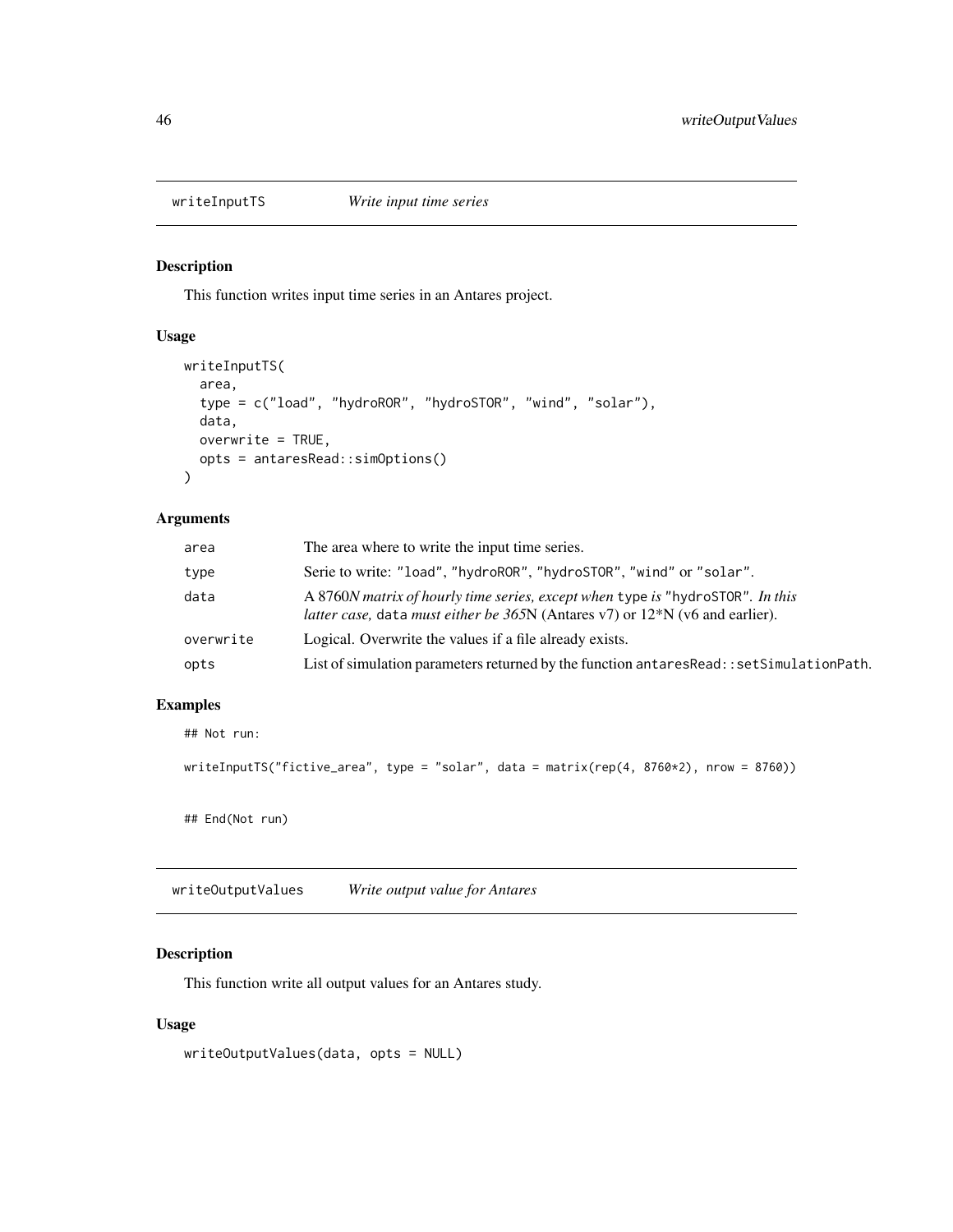## <span id="page-46-0"></span>writeSeriesPrepro 47

#### Arguments

| data | obtain with readAntares                                                                   |
|------|-------------------------------------------------------------------------------------------|
| opts | List of simulation parameters returned by the function antares Read:: set Simulation Path |

## Examples

## Not run:

```
library(antaresRead)
library(data.table)
opts <- setSimulationPath("my_study")
data <- readAntares(links = "all", areas = "all", clusters = "all")
writeOutputValues(data)
```
## End(Not run)

writeSeriesPrepro *Write prepro data*

#### Description

This function allows to write load, wind and solar prepro data. Using character(0) allows to erase data (cf Examples).

#### Usage

```
writeSeriesPrepro(
  area,
  type = c("load", "wind", "solar"),
  coefficients = NULL,
  daily_profile = NULL,
  translation = NULL,
  conversion = NULL,
 overwrite = TRUE,
  opts = antaresRead::simOptions()
\lambda
```

| area         | The area where to write prepro data.                                                        |
|--------------|---------------------------------------------------------------------------------------------|
| type         | Type of data to write: "load", "wind" or "solar".                                           |
| coefficients | A 12 <sup>*</sup> 6 matrix of monthly values for the primary parameters alpha, beta, gamma, |
|              | delta, theta and mu.                                                                        |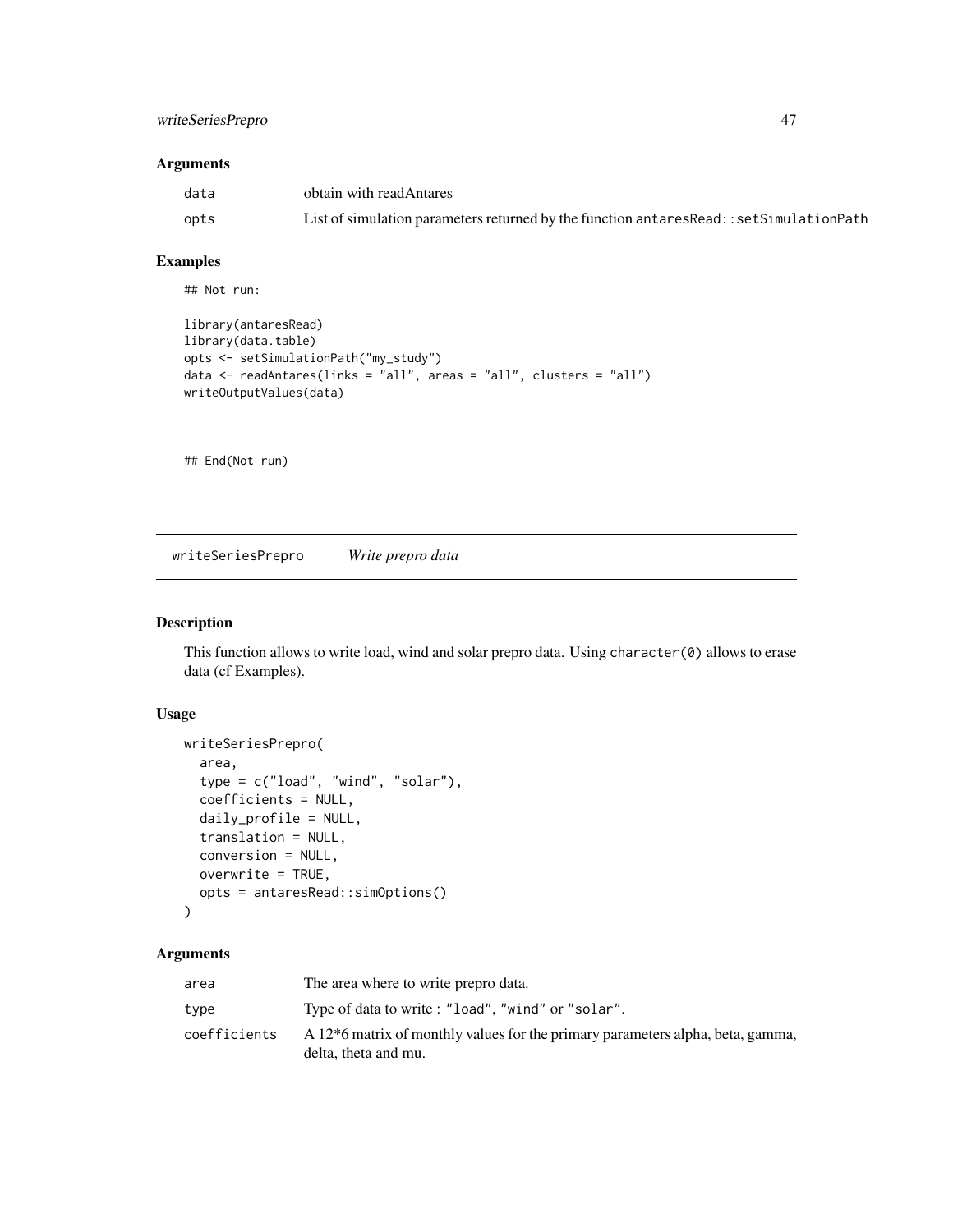<span id="page-47-0"></span>

| daily_profile | A $24*12$ matrix of hourly / monthly coefficients K(hm) that are used to modulate<br>the values of the stationary stochastic process by which the actual process is<br>approximated.    |
|---------------|-----------------------------------------------------------------------------------------------------------------------------------------------------------------------------------------|
| translation   | A vector of length 8760 (or 8760*1 matrix) to add to the time-series generated,<br>prior or after scaling.                                                                              |
| conversion    | A 2 <sup>*</sup> N matrix (with $1 \leq N \leq 50$ ) that is used to turn the initial time-series pro-<br>duced by the generators into final data. See Antares General Reference Guide. |
| overwrite     | Logical. Overwrite the values if a file already exists.                                                                                                                                 |
| opts          | List of simulation parameters returned by the function antaresRead::setSimulationPath.                                                                                                  |

# Examples

## Not run:

```
writeSeriesPrepro("fictive_area", type = "solar", daily_profile = matrix(rep(1, 24*12), nrow = 24))
# Erase daily profile data:
writeSeriesPrepro("fictive_area", type = "solar", daily_profile = character(0))
```
## End(Not run)

writeWaterValues *Write water values*

# Description

Write water values

## Usage

```
writeWaterValues(
  area,
  data = NULL,overwrite = TRUE,
  opts = antaresRead::simOptions()
\mathcal{L}
```

| area      | The area where to add the water values.                                                                                                                                                                                                                                                                                                                                                                     |
|-----------|-------------------------------------------------------------------------------------------------------------------------------------------------------------------------------------------------------------------------------------------------------------------------------------------------------------------------------------------------------------------------------------------------------------|
| data      | A 365x101 numeric matrix: table of marginal values for the stored energy, which<br>depends on the date (365 days) and on the reservoir level (101 round percentage<br>values ranging from 0% to 100%). OR a 3-column matrix with 365x101 rows.<br>In this latter case the 3 columns must be 'date', 'level' and 'value' (in this order),<br>and the rows must be sorted by: ascending day, ascending level. |
| overwrite | Logical. Overwrite the values if a file already exists.                                                                                                                                                                                                                                                                                                                                                     |
| opts      | List of simulation parameters returned by the function antares Read: : set Simulation Path().                                                                                                                                                                                                                                                                                                               |
|           |                                                                                                                                                                                                                                                                                                                                                                                                             |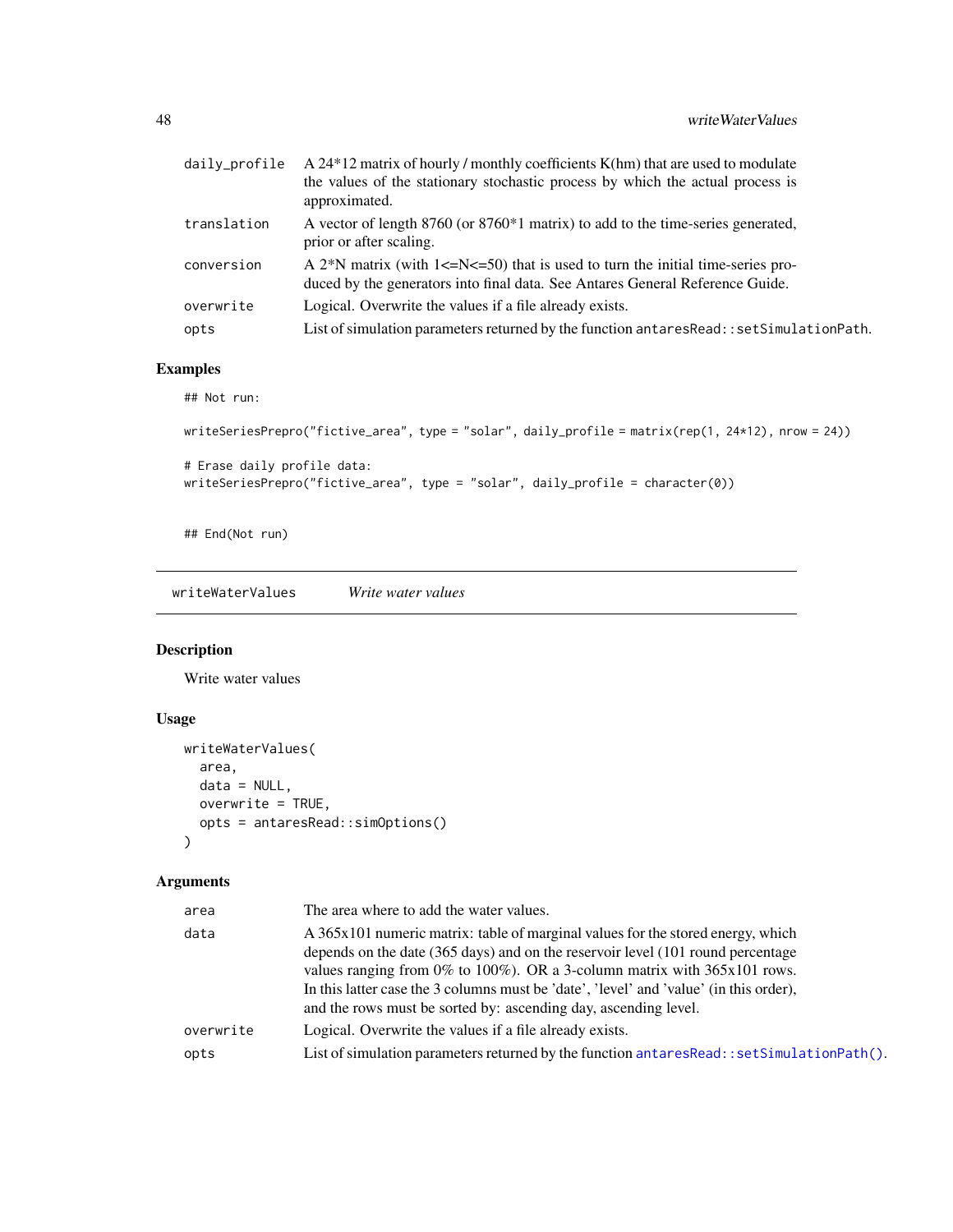## writeWaterValues 49

# Examples

## Not run:

writeWaterValues("fictive\_area", data = matrix(rep(0, 365\*101), nrow = 365))

## End(Not run)